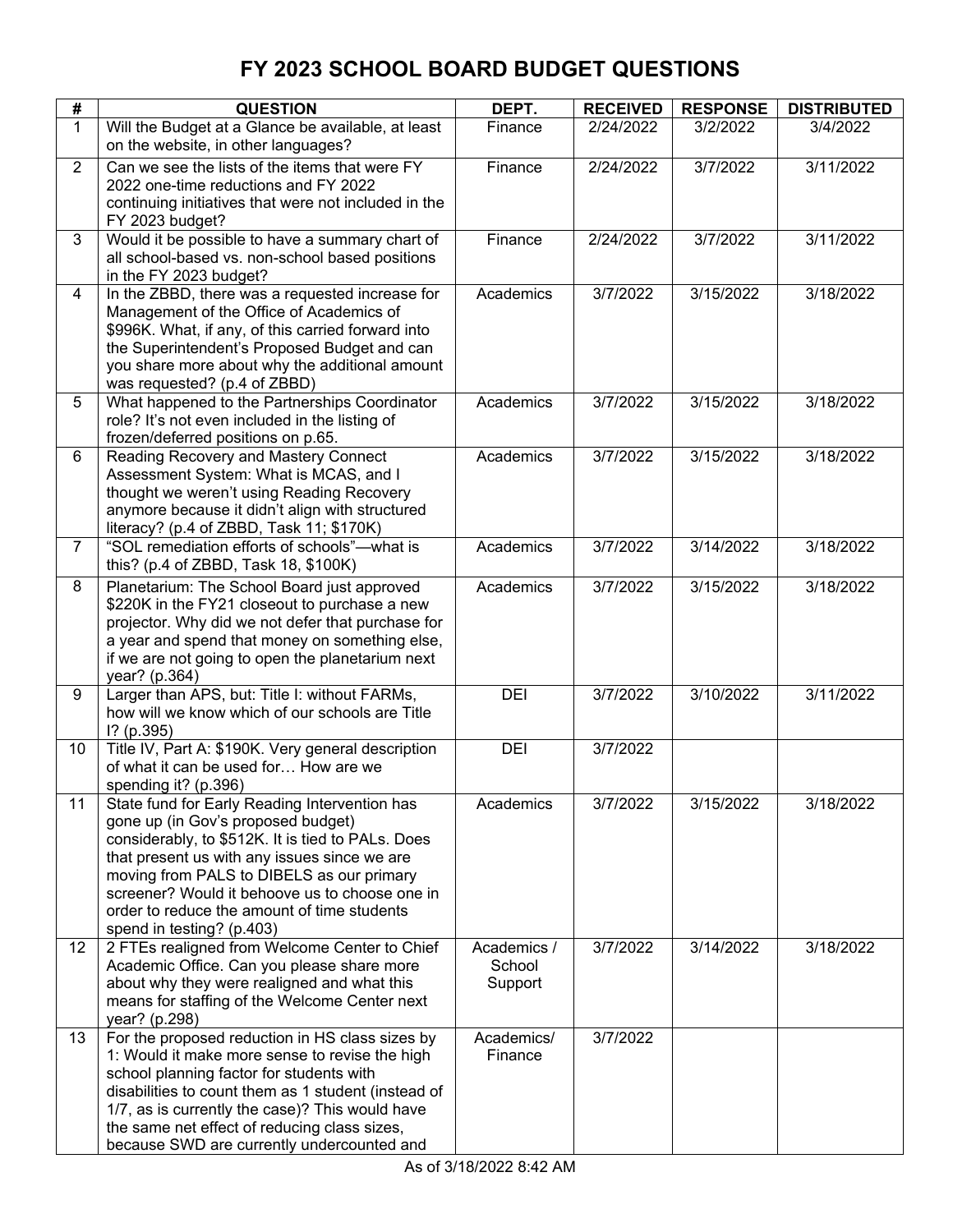| #  | <b>QUESTION</b>                                                                                                                                                                                                                                                                                                                                                                | DEPT.                                   | <b>RECEIVED</b> | <b>RESPONSE</b> | <b>DISTRIBUTED</b> |
|----|--------------------------------------------------------------------------------------------------------------------------------------------------------------------------------------------------------------------------------------------------------------------------------------------------------------------------------------------------------------------------------|-----------------------------------------|-----------------|-----------------|--------------------|
|    | inflate class sizes, and it would correct for the<br>outdated planning factor.                                                                                                                                                                                                                                                                                                 |                                         |                 |                 |                    |
| 14 | Why do we need a \$235K outlay for CTE start-up<br>costs at the W-L Annex? (p.258)                                                                                                                                                                                                                                                                                             | Academics -<br><b>CTE</b>               | 3/7/2022        | 3/15/2022       | 3/18/2022          |
| 15 | What information do we have on the usage and<br>ROI for Discovery Streaming, Wixie, and<br>Nearpod? (p.40 of ZBBD, \$300K)                                                                                                                                                                                                                                                     | Academics-<br>Educational<br>Technology | 3/7/2022        | 3/17/2022       |                    |
| 16 | Edmentum: expansion of current usage. Can you<br>share more? (p.44 of ZBBD, \$211K)                                                                                                                                                                                                                                                                                            | Academics -<br><b>ELA</b>               | 3/7/2022        | 3/14/2022       | 3/18/2022          |
| 17 | I need help understanding<br>"Resource/Professional Learning" line item in the<br>ELA area of the "Zero-Based Budgeting Details"<br>document (p.45, Task 7, \$3.2M). Includes \$2.5M<br>in staffing, \$685K in Lexia/Writing Revolution).                                                                                                                                      | Academics -<br><b>ELA</b>               | 3/7/2022        | 3/15/2022       | 3/18/2022          |
| 18 | Some EL Teachers (15.6) and Instructional<br>Assistants (4.5) are paid by OEL directly, vs.<br>through school budgets. Can you share more<br>about why this is the case? How does this relate<br>to the planning factors we use to staff EL?                                                                                                                                   | Academics-<br>English<br>Learners       | 3/7/2022        | 3/15/2022       | 3/18/2022          |
| 19 | The ZBBD describes a baseline funding increase<br>of \$233K since last year. (This is outside of the<br>new funds requested for additional EL<br>counselors, 0.5 FTE specialist role, etc.) Did this<br>money get included in the Superintendent's<br>Proposed Budget and what accounts for the<br>increase? (p.49 of ZBBD)                                                    | Academics-<br>English<br>Learners       | 3/7/2022        | 3/15/2022       | 3/18/2022          |
| 20 | Gifted: I concerned that this remains<br>underfunded. We have schools ranging from 16<br>gifted students to more than 700, all staffed with<br>one RTG. When will we revisit this planning<br>factor to ensure a high level of support and<br>service to our gifted students?                                                                                                  | Academics-<br>Gifted<br><b>Services</b> | 3/7/2022        | 3/14/2022       | 3/18/2022          |
| 21 | Health textbooks-in the ZBBD, only \$5K is<br>requested and the narrative notes that we have<br>not had health textbooks for the last 20 years.<br>Why? (p.58)                                                                                                                                                                                                                 | Academics-<br>Health and PE             | 3/7/2022        | 3/11/2022       | 3/11/2022          |
| 22 | Could you please share the rationale for adding a<br>new coordinator for the Functional Life Skills<br>program? If we are trying to move towards<br>greater inclusion for SWD, this FLS position does<br>not seem to support that goal.                                                                                                                                        | Academics -<br>Special<br>Education     | 3/7/2022        | 3/11/2022       | 3/11/2022          |
| 23 | Student Support Coordinators: What evidence of<br>impact are we collecting at schools where these<br>positions have already been added? (p.36,<br>\$0.93, 7 FTE)                                                                                                                                                                                                               | Academics-<br>Special<br>Education      | 3/7/2022        | 3/11/2022       | 3/11/2022          |
| 24 | Behavior specialists: I am concerned that this is<br>reactive rather than proactive and it is "fixing the<br>child" focused rather than examining the way that<br>the adults and the school environments might<br>need to change. Why are we creating positions<br>that are framed this way, rather than hiring<br>inclusion coaches or classroom culture<br>interventionists? | Academics-<br>Special<br>Education      | 3/7/2022        | 3/14/2022       | 3/18/2022          |
| 25 | The "Zero-Based Budgeting Details" document<br>lists \$100K needed for contracted OT/PT<br>services, with \$0 allocated towards this purpose<br>in FY22. What has changed? (p.100 of ZBBD)                                                                                                                                                                                     | Academics-<br>Special<br>Education      | 3/7/2022        | 3/11/2022       | 3/11/2022          |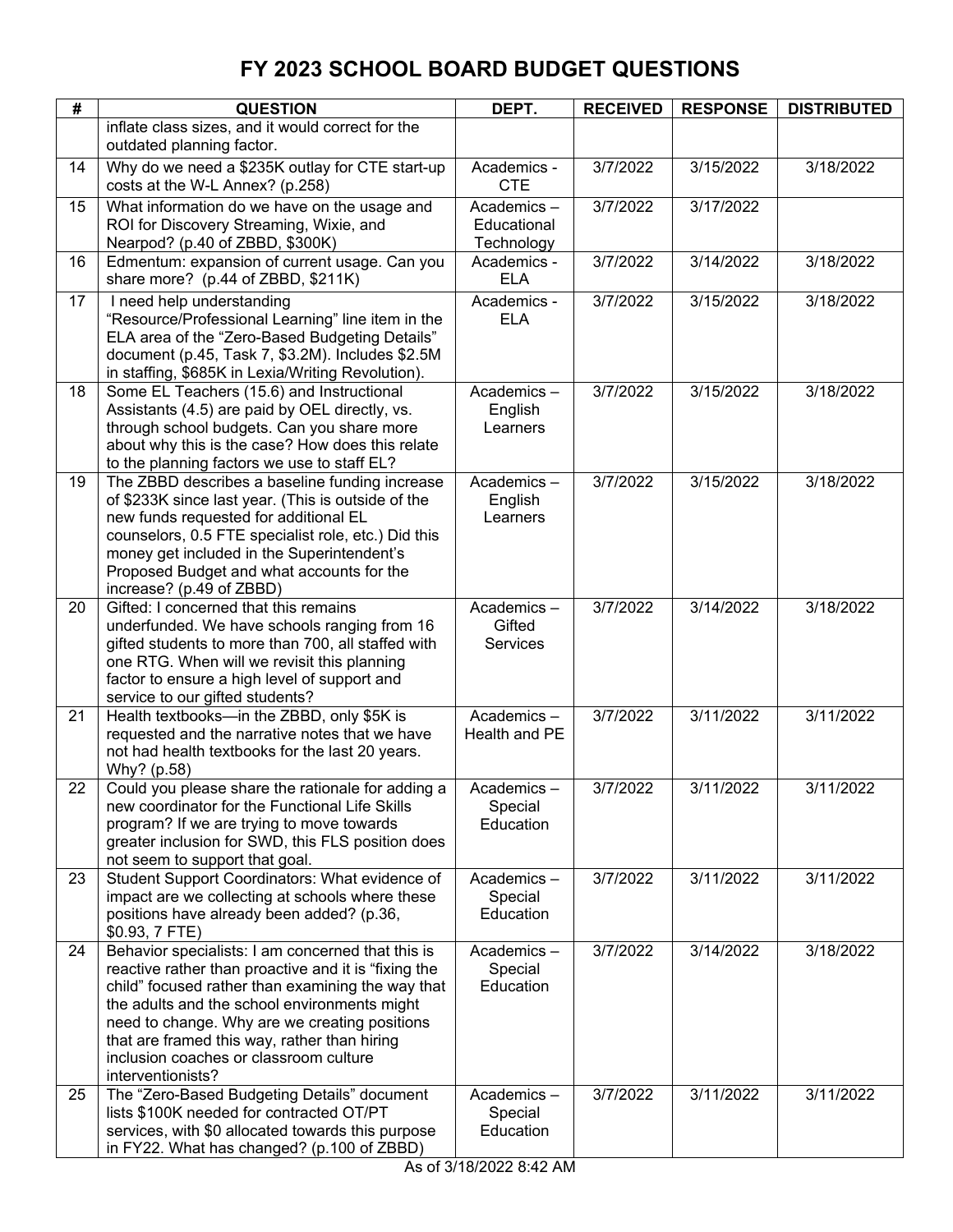| #  | <b>QUESTION</b>                                                                                                                                                                                                                                                                                                                                                                | DEPT.                            | <b>RECEIVED</b> | <b>RESPONSE</b> | <b>DISTRIBUTED</b> |
|----|--------------------------------------------------------------------------------------------------------------------------------------------------------------------------------------------------------------------------------------------------------------------------------------------------------------------------------------------------------------------------------|----------------------------------|-----------------|-----------------|--------------------|
| 26 | Incentives for summer school remain the same<br>as last year (\$605K). Given the challenges we<br>had with staffing summer school last year, why<br>aren't we upping the incentive this year or at the<br>very least adding contingency funding if it proves<br>necessary? What funding will be required for<br>virtual summer school for VLP students who<br>qualify? (p.279) | Academics-<br>Summer<br>School   | 3/7/2022        | 3/11/2022       | 3/11/2022          |
| 27 | In the ZBBD, \$138K additional baseline funding<br>was requested in World Languages. How much<br>of this if any made it into the Superintendent's<br>Proposed Budget, and what prompted the<br>increase from FY22?                                                                                                                                                             | Academics-<br>World<br>Languages | 3/7/2022        | 3/14/2022       | 3/18/2022          |
| 28 | The budget narrative says that hiring a Director<br>of Policy will allow for the disbanding of the<br>Policy Review Team. (p.51) How will other staff,<br>including building-level staff, be engaged if there<br>is no PRT?                                                                                                                                                    | <b>Chief of Staff</b>            | 3/7/2022        | 3/9/2022        | 3/11/2022          |
| 29 | MERV-13 air filters: Would this expenditure<br>ensure that all of our classrooms and common<br>areas have the appropriate number of air<br>changes needed? For how long would that be<br>the case (e.g., how often do these filters need<br>replacing?) (p.320, \$307K)                                                                                                        | Facilities                       | 3/7/2022        | 3/15/2022       | 3/18/2022          |
| 30 | 5 schools in MC/MM are getting HVAC in 2022-<br>23. What is overall schedule (longer-term) and<br>the criteria used to determine priority?                                                                                                                                                                                                                                     | Facilities                       | 3/7/2022        | 3/15/2022       | 3/18/2022          |
| 31 | Asbestos mitigation measures at W-L Annex:<br>"asbestos mitigation" has not been mentioned in<br>the renovation of other facilities in the past. Is<br>there a special issue here? (p.320, part of<br>\$47.5K)                                                                                                                                                                 | Facilities                       | 3/7/2022        | 3/15/2022       | 3/18/2022          |
| 32 | The narrative for Sustainability Liaisons at<br>participating schools says they support "literacy,<br>numeracy, and outside learning goals." Can you<br>say more about that? (p.310, \$22K)                                                                                                                                                                                    | Facilities                       | 3/7/2022        | 3/15/2022       | 3/18/2022          |
| 33 | What happens to Safe Routes to School next<br>year, since there is no more state funding for it?<br>(p.404)                                                                                                                                                                                                                                                                    | <b>Facilities</b>                | 3/7/2022        | 3/15/2022       | 3/18/2022          |
| 34 | Now that the County is planning a student bus-<br>pass project, are we continuing to fund the ART<br>bus pilot at \$100K? Is this funding still needed in<br>our budget?                                                                                                                                                                                                       | Facilities                       | 3/7/2022        | 3/15/2022       | 3/18/2022          |
| 35 | What is the status of field trip opportunities at our<br>elementary schools?                                                                                                                                                                                                                                                                                                   | Facilities                       | 3/7/2022        | 3/15/2022       | 3/18/2022          |
| 36 | The \$800K in staff contingency is a recurring<br>element of the budget-is that correct? If that's<br>the case, then what have we historically actually<br>spent of this funding, and what happens to it if it<br>isn't needed-does it move to closeout?                                                                                                                       | Finance                          | 3/7/2022        | 3/15/2022       | 3/18/2022          |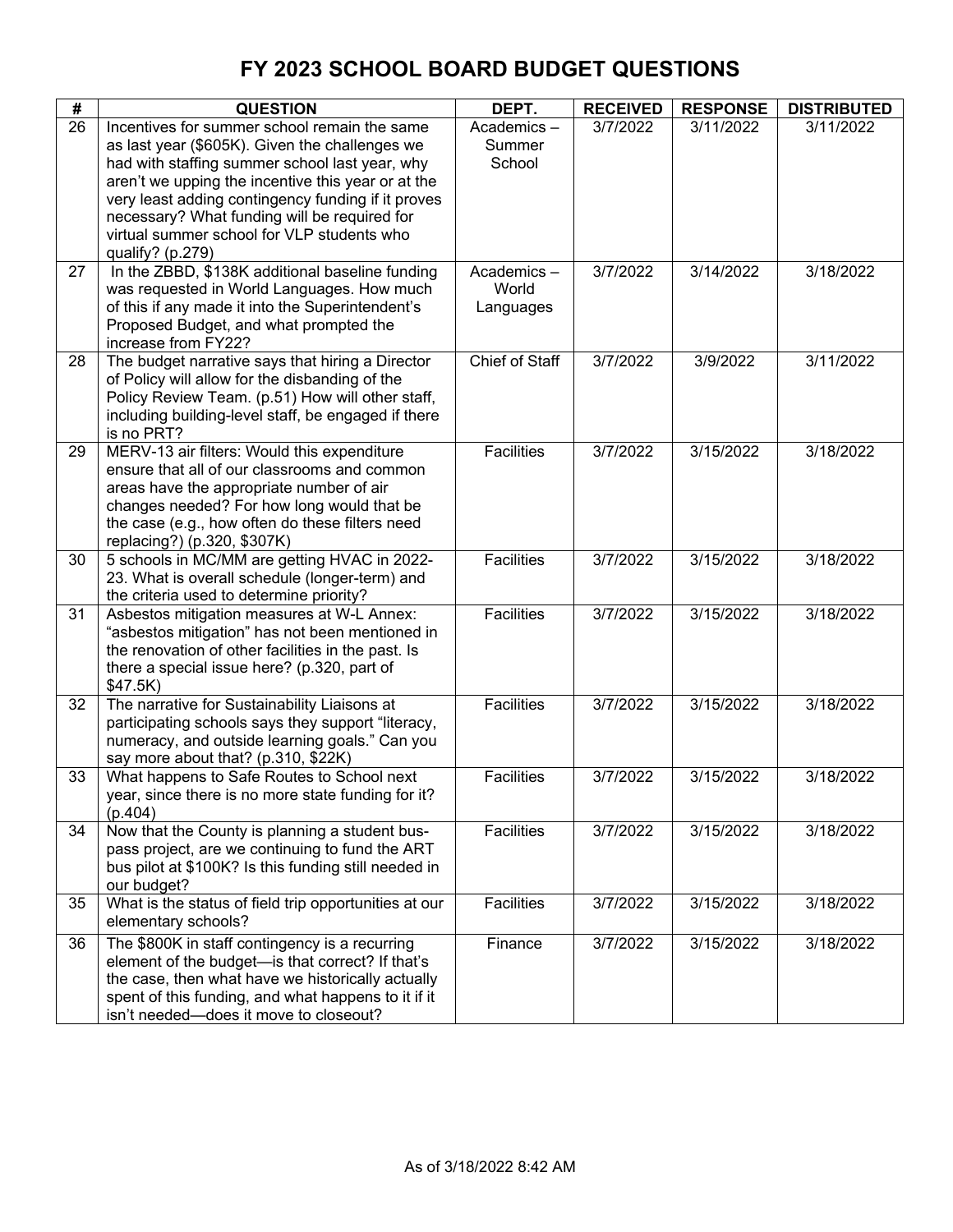| #  | <b>QUESTION</b>                                                                                                                                                                                                                                                                                                                                                                                                                                                                                                                                                                                                           | DEPT.                          | <b>RECEIVED</b> | <b>RESPONSE</b> | <b>DISTRIBUTED</b> |
|----|---------------------------------------------------------------------------------------------------------------------------------------------------------------------------------------------------------------------------------------------------------------------------------------------------------------------------------------------------------------------------------------------------------------------------------------------------------------------------------------------------------------------------------------------------------------------------------------------------------------------------|--------------------------------|-----------------|-----------------|--------------------|
| 37 | In the revision of middle school planning factors<br>to account for the team-based approach: when<br>we staff based on the formula of "130 students,"<br>does that 130 include everyone? More<br>specifically: does it include students with<br>disabilities who are currently counted as 1/7 of a<br>student? (Referencing ASEAC's planning factor                                                                                                                                                                                                                                                                       | Finance                        | 3/7/2022        | 3/10/2022       | 3/11/2022          |
| 38 | work and recommendations here.)<br>Title II, Part A: \$653K in federal funds, up<br>considerably from previous years. Why the<br>increase and also why does narrative say "these<br>positions are no longer provided"? (p.396)                                                                                                                                                                                                                                                                                                                                                                                            | Finance/<br>Human<br>Resources | 3/7/2022        | 3/14/2022       | 3/18/2022          |
| 39 | In the FY22 and proposed FY23 budgets, a<br>significant number of FTE's were converted from<br>contingency to budgeted positions. Why have the<br>contingency funds not been adjusted to<br>compensate for these changes?                                                                                                                                                                                                                                                                                                                                                                                                 | Finance                        | 3/7/2022        | 3/10/2022       | 3/11/2022          |
| 40 | If approved, how long will the proposed<br>adjustments in compensation keep us<br>competitive with nearby districts?                                                                                                                                                                                                                                                                                                                                                                                                                                                                                                      | Human<br>Resources             | 3/7/2022        | 3/16/2022       | 3/18/2022          |
| 41 | This year as last, we are cutting \$20K in support<br>for NBCT study and credentialing. (p.346) Given<br>the abundance of evidence that demonstrates<br>positive impact of NBCTs on student<br>achievement, why would we cut this? And why<br>would we propose reallocating \$10K of this (on<br>the next page) to cover printing costs for the<br>teacher evaluation handbook, which is also<br>accessible online? This seems shortsighted.                                                                                                                                                                              | Human<br>Resources             | 3/7/2022        | 3/16/2022       | 3/18/2022          |
| 42 | Elementary assistant principals are tasked with<br>coordinating testing at their schools, except for<br>Title I ES which are each allocated a 0.5 FTE<br>testing coordinator. For schools without a<br>dedicated 0.5 testing coordinator, the APs are<br>tasked with organizing an increasing number of<br>tests (and risk losing their licenses if they do so<br>incorrectly, per the state). This coming year,<br>there will be three SOL test administrations per<br>school, plus others (NNAT, COGAT, etc.). What<br>are we doing to compensate APs at schools that<br>lack testing coordinators for this extra work? | Human<br>Resources             | 3/7/2022        | 3/16/2022       |                    |
| 43 | Satisfaction with APS-provided professional<br>learning experiences is low, as measured by staff<br>responses to the "Your Voice Matters" survey<br>questions. If professional learning were funded<br>and staffed in a more robust way, would this<br>change? What are we doing to increase the<br>satisfaction with, and impact of, district-provided<br>PL? (p.347, \$587K, 2.5 FTE)                                                                                                                                                                                                                                   | Human<br><b>Resources</b>      | 3/7/2022        | 3/16/2022       |                    |
| 44 | According to an assistant principal, while we are<br>adjusting for up to four missed steps, we are not<br>adjusting for those missed steps if the employee<br>is now in a different position. A simple example is<br>a teacher who is now an AP. That person is not<br>going to get compensated for their missed steps<br>while a teacher. Why is this group excluded from                                                                                                                                                                                                                                                | Human<br>Resources             | 3/7/2022        | 3/16/2022       | 3/18/2022          |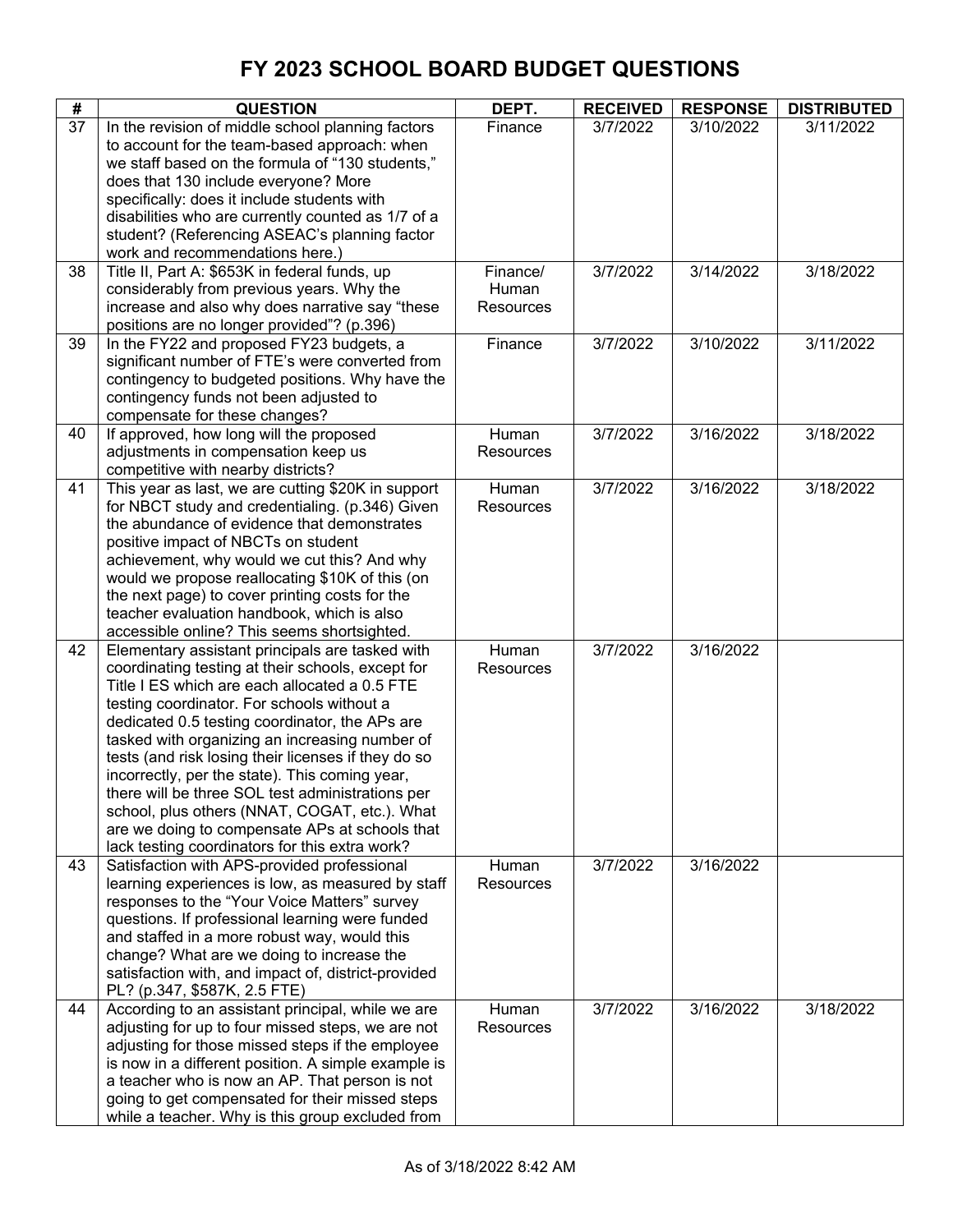| #  | <b>QUESTION</b>                                                                                         | DEPT.                | <b>RECEIVED</b> | <b>RESPONSE</b> | <b>DISTRIBUTED</b> |
|----|---------------------------------------------------------------------------------------------------------|----------------------|-----------------|-----------------|--------------------|
|    | the adjustment and what would it cost to include                                                        |                      |                 |                 |                    |
|    | them?                                                                                                   |                      |                 |                 |                    |
| 45 | What are the current TDM incentive amounts we                                                           | Facilities &         | 3/7/2022        | 3/15/2022       | 3/18/2022          |
|    | offer to staff? Are we fully funding the TDM                                                            | Operations           |                 |                 |                    |
|    | program at this point?                                                                                  |                      |                 |                 |                    |
| 46 | Could you please clarify what is happening with                                                         | Human                | 3/7/2022        | 3/16/2022       | 3/18/2022          |
|    | the Employee Assistance Program next year?                                                              | Resources /          |                 |                 |                    |
|    | The budget narrative reads: "In order to continue                                                       | Finance              |                 |                 |                    |
|    | providing existing services, the EAP is decreased                                                       |                      |                 |                 |                    |
|    | by \$23,283. Details of these increases follow." ??                                                     |                      |                 |                 |                    |
| 47 | (p.349)                                                                                                 |                      | 3/7/2022        | 3/16/2022       |                    |
|    | Do we really need \$200K for continued<br>compensation studies? Could we apply that                     | Human<br>Resources / |                 |                 | 3/18/2022          |
|    | towards a planning factor review instead? (and/or                                                       | Finance              |                 |                 |                    |
|    | use the \$75K allocated for budget studies to that                                                      |                      |                 |                 |                    |
|    | end?)                                                                                                   |                      |                 |                 |                    |
| 48 | There is no more free broadband service to                                                              | Information          | 3/7/2022        | 3/9/2022        | 3/11/2022          |
|    | students and families through the Comcast                                                               | <b>Services</b>      |                 |                 |                    |
|    | Service for Students (this year and next year)-                                                         |                      |                 |                 |                    |
|    | so how are APS and Arlington County providing                                                           |                      |                 |                 |                    |
|    | broadband to families who need it? (p.399)                                                              |                      |                 |                 |                    |
| 49 | I see the following COVID-related expenses                                                              | Safety,              | 3/7/2022        |                 |                    |
|    | included in the budget:                                                                                 | Security, Risk       |                 |                 |                    |
|    | a. Qualtrics (p.304, \$40K)                                                                             | and                  |                 |                 |                    |
|    | b. Syphax screening staff (p.337, \$50K)                                                                | Emergency            |                 |                 |                    |
|    | c. MERV-13 air filtration upgrades (p.320,<br>\$307K)                                                   | Management           |                 |                 |                    |
|    | However, I do not see contingency funding for                                                           |                      |                 |                 |                    |
|    | masks, testing, outdoor lunch attendants or other                                                       |                      |                 |                 |                    |
|    | potential costs. Are we expecting funding from                                                          |                      |                 |                 |                    |
|    | other sources for these things or are we simply                                                         |                      |                 |                 |                    |
|    | assuming we won't need them?                                                                            |                      |                 |                 |                    |
| 50 | \$180K for website upgrade. What specific                                                               | School and           | 3/7/2022        | 3/14/2022       | 3/18/2022          |
|    | changes are needed? Technical, UX, other?                                                               | Community            |                 |                 |                    |
|    | Unless there are specific problems that need to                                                         | <b>Relations</b>     |                 |                 |                    |
|    | be addressed, it doesn't seem wise to spend this                                                        |                      |                 |                 |                    |
|    | amount just because APS has exceeded the                                                                |                      |                 |                 |                    |
|    | recommended # of years since the last refresh.<br>(p.62)                                                |                      |                 |                 |                    |
| 51 | When will we be able to get a sense of the actual                                                       | School               | 3/7/2022        | 3/16/2022       | 3/18/2022          |
|    | costs of virtual learning next year for the students                                                    | Support              |                 |                 |                    |
|    | who qualify?                                                                                            |                      |                 |                 |                    |
| 52 | Responsive Classroom: is \$20K enough? What                                                             | School               | 3/7/2022        | 3/16/2022       | 3/18/2022          |
|    | evidence of effectiveness and/or fidelity of                                                            | Support              |                 |                 |                    |
|    | implementation do we have for schools already                                                           |                      |                 |                 |                    |
|    | using RC? Is APS moving to RC district-wide and                                                         |                      |                 |                 |                    |
|    | what does that mean for schools that use other                                                          |                      |                 |                 |                    |
|    | systems like PBIS? (p.41, \$0.02)                                                                       |                      |                 |                 |                    |
| 53 | Trauma-Informed: Am I reading correctly that we                                                         | School               | 3/7/2022        | 3/16/2022       | 3/18/2022          |
|    | only have \$1,000 total budgeted for trauma-                                                            | Support              |                 |                 |                    |
|    | informed instruction training next year (or is it<br>\$1,000 over some baseline? Not clear). \$1,000 is |                      |                 |                 |                    |
|    | simply not enough, IMO, given what students                                                             |                      |                 |                 |                    |
|    | and families and staff members have been                                                                |                      |                 |                 |                    |
|    | through $(p.290)$                                                                                       |                      |                 |                 |                    |
| 54 | Four fewer psychologist and social workers, per                                                         | School               | 3/7/2022        | 3/16/2022       | 3/18/2022          |
|    | planning factors and enrollment adjustments.                                                            | Support              |                 |                 |                    |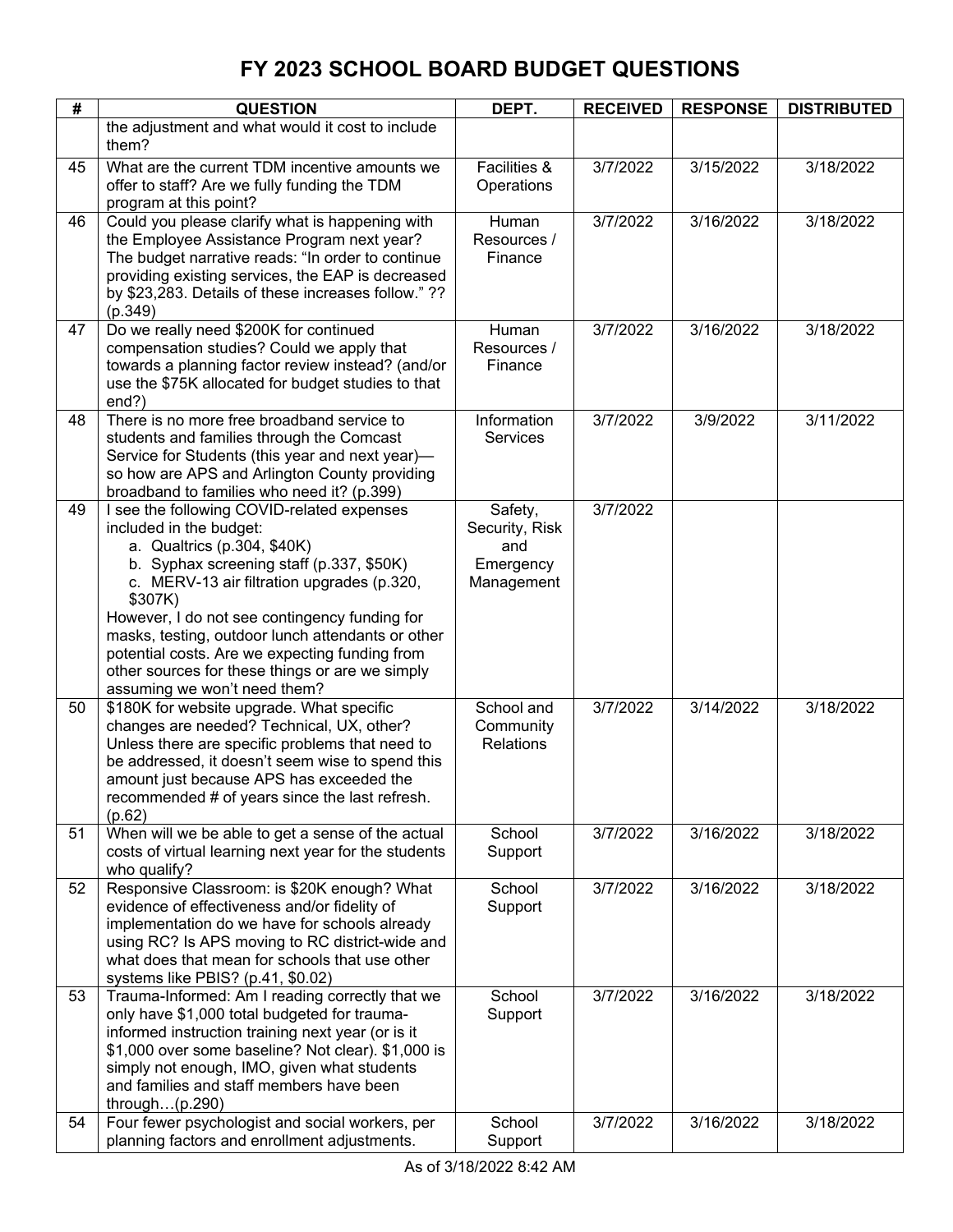| #  | <b>QUESTION</b>                                                                                                                                                                                                                                                                                                                                                                                                                                                                                                                                                                                                                                                                                                                                                                                                                                                                                                                                                                                                                                                                                                                                        | DEPT.                                  | <b>RECEIVED</b> | <b>RESPONSE</b> | <b>DISTRIBUTED</b> |
|----|--------------------------------------------------------------------------------------------------------------------------------------------------------------------------------------------------------------------------------------------------------------------------------------------------------------------------------------------------------------------------------------------------------------------------------------------------------------------------------------------------------------------------------------------------------------------------------------------------------------------------------------------------------------------------------------------------------------------------------------------------------------------------------------------------------------------------------------------------------------------------------------------------------------------------------------------------------------------------------------------------------------------------------------------------------------------------------------------------------------------------------------------------------|----------------------------------------|-----------------|-----------------|--------------------|
|    | Shouldn't we keep these in the budget given the<br>significant social, emotional and mental health<br>needs we're seeing? (p.295)                                                                                                                                                                                                                                                                                                                                                                                                                                                                                                                                                                                                                                                                                                                                                                                                                                                                                                                                                                                                                      |                                        |                 |                 |                    |
| 55 | If we keep the 2 psychs and 2 social workers that<br>are otherwise being eliminated due to a planning<br>factor adjustment, what would the actual ratio of<br>psychs/students and SWs /students be? What<br>are the current industry-recommended ratios for<br>the two positions?                                                                                                                                                                                                                                                                                                                                                                                                                                                                                                                                                                                                                                                                                                                                                                                                                                                                      | School<br>Support                      | 3/8/2022        | 3/16/2022       |                    |
| 56 | During tonight's BAC, one of the members<br>mentioned an analysis they had done of the<br>staffing ratios across schools that raised a<br>question for me about how we looked at our<br>budget before launching it. It sounds like she did<br>an analysis of ranking the total spend at schools<br>(unclear if it was just instructional total or the<br>overall total) and noted that the there was an<br>inverse relationship between the highest funded<br>schools and demographic diversity.<br>A couple of questions that raised:<br>1) Did we do an analysis like this looking at<br>when we built out the budget? If yes, what did it<br>tell us and what are the headline messages that<br>came out of it? If not, is this something we could<br>do going forward (especially in a new budgeting<br>platform)?<br>2) A messaging question: When this comes to<br>us from the community, do we have a response<br>to this push?<br>I do not believe that her analysis factored in<br>enrollment, which likely explains some of this<br>differential. However, I think this raises the same<br>question we've talked about in the past regarding | Finance                                | 3/10/2022       | 3/15/2022       | 3/18/2022          |
|    | use of staffing contingency and disparate uses of<br>staffing dollars that have come in the past.                                                                                                                                                                                                                                                                                                                                                                                                                                                                                                                                                                                                                                                                                                                                                                                                                                                                                                                                                                                                                                                      |                                        |                 |                 |                    |
| 57 | When was the last technology app study done?                                                                                                                                                                                                                                                                                                                                                                                                                                                                                                                                                                                                                                                                                                                                                                                                                                                                                                                                                                                                                                                                                                           | Information<br>Services /<br>Academics | 3/14/2022       |                 |                    |
| 58 | Please provide a summary of all the instructional<br>software being used in the system and what it<br>costs. Have we done any evaluations of the<br>effectiveness of individual software systems?                                                                                                                                                                                                                                                                                                                                                                                                                                                                                                                                                                                                                                                                                                                                                                                                                                                                                                                                                      | Academics                              | 3/14/2022       |                 |                    |
| 59 | Please provide a staff response to the Student<br>Services Advisory Committee Recommendation<br>#1, which is to "conduct a full program evaluation<br>of the APS Student Services Dept programs and<br>services relating to the SEL programs and the<br>tiered system of support."<br>According to the SSAC report, there has never<br>been an evaluation of this program. This gets<br>directly at one of our top school board priorities.<br>Does staff support this recommendation? What<br>would be the proposed timeline and cost?                                                                                                                                                                                                                                                                                                                                                                                                                                                                                                                                                                                                                | School<br>Support                      | 3/14/2022       | 3/16/2022       | 3/18/2022          |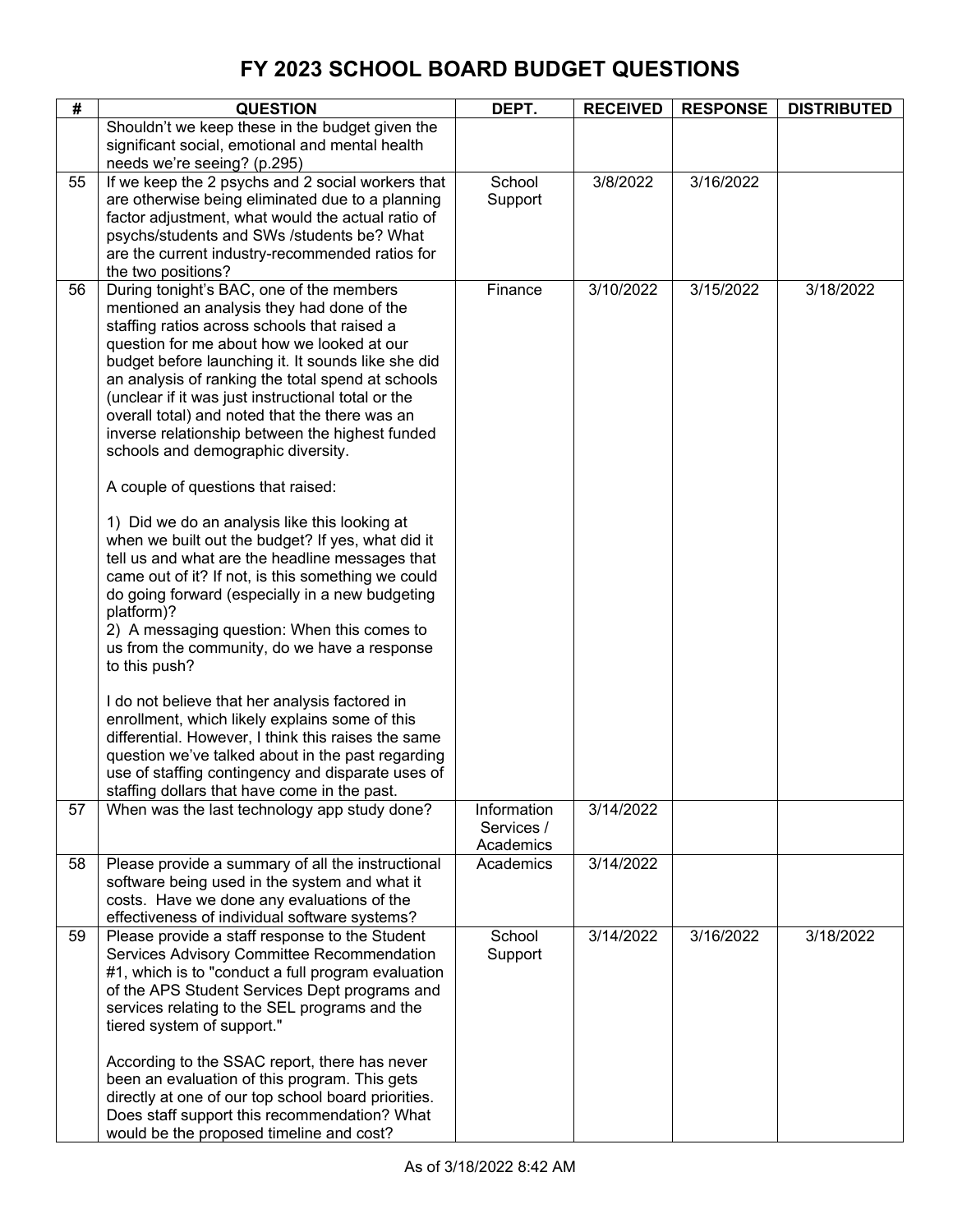| #  | <b>QUESTION</b>                                                                                                                                                                 | DEPT.                     | <b>RECEIVED</b> | <b>RESPONSE</b> | <b>DISTRIBUTED</b> |
|----|---------------------------------------------------------------------------------------------------------------------------------------------------------------------------------|---------------------------|-----------------|-----------------|--------------------|
| 60 | Please provide a summary of how other school<br>divisions pay speech therapists as we have<br>heard that they are not placed on the teacher<br>salary scale as they are in APS. | <b>Human</b><br>Resources | 3/16/2022       |                 |                    |
| 61 | How many schools would be implementing the<br>responsive classroom training with the funds in<br>the FY23 budget?                                                               | School<br>Support         | 3/16/2022       |                 |                    |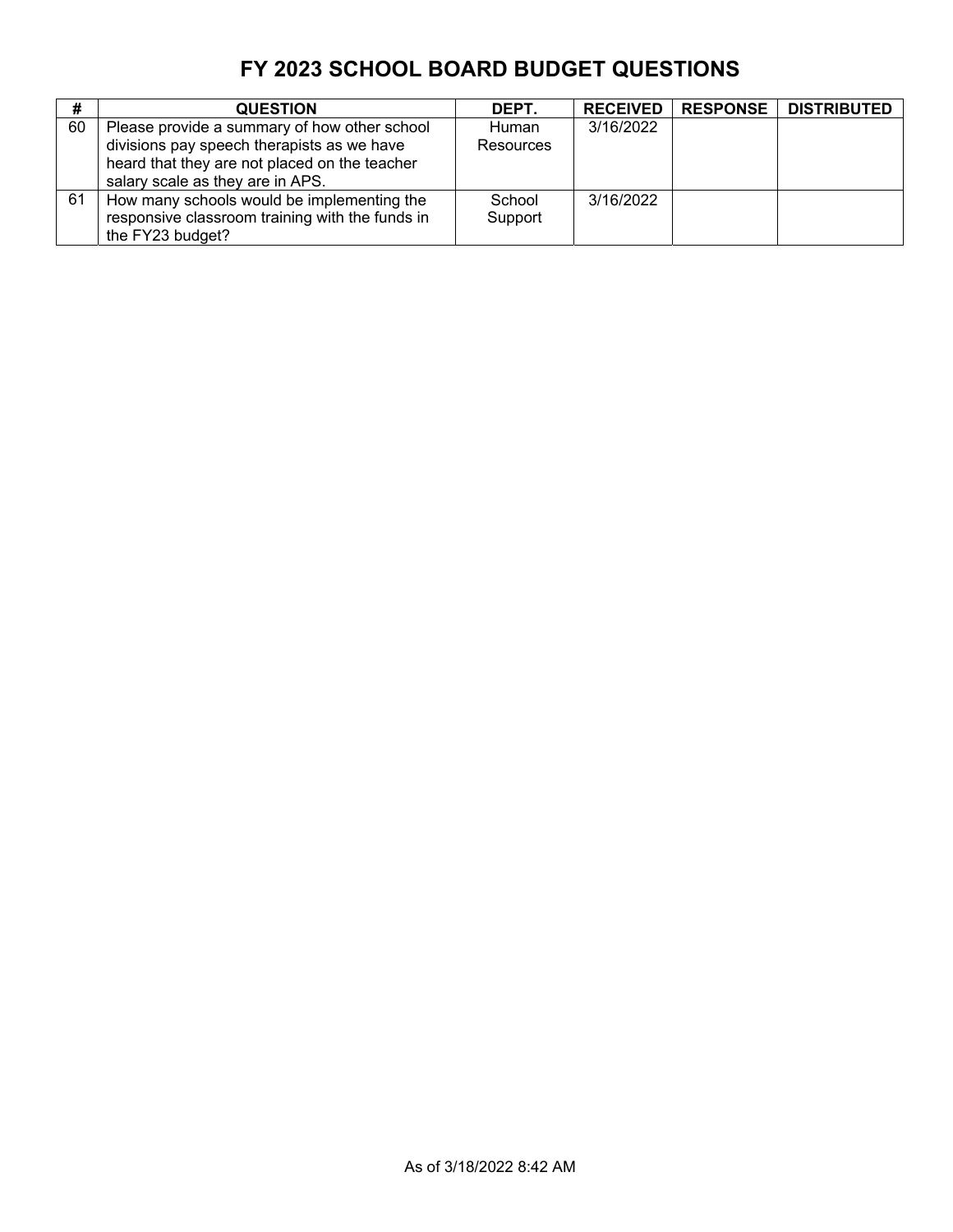### **MEMORANDUM**

- **DATE:** March 14, 2022
- **TO:** Members of the School Board
- **VIA:** Dr. Francisco Durán, Superintendent
- **FROM:** Bridget Loft, Chief Academic Officer

**BUDGET QUESTION:** In the ZBBD, there was a requested increase for Management of the Office of Academics of \$996K. What, if any, of this carried forward into the Superintendent's Proposed Budget and can you share more about why the additional amount was requested? (p.4 of ZBBD)

**RESPONSE:** To date, the Office of Academics budget has not had an amount earmarked to annually support textbook adoption. Of the \$996K requested, \$900K was to address resource needs to realign content areas and return to a regular textbook adoption cycle. The additional \$96K was realignment of resources already in place.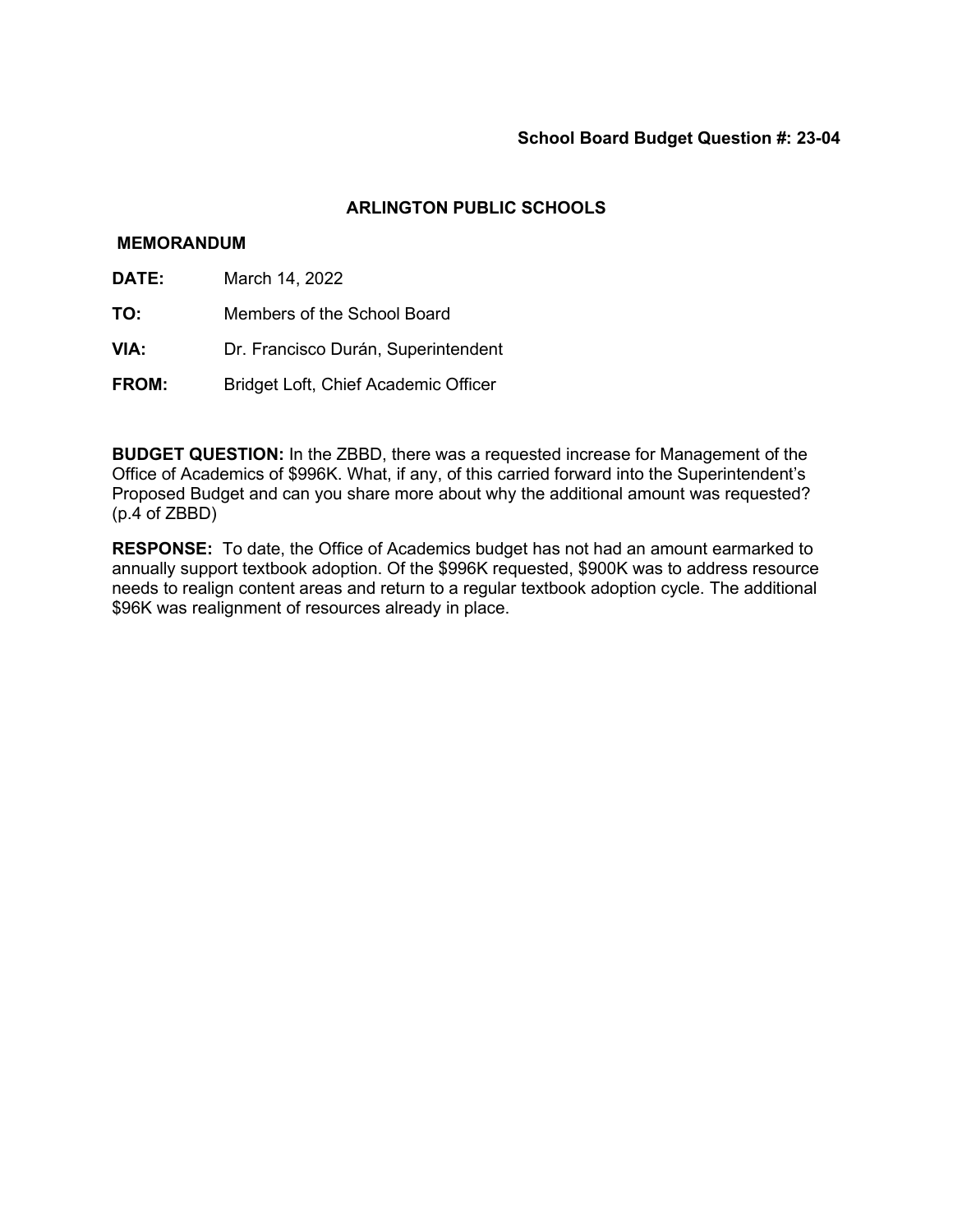# **ARLINGTON PUBLIC SCHOOLS**

#### **MEMORANDUM**

- **DATE:** March 14, 2022
- **TO:** Members of the School Board
- **VIA:** Dr. Francisco Durán, Superintendent
- **FROM:** Bridget Loft, Chief Academic Officer

**BUDGET QUESTION:** What happened to the Partnerships Coordinator role? It's not even included in the listing of frozen/deferred positions on p.65

**RESPONSE:** The Partnership Coordinator position is not funded in the proposed FY 2023 budget. This is the third year of not funding the position. The positions listed on page 65 of the budget document are initiatives that were added to the FY 2022 budget with the intent to phase them in over time. The Partnership Coordinator position was not one of those initiatives.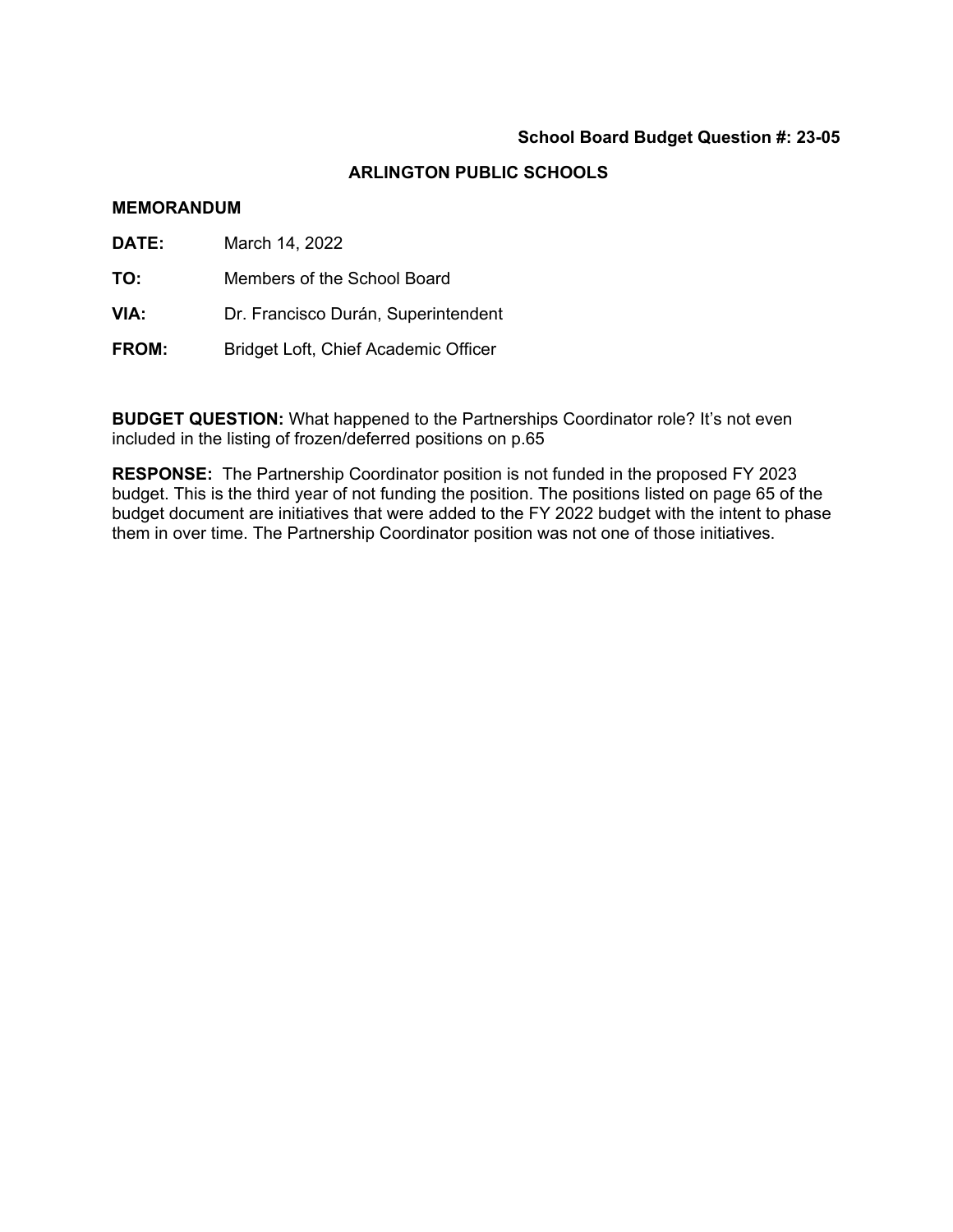# **ARLINGTON PUBLIC SCHOOLS**

#### **MEMORANDUM**

- **DATE:** March 14, 2022
- **TO:** Members of the School Board
- **VIA:** Dr. Francisco Durán, Superintendent
- **FROM:** Bridget Loft, Chief Academic Officer

**BUDGET QUESTION:** Reading Recovery and MasteryConnect Assessment System: What is MCAS, and I thought we weren't using Reading Recovery anymore because it didn't align with structured literacy? (p.4 of ZBBD, Task 11; \$170K)

**RESPONSE:** MasteryConnect is the district-wide assessment management system for formative and benchmark assessments. It allows us to efficiently and effectively determine what students know about core SOL standards. As we continue to train teachers and school staff in using this tool, it will allow us to determine student success trends across the district. The annual licensing fee for the MasteryConnect Assessment System is \$160,000.

The General Assembly has just passed the Virginia Literacy Act which bans the use of Reading Recovery. As a result, the cost for this program will be removed from the Budget.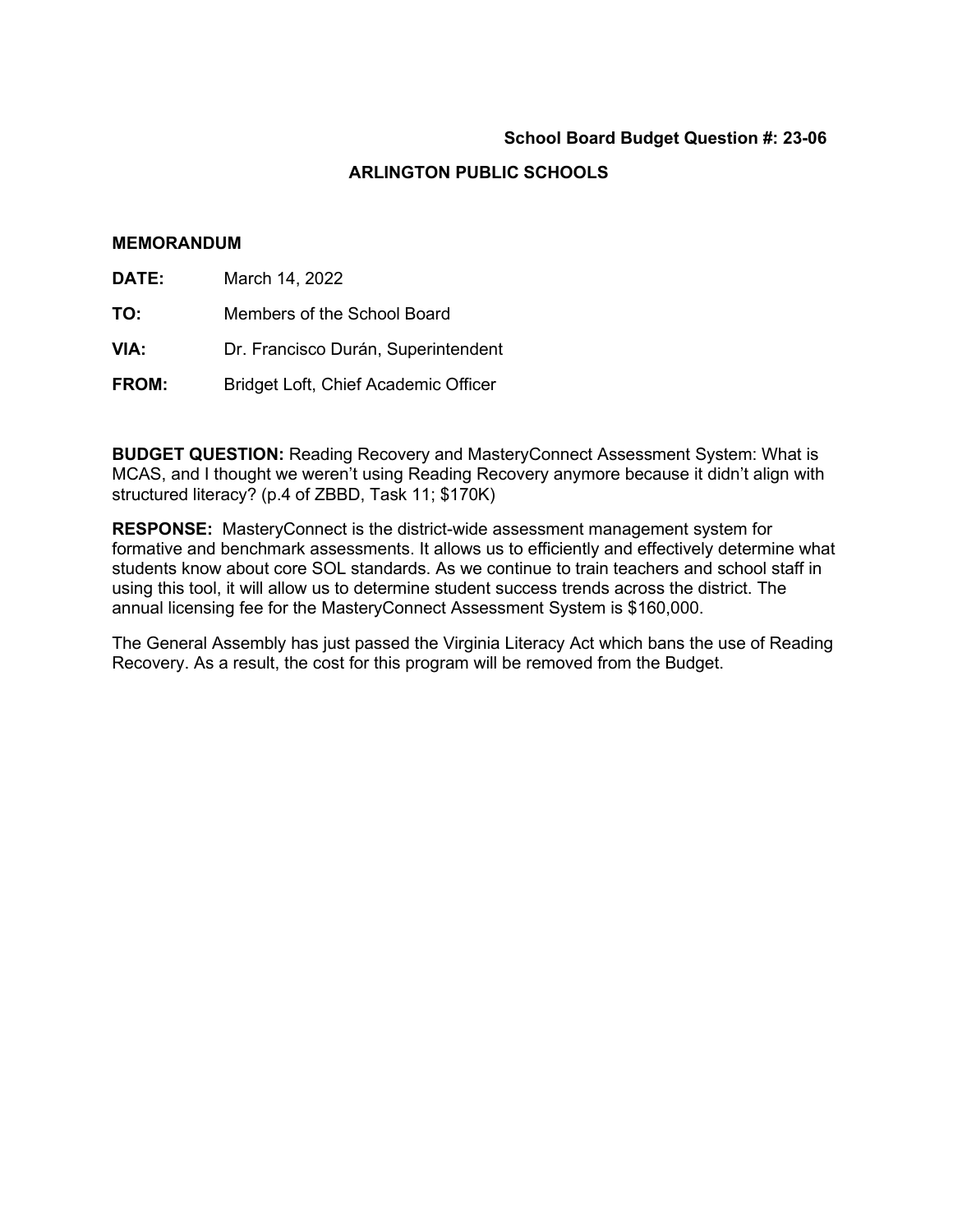## **ARLINGTON PUBLIC SCHOOLS**

#### **MEMORANDUM**

- **DATE:** March 14, 2022
- **TO:** Members of the School Board
- **VIA:** Dr. Francisco Durán, Superintendent
- **FROM:** Bridget Loft, Chief Academic Officer

**BUDGET QUESTION: "**SOL remediation efforts of schools"—what is this? (p.4 of ZBBD, Task 18, \$100K)

**RESPONSE:** These funds help support remediation efforts in schools that are required by the Virginia Standards of Quality.

**[§ 22.1-253.13:1. Standard 1. Instructional programs supporting the Standards of Learning](https://law.lis.virginia.gov/vacodefull/title22.1/chapter13.2/)  [and other educational objectives.](https://law.lis.virginia.gov/vacodefull/title22.1/chapter13.2/)**

*Excerpt from Part C: Local school boards shall also develop and implement programs of prevention, intervention, or remediation for students who are educationally at risk including, but not limited to, those who fail to achieve a passing score on any Standards of Learning assessment in grades three through eight or who fail an end-of-course test required for the award of a verified unit of credit. Such programs shall include components that are researchbased.*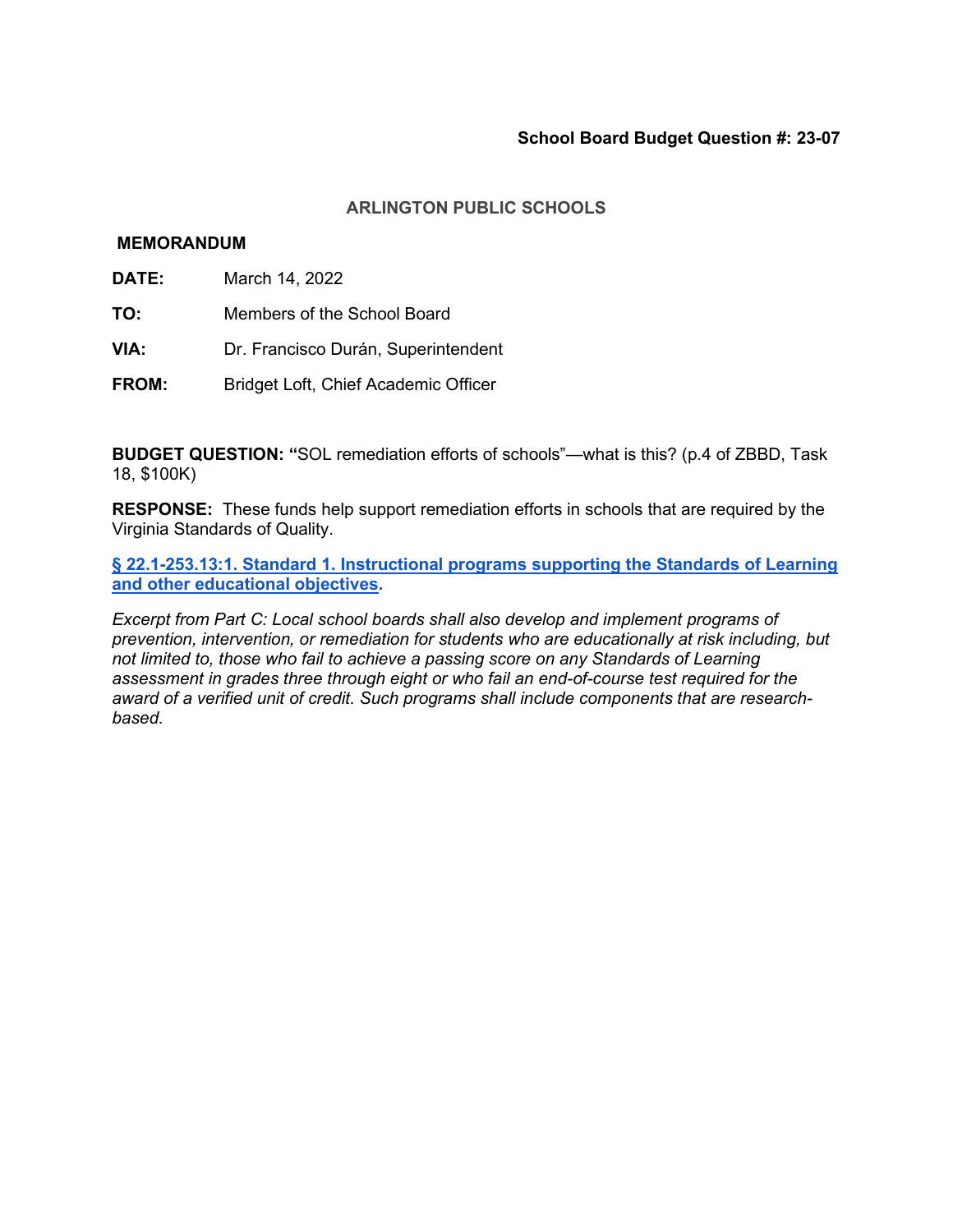#### **MEMORANDUM**

- **DATE:** March 14, 2022
- **TO:** Members of the School Board
- **VIA:** Dr. Francisco Durán, Superintendent
- **FROM:** Bridget Loft, Chief Academic Officer

**BUDGET QUESTION:** The School Board just approved \$220K in the FY21 closeout to purchase a new projector. Why did we not defer that purchase for a year and spend that money on something else, if we are not going to open the planetarium next year?

**RESPONSE:** FY 2021 Closeout funds were allocated to purchase a new projector. At the time the decision was made to allocate these funds, we were not sure whether we would be able to fund the Planetarium Director position in the FY23 budget. However, we realized that supply chain delays might impact the readiness of the projector for the 23-24 school year. We also needed to order the projector now given the time required to get it set up to be functional for the 23-24 school year.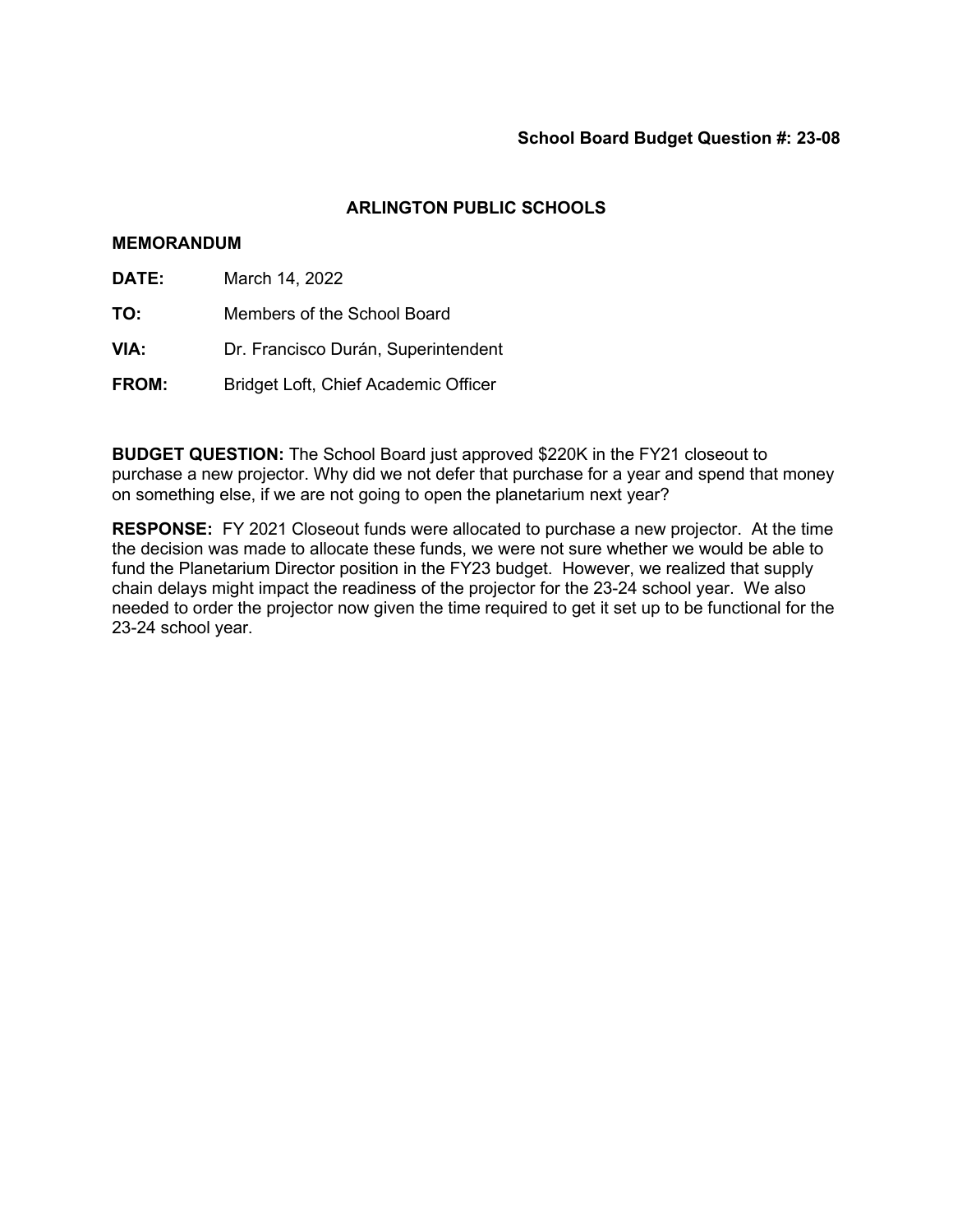# **ARLINGTON PUBLIC SCHOOLS**

#### **MEMORANDUM**

| <b>DATE:</b> | March 14, 2022                       |
|--------------|--------------------------------------|
| TO:          | Members of the School Board          |
| VIA:         | Dr. Francisco Durán, Superintendent  |
| <b>FROM:</b> | Bridget Loft, Chief Academic Officer |

**BUDGET QUESTION:** State fund for Early Reading Intervention has gone up (in Gov's proposed budget) considerably, to \$512K. It is tied to PALs. Does that present us with any issues since we are moving from PALS to DIBELS as our primary screener? Would it behoove us to choose one in order to reduce the amount of time students spend in testing? (p.403)

**RESPONSE:** In June 2022, we will seek a waiver from PALS for an alternative reading screener (DIBELS) for grades K-2 from the VDOE. This will not make us ineligible for the Early Reading Intervention funds that we receive to provide support to at-risk students in grades K-2.

We anticipate that K-2 teachers will only administer one reading screener next school year in order to reduce the amount of time students spend in testing. We are hopeful that the screener will be the DIBELS alternative assessment as it is helping us determine which students need early intervention and support. If not granted the waiver for an alternative assessment, we will consider administering PALS only in grades K-2.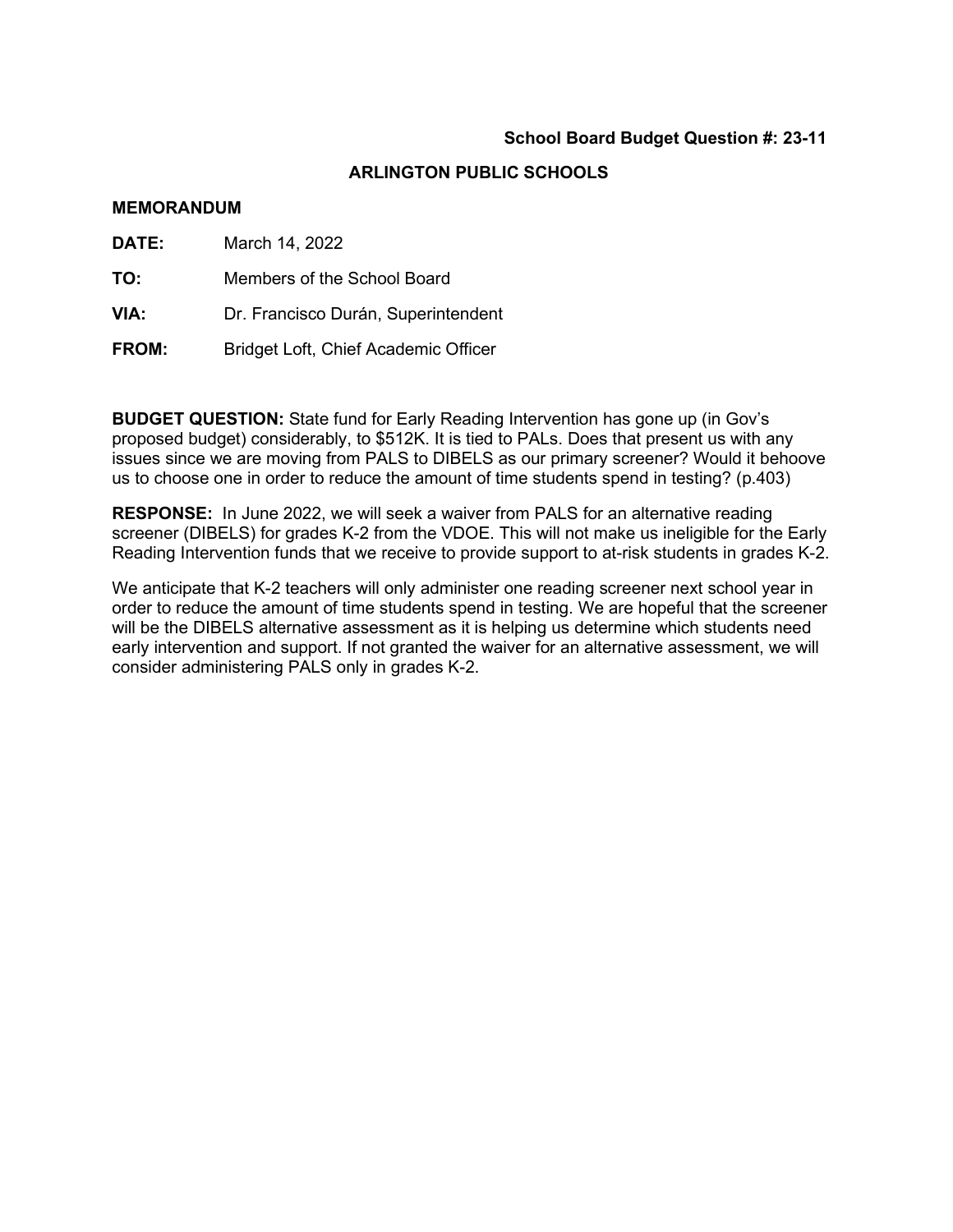### **MEMORANDUM**

- **DATE:** March 14, 2022
- **TO:** Members of the School Board
- **VIA:** Dr. Francisco Durán, Superintendent
- **FROM:** Bridget Loft, Chief Academic Officer

**BUDGET QUESTION:** 2 FTEs realigned from Welcome Center to Chief Academic Office. Can you please share more about why they were realigned and what this means for staffing of the Welcome Center next year? (p.298)

**RESPONSE:** This realignment is to support the positions already in place. It is aligning the FTE with the correct costing. For clarity, the following response is divided into two parts:

**Part 1** - During the FY22 budget process, the two FTEs in question were not adjusted correctly. **One** FTE was intended to be allocated from the Office of Academics and **one** FTE was intended to be allocated from the Welcome Center. Instead, **two** FTEs were allocated from the Office of Curriculum and Instruction, which is part of the Office of Academics. To address this error, in the FY23 budget process one FTE from the Welcome Center will be shifted to the Office of Curriculum and Instruction.

**Part 2** - One FTE, the Homebound and Home Instruction Teacher Specialist position, was moved from the Welcome Center to the Office of Academics as the work of this position supports special education and instruction.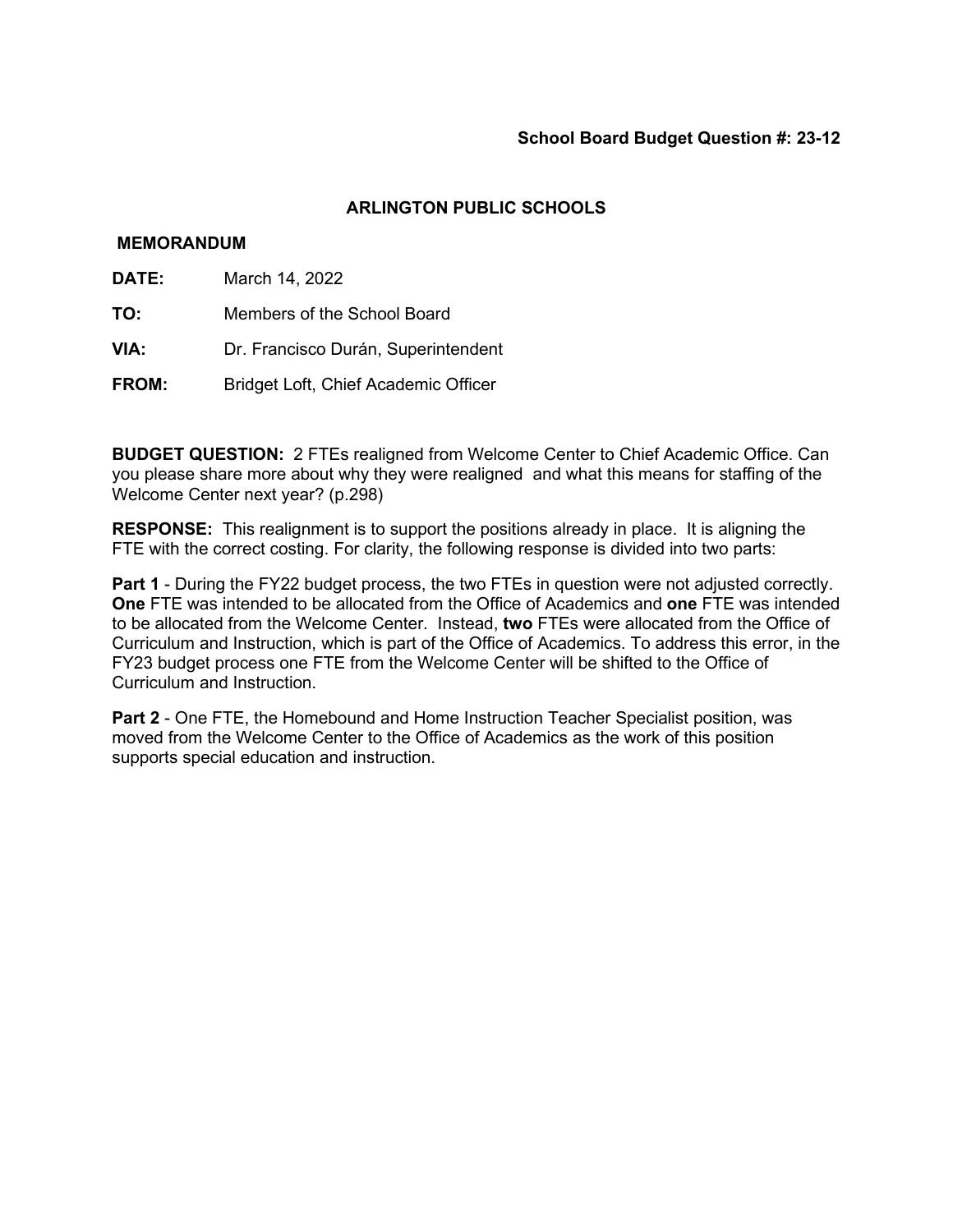# **ARLINGTON PUBLIC SCHOOLS**

#### **MEMORANDUM**

| DATE:<br>March 14, 2022 |  |
|-------------------------|--|
|-------------------------|--|

- **TO:** Members of the School Board
- **VIA:** Dr. Francisco Durán, Superintendent
- **FROM:** Bridget Loft, Chief Academic Officer

**BUDGET QUESTION:** Why do we need a \$235K outlay for CTE start-up costs at the W-L Annex? (p.258)

**RESPONSE:** The CTE office projected that the increase of students at Washington-Liberty will result in the need for additional classroom space to accommodate those students. Presently all CTE teachers teach a full load and classes are full. To accommodate the additional students, we will need to use a regular classroom and share the lab space. This will require the purchase of class sets of laptops, along with secure storage and charging station for the devices, for the Business, Computer Science, and Technology Education classes. Additionally, there are online subscriptions and class resources needed for the above-referenced classes and the FACS classes.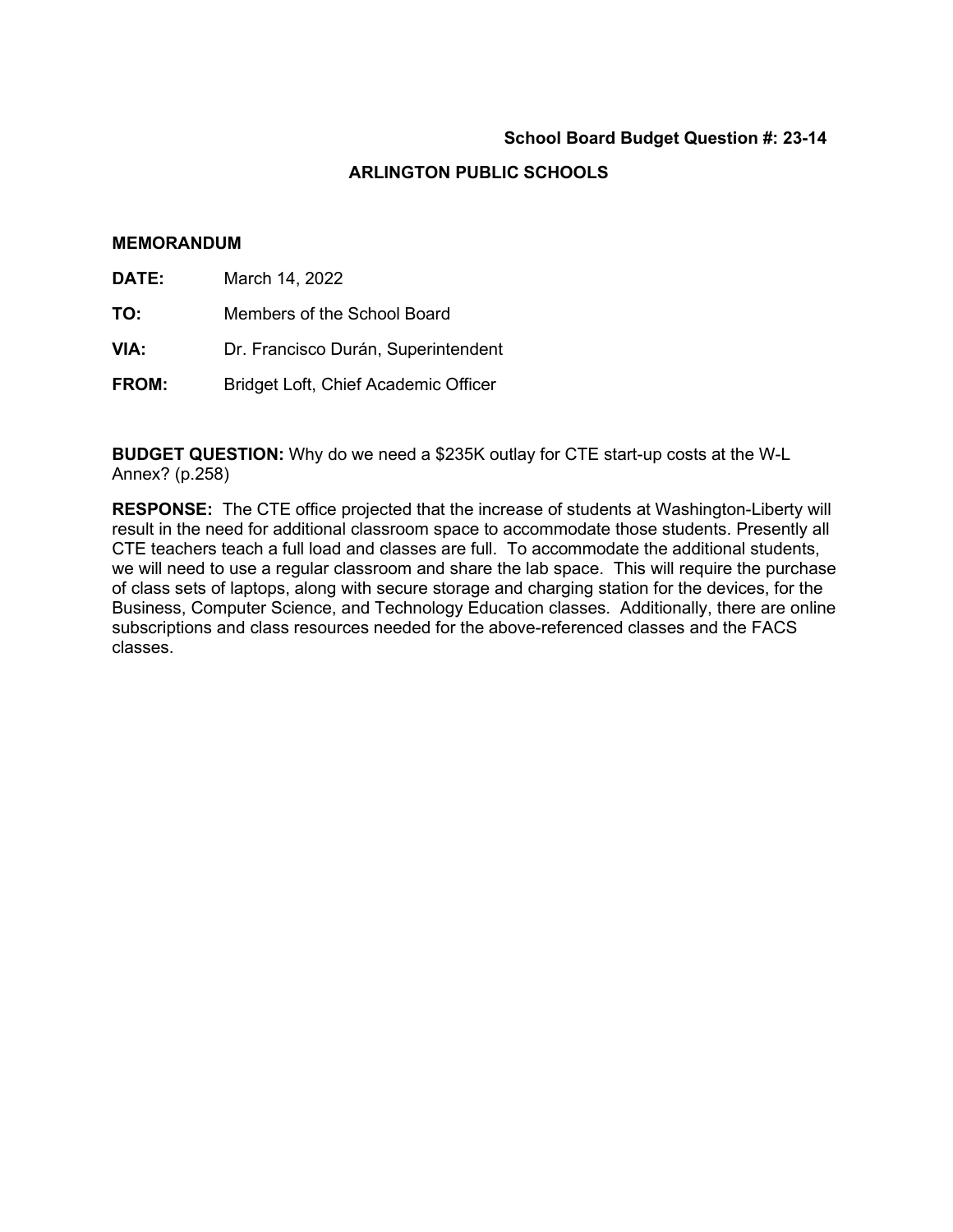## **MEMORANDUM**

- **DATE:** March 14, 2022
- **TO:** Members of the School Board
- **VIA:** Dr. Francisco Durán, Superintendent
- **FROM:** Bridget Loft, Chief Academic Officer

**BUDGET QUESTION:** Edmentum: expansion of current usage. Can you share more? (p.44 of ZBBD, \$211K)

**RESPONSE:** Edmentum has been used at Arlington Community High School to support their students through their competency-based instruction and credit recovery efforts. We will now leverage Edmentum for credit recovery, extension, and remediation across the division. Teachers can use this resource to support instruction in our high schools, as well as differentiate for English learners and students with disabilities. The annual cost for Edmentum is \$207,105. ACHS previously paid \$26,800 annually for their site license. They will no longer need to purchase the program and we have incorporated them into the division purchase.

Edmentum can primarily be used in two different models, including:

- Exact Path: This program will help provide personalized learning support for students who will have access to the program to address skill and strategy gaps from the previous and current year's coursework that may need to be strengthened.
- Courseware (Credit Recovery): For high students who have failed or are in danger of failing a course needed for graduation.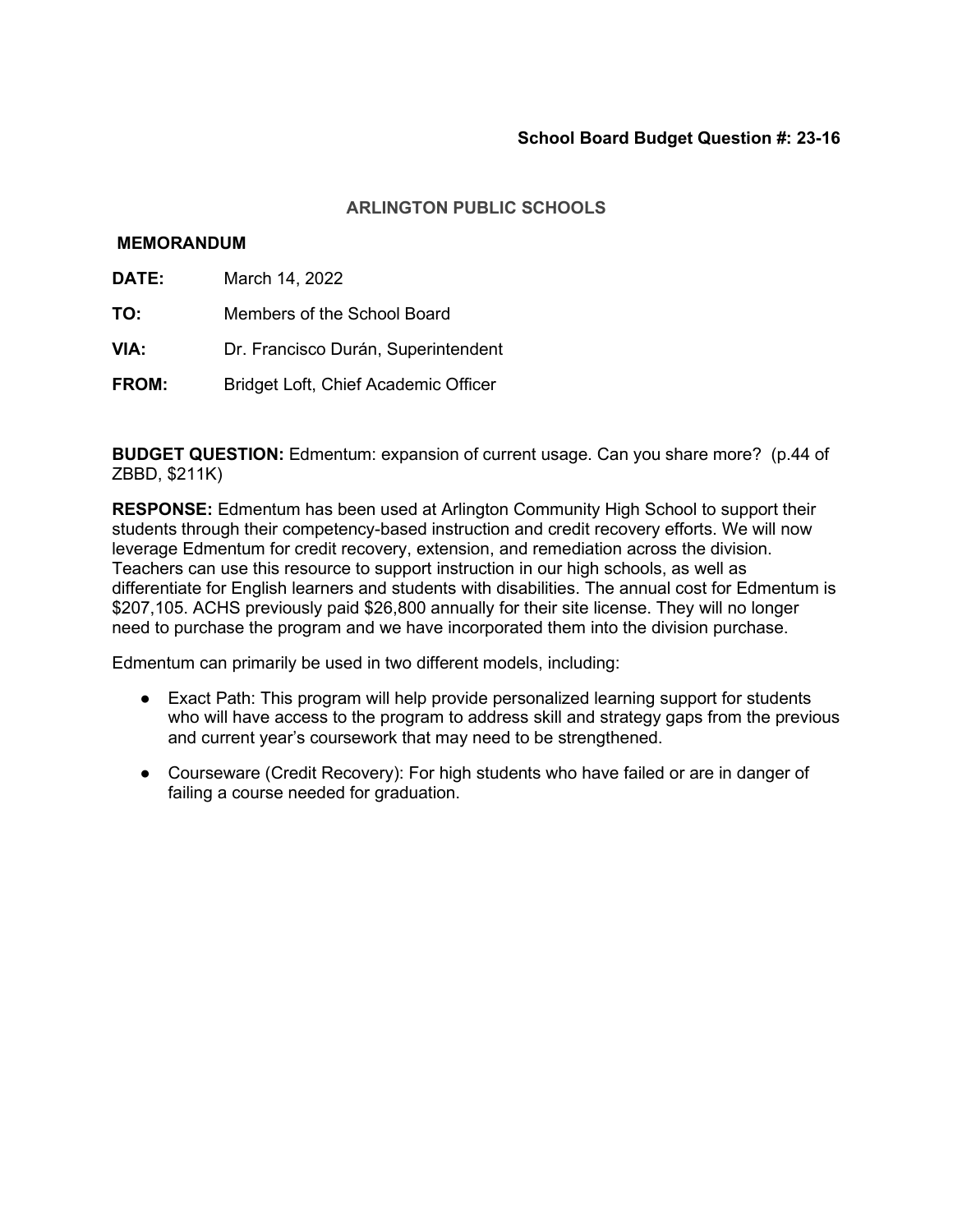# **ARLINGTON PUBLIC SCHOOLS**

#### **MEMORANDUM**

| DATE: | March 14, 2022                       |
|-------|--------------------------------------|
| TO:   | Members of the School Board          |
| VIA:  | Dr. Francisco Durán, Superintendent  |
| FROM: | Bridget Loft, Chief Academic Officer |

**BUDGET QUESTION:** I need help understanding the "Resource/Professional Learning" line item in the ELA area of the "Zero-Based Budgeting Details" document (p.45, Task 7, \$3.2M). Includes \$2.5M in staffing, \$685K in Lexia/Writing Revolution).

**RESPONSE:** The \$2.5 million line item was a request for additional staffing to include 14 FTE reading specialists to support schools. Schools with the highest needs would be allocated a dedicated literacy coach, with the previously allocated reading specialists serving as interventionists and supporting at-risk students.

Currently, our reading specialists' professional duties include providing interventions to students, monitoring all intervention data, overseeing the collection of schoolwide literacy screener data, and facilitating parent communication throughout the school year.

The APS professional learning model operates through job-embedded training, and a literacy coach would allow for the in-class, side by side model for professional learning that teachers need to in order to improve Tier 1 instruction. Principals and teachers have articulated this as a high-priority need based on the Your Voice Matters survey (which indicates they are dissatisfied with the current professional learning model and offerings). These positions were part of the ESSER III Unfinished Learning grant application. We were not awarded enough funds to fully cover these positions. With the funds awarded, we will be able to staff 2 FTE literacy coaches for FY23 and FY24, and they will be deployed to help support the professional learning efforts surrounding our shift to structured literacy.

The following table also shows the breakdown of the \$685,000 for Lexia/Writing Revolution. Some of the components will now be funded with the ESSER III Unfinished Learning grant.

| <b>Item Description</b>                                                | Cost      | Funded?                                   |
|------------------------------------------------------------------------|-----------|-------------------------------------------|
| Elementary Lexia Core5 Reading 2 year<br>license                       | \$450,000 | 1 year grant funded for FY23<br>\$225,000 |
| <b>Elementary Lexia Success Partnership</b><br>(Professional Learning) | \$19,800  | Grant funded for FY23                     |
| Middle School Lexia PowerUp 2 year<br>license                          | \$108,000 | Unable to fund through grant              |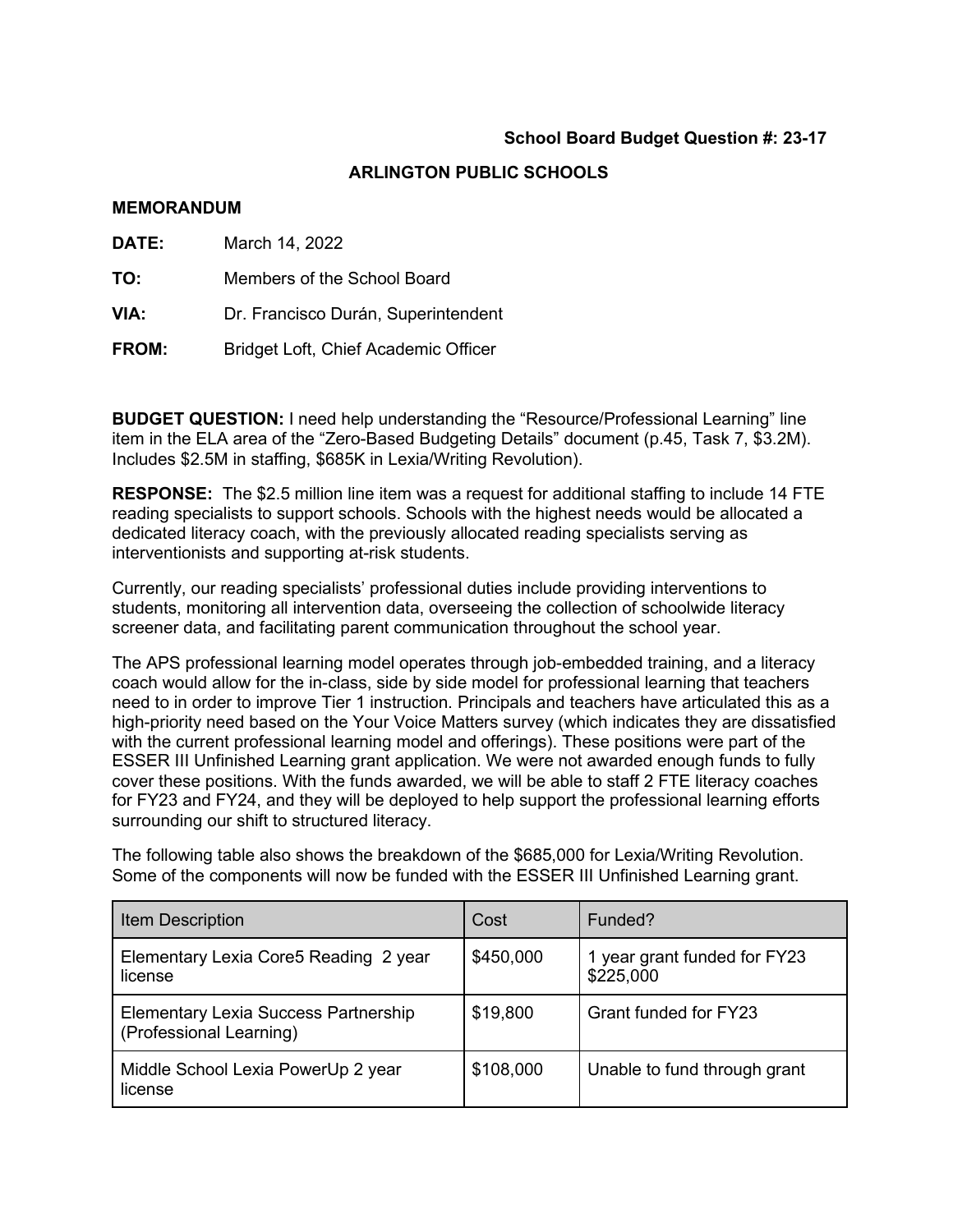| High School Lexia PowerUp 2 year license                       | \$54,000 | Unable to fund through grant |
|----------------------------------------------------------------|----------|------------------------------|
| Lexia Student License for alternative sites<br>and programs    | \$23,900 | Unable to fund through grant |
| Secondary Lexia Success Partnership<br>(Professional Learning) | \$19,800 | Unable to fund through grant |
| <b>Writing Revolution PL</b>                                   | \$10,000 | <b>Grant funded for FY23</b> |

APS will provide our secondary English teachers and interventionists (approximately 240 staff members) with access to the text *The Writing Revolution* (2017) by Hochman and Wexler. *The Writing Revolution* is an evidenced-based set of writing practices that builds students' proficiency in expository writing. The instructional methods lend themselves to all content areas and grade levels. We are planning to engage 240 English Language Arts (ELA) teachers in professional learning to support the implementation of the program. The professional learning will be supported by ELA teacher leaders and the ELA office during SY22-23.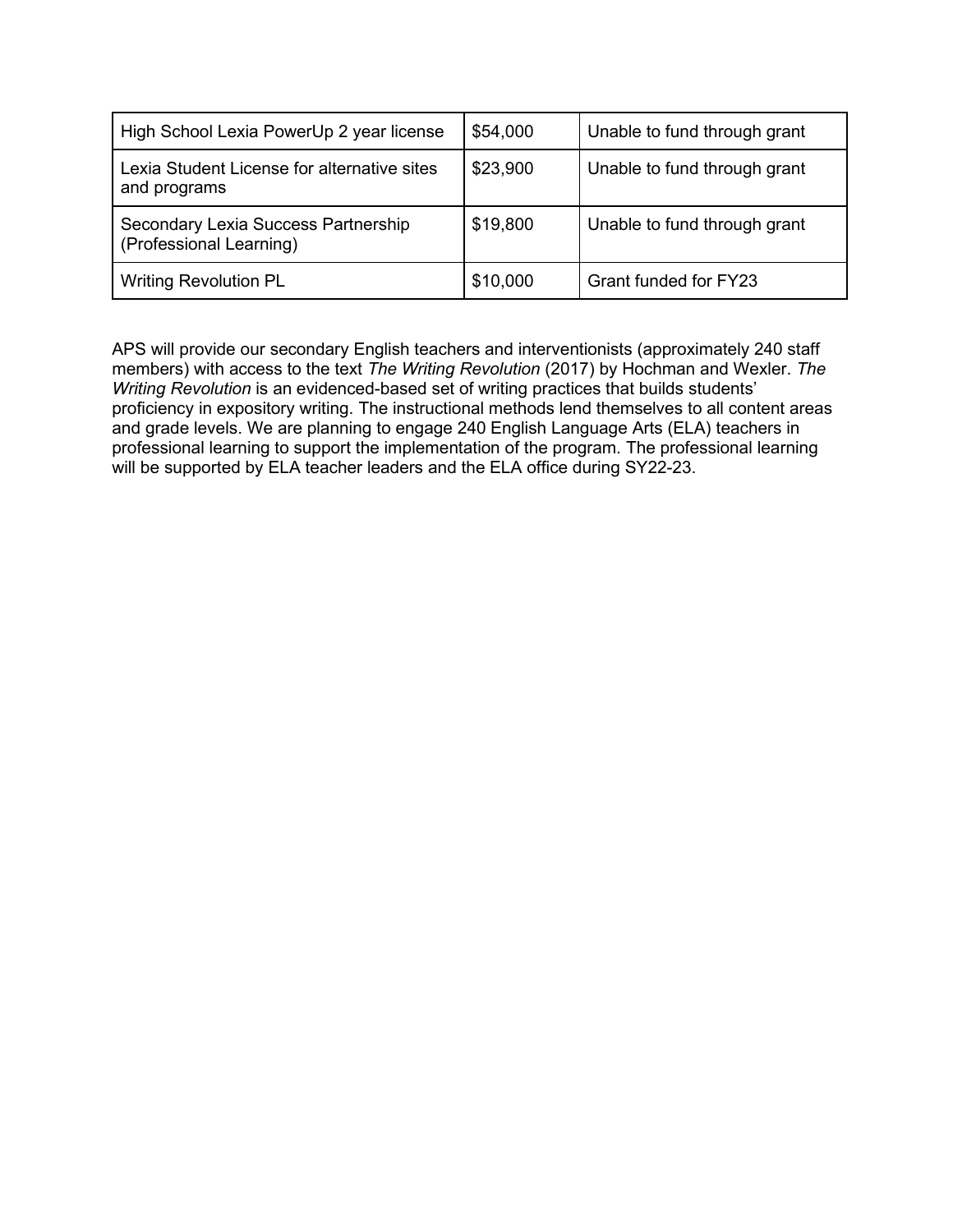# **MEMORANDUM**

- **DATE:** March 14, 2022
- **TO:** Members of the School Board
- **VIA:** Dr. Francisco Durán, Superintendent
- **FROM:** Bridget Loft, Chief Academic Officer

**BUDGET QUESTION:** Some EL Teachers (15.6) and Instructional Assistants (4.5) are paid by OEL directly, vs. through school budgets. Can you share more about why this is the case? How does this relate to the planning factors we use to staff EL?

**RESPONSE:** Certain FTEs have historically been paid through the Office of English Learner Services (OEL) budget while others have been in school budgets. The structure has been in place for some time, but the reasoning behind the structure is not apparent. In the case of EL teachers, the 15.6 FTEs paid from the OEL are actually EL Resource Teachers. Of the 15.6 FTEs, 12.0 teacher positions are the result of a planning factor formula for teachers to serve dually-identified students in the secondary schools. The remaining positions are fixed allocations to provide additional support to students as needed. At one point, there may have been a desire for the OEL to have more direction regarding the practices of the EL resource teachers, however this is no longer the case.

The planning factors remain the same regardless of whether the staff are paid from the OEL or the school budgets.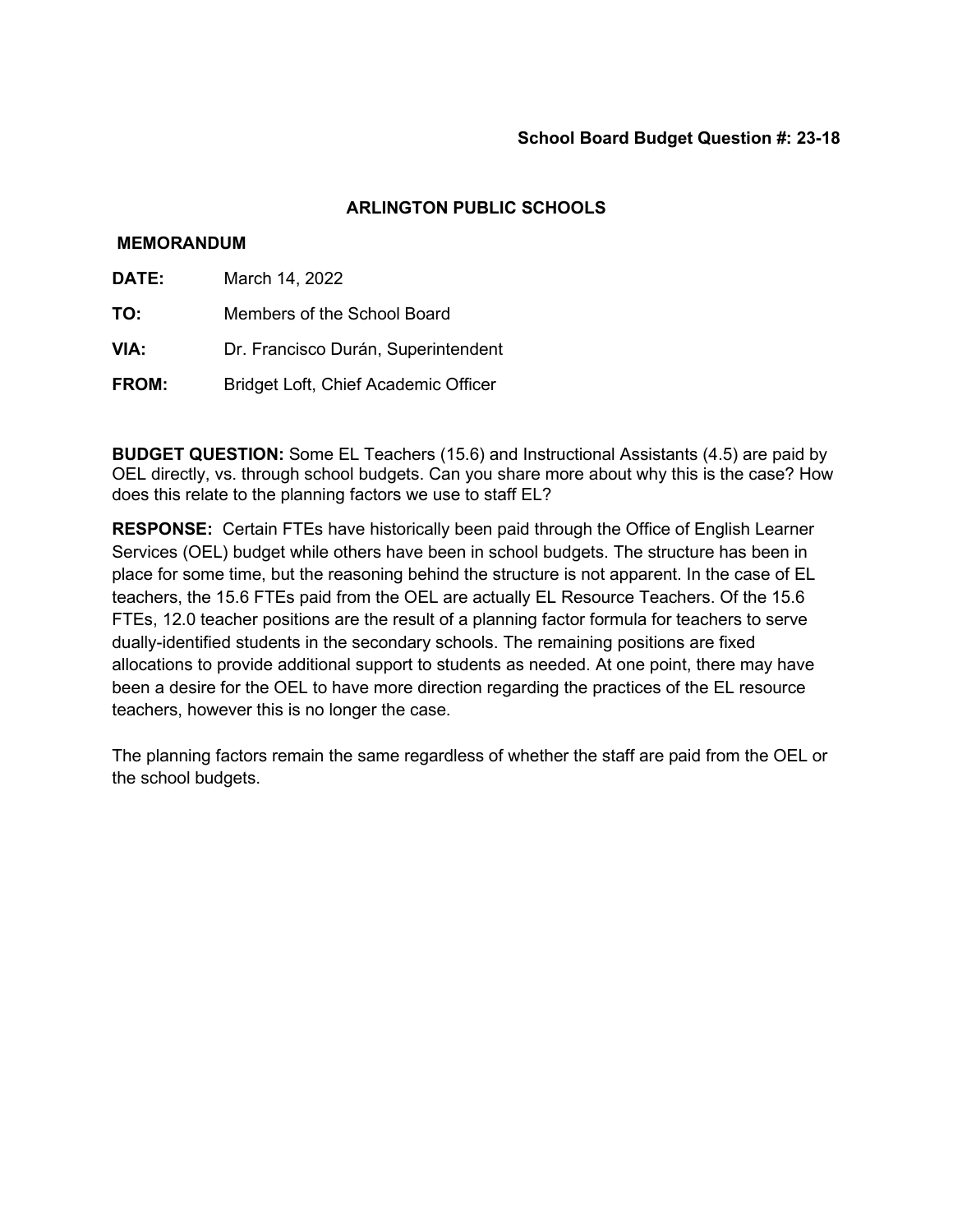# **MEMORANDUM**

**DATE:** March 14, 2022

**TO:** Members of the School Board

**VIA:** Dr. Francisco Durán, Superintendent

**FROM:** Bridget Loft, Chief Academic Officer

**BUDGET QUESTION:** The ZBBD describes a baseline funding increase of \$233K since last year. (This is outside of the new funds requested for additional EL counselors, 0.5 FTE specialist role, etc.) Did this money get included in the Superintendent's Proposed Budget and what accounts for the increase? (p.49 of ZBBD)

**RESPONSE:** A portion of the funds was included in the Superintendent's proposed budget, but the entire amount was not. The original ZBB request included \$11,300 for REEP software and REEP teacher pay for compliance training that was not funded. Also, in FY22, the Office of English Learner Services (OEL) was awarded \$200,000 in one-time funds to support professional learning expenses, including training required by the DOJ. This same amount was requested to support professional learning for FY23; however, only \$100,000 was approved. Additionally, \$85,000 was requested to fund consultant fees to support the EL 5-year Plan. The \$85,000 was approved in one-time funds for FY23; however, the 5-Year Plan consultant fees will need to be funded from FY23 - FY27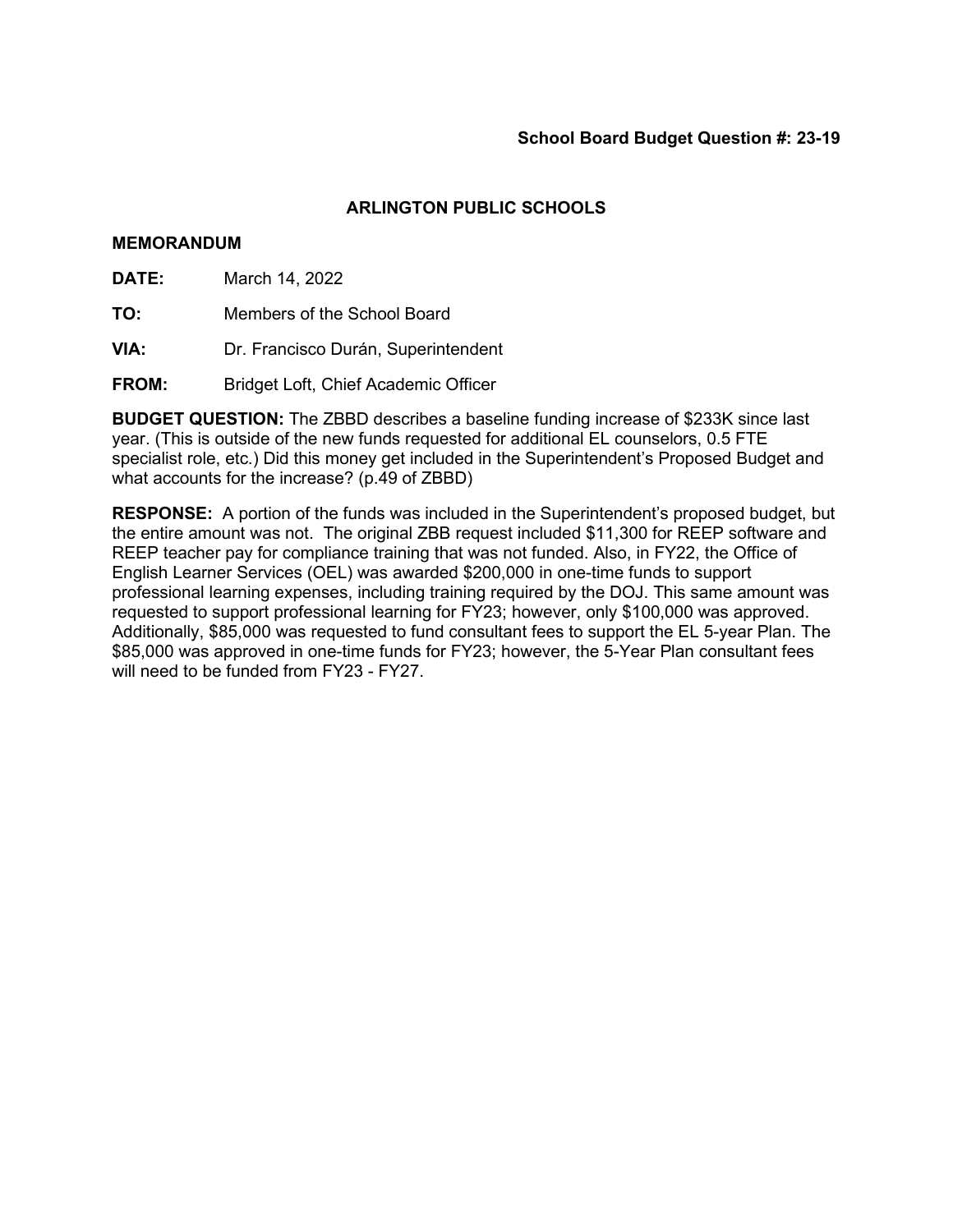# **MEMORANDUM**

- **DATE:** March 14, 2022
- **TO:** Members of the School Board
- **VIA:** Dr. Francisco Durán, Superintendent
- **FROM:** Bridget Loft, Chief Academic Officer

**BUDGET QUESTION:** Gifted: I am concerned that this remains underfunded. We have schools ranging from 16 gifted students to more than 700, all staffed with one RTG. When will we revisit this planning factor to ensure a high level of support and service to our gifted students?

**RESPONSE:** RTGs are allocated to schools based on th[e](https://law.lis.virginia.gov/vacode/title22.1/chapter13.2/section22.1-253.13:2/) [VDOE Standards of Quality \(SOQ\)](https://law.lis.virginia.gov/vacode/title22.1/chapter13.2/section22.1-253.13:2/) which is 1 per 1,000 students K-12.

We are currently in the process of rewriting the Local Plan for the Gifted 2022-27 and are collecting feedback from multiple stakeholder groups to determine needs and next steps in terms of supporting and advocating for gifted learners.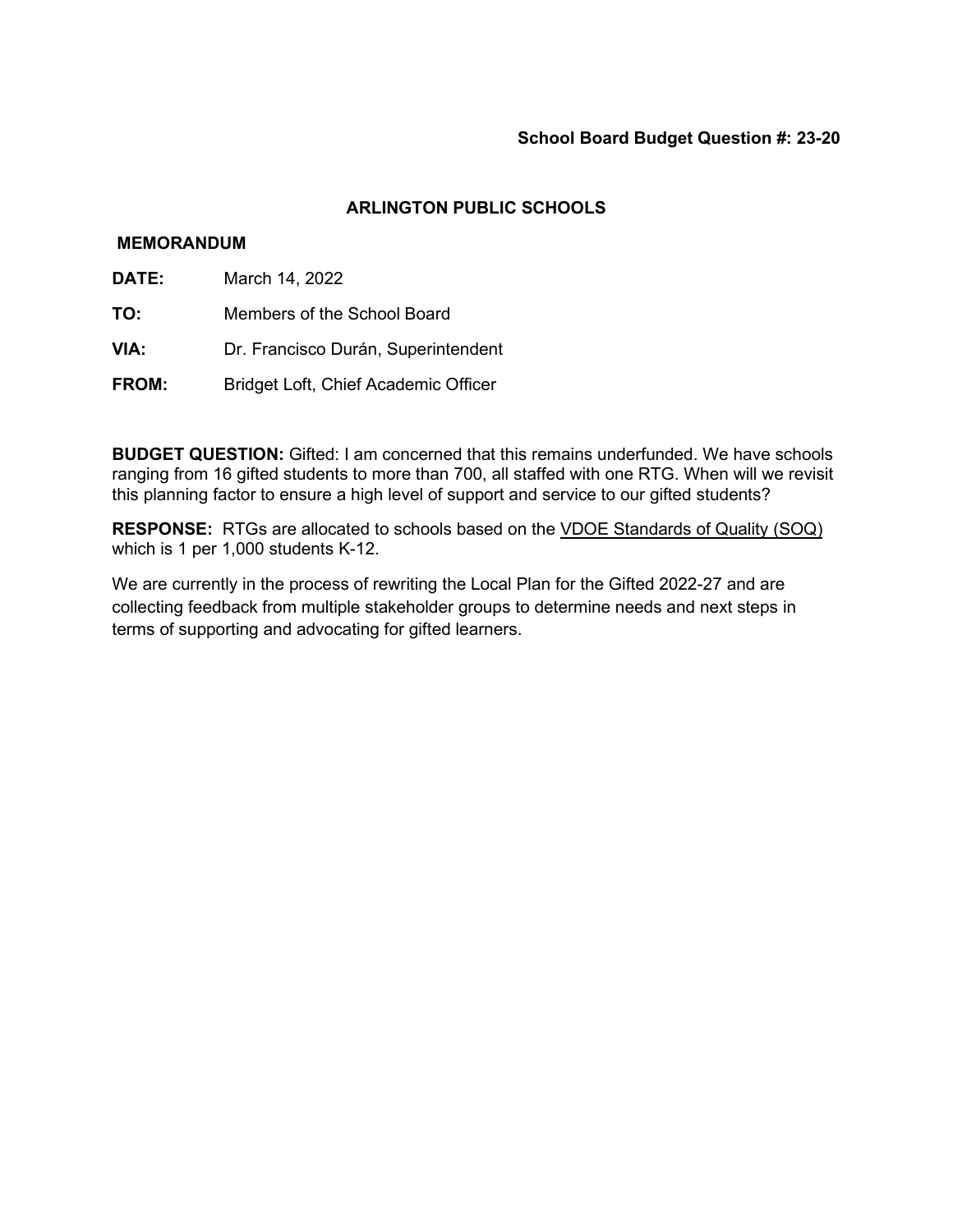# **ARLINGTON PUBLIC SCHOOLS**

#### **MEMORANDUM**

| DATE:        | March 14, 2022                       |  |
|--------------|--------------------------------------|--|
| TO:          | Members of the School Board          |  |
| VIA:         | Dr. Francisco Durán, Superintendent  |  |
| <b>FROM:</b> | Bridget Loft, Chief Academic Officer |  |

**BUDGET QUESTION:** Behavior specialists: I am concerned that this is reactive rather than proactive and it is "fixing the child" focused rather than examining the way that the adults and the school environments might need to change. Why are we creating positions that are framed this way, rather than hiring inclusion coaches or classroom culture interventionists?

**RESPONSE:** Behavior is a form of communication. When a student exhibits escalating behaviors it is understood that something isn't working. It is staff's responsibility to support the student and determine what is not working for them and make changes both in the school's learning environment and to school-based staff's response.

APS behavior specialists focus on a comprehensive and interdisciplinary approach to support students learning in more efficient and effective ways to communicate their needs. The intent is not on "fixing the child" but rather looking at how all the pieces connect. This includes examining the learning environment to determine where changes could be made. For example, this might include:

- ∉ Creating a break area
- ∉ Providing scheduled breaks
- $\epsilon$  Utilizing sensory friendly tools to help with self-regulation

APS behavior specialists spend time with school teams examining how staff can implement strategies to reduce adverse stimuli and to prompt and reinforce communication skills for individual students. That could include coaching the adults on language to use, modeling skills for the student, providing more positive feedback, and providing responses to escalated behaviors. Additionally, behavior specialists work with staff to recognize early warning signs that a student may need a break or other support to prevent behaviors from escalating.

APS behavior specialists work with school teams to collect data, help determine the function of the student's behaviors and develop a plan of support. This does not include any messaging that the child is at fault or they need to be "fixed" but rather how all adults in the child's life – including their family members – can work together to provide additional services, use different strategies, implement accommodations and help the student learn new coping and selfregulation strategies. Behavior change is a science that requires analysis of stimuli in the environment to develop a systematic and consistent approach to teaching replacement behaviors. An inclusion coach or classroom climate interventionist may not have the depth of training and experience in behavior analysis to create behavior intervention plans that are aligned with the function of the student's behavior and are able to be implemented by everyone who interacts with the student.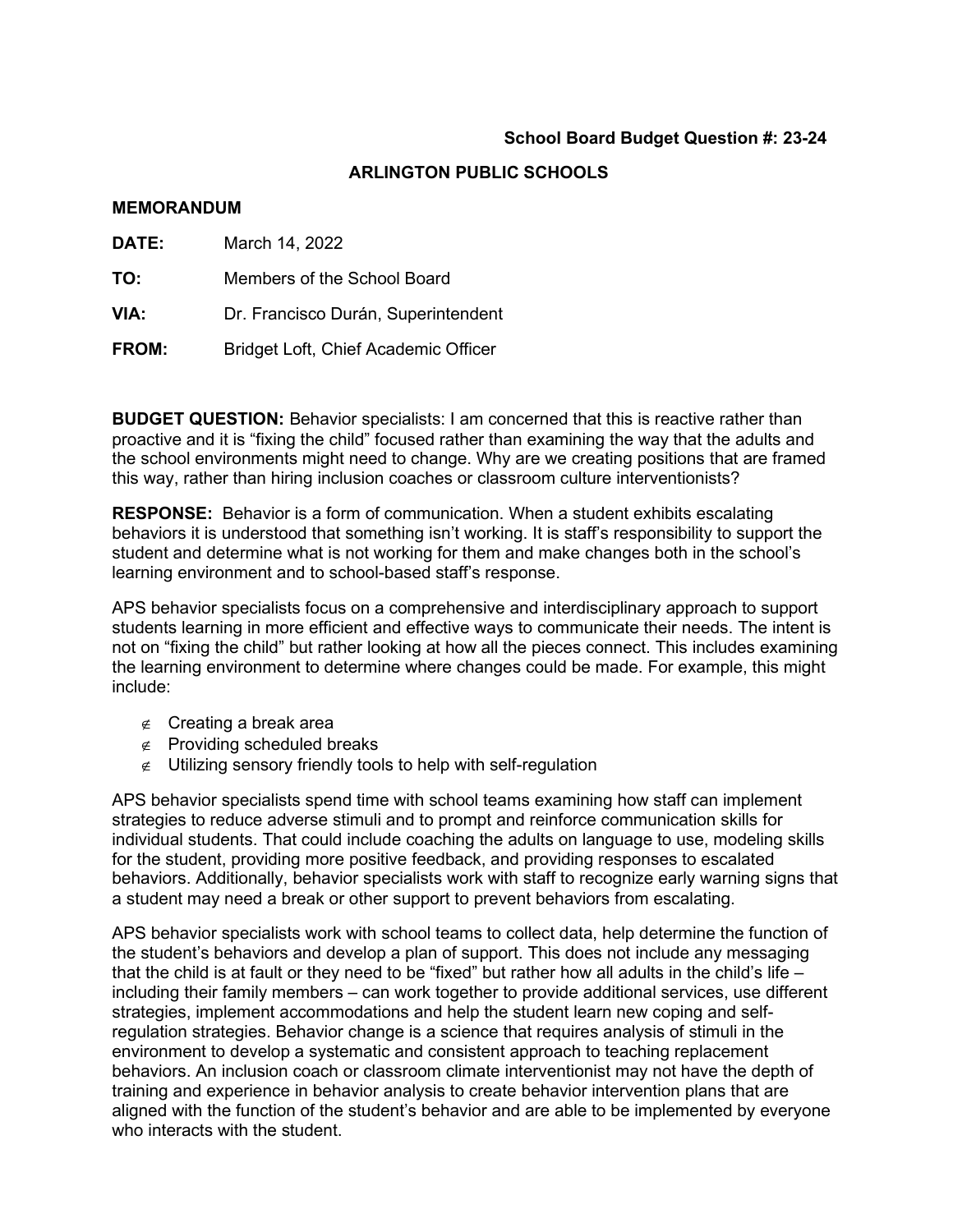Currently, the Office of Special Education (OSE) has only two behavior specialists that support over 42 schools and programs. It has become untenable to fully respond and support school teams in a comprehensive way. Beginning in 2019, a significant increase in the need for behavior support at schools became evident. As of January 2022, OSE has received over 131 referrals for student behavior support. Each referral requires observations, data collection, development of intervention plans and staff training. As of November 2021, 181 risk assessments have been conducted. This data indicates a true need for additional support at our schools to support the complex and ever-growing behavioral needs of our students.

Alexandria City Public Schools has a behavior team of six specialists for 18 schools with a population of Students With Disabilities (SWD) totaling around 1,500. APS currently has a team of four Autism and two Behavior specialists for 42 schools with a population of SWD totaling around 4,000. This means that APS specialists are each expected to support three times as many students (667 v. 255) and over twice as many schools each (7 v. 3).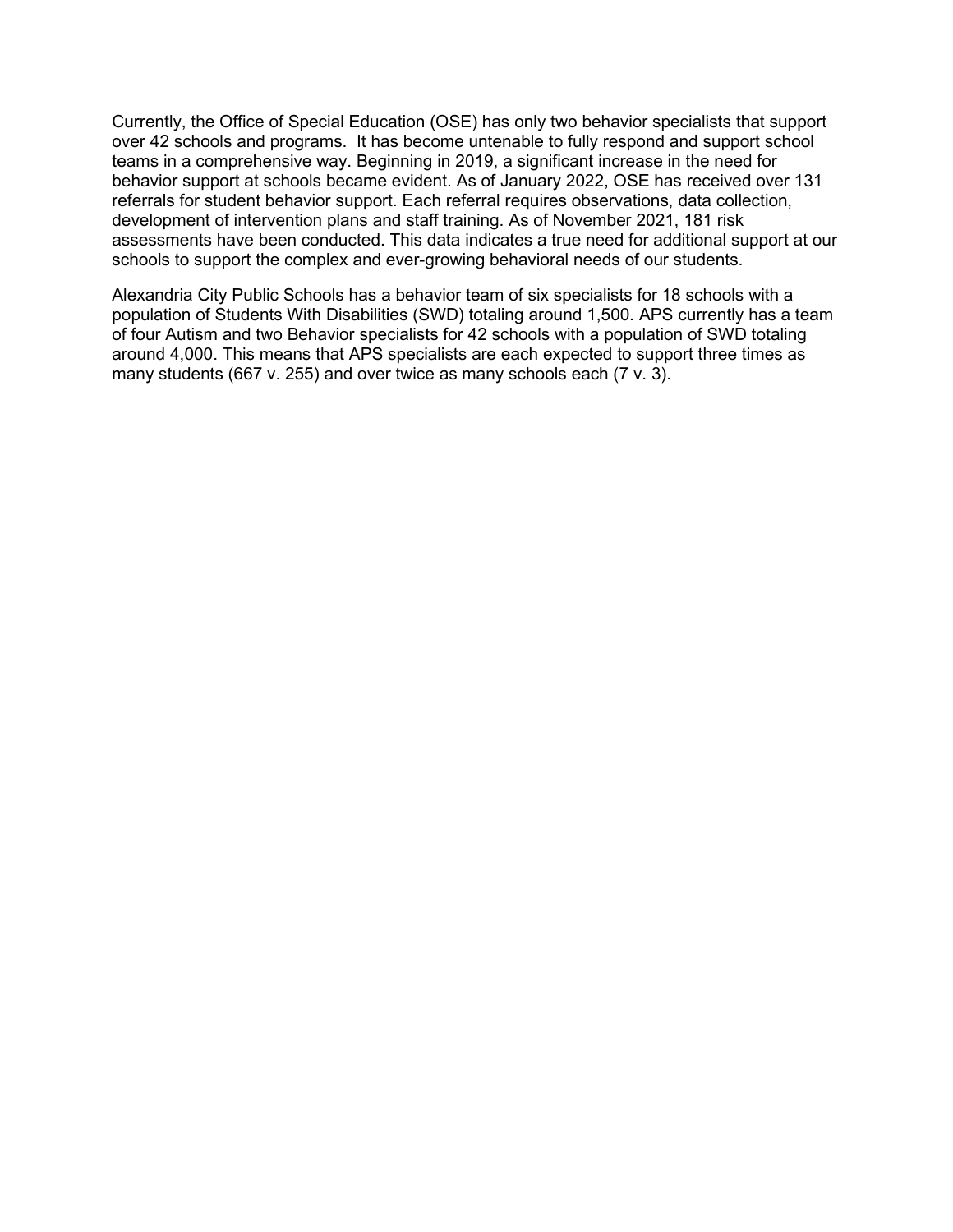### **MEMORANDUM**

- **DATE:** March 14, 2022
- **TO:** Members of the School Board
- **VIA:** Dr. Francisco Durán, Superintendent
- **FROM:** Bridget Loft, Chief Academic Officer

**BUDGET QUESTION:** In the ZBBD, \$138K additional baseline funding was requested in World Languages. How much of this if any made it into the Superintendent's Proposed Budget, and what prompted the increase from FY22?

**RESPONSE:** As part of the process to develop a Zero-Based Budget (ZBB) the Office of World Languages did a needs assessment and determined that a total of \$450,830 was required to fund the operations of the office. The office has been allocated \$348,055 in the proposed FY23 budget, \$102,775 less than the ZBB total.

Following are some examples of what prompted the requested increase in baseline funding and what will not be funded as a result of not receiving the additional \$102,775:

- \$10,000 Consultant to help with implementation of Dual Language Immersion (DLI) Task Force recommendations. (It should be noted that \$10,000 has been allocated to fund additional Spanish Language Arts resources to be used in preparation for the transition to the 80:20 immersion model in SY 23-24.)
- \$11,000 ThisIsLanguage, an authentic listening and writing program for French, German, Latin, and Spanish,
- \$16,020 Professional learning travel for a team of 10 staff members to visit full immersion schools (flights, hotel, per diem, subs)
- \$15,060 Substitutes for curriculum development, DLI preparation, ASL (limited) Spanish for Fluent Speakers (limited), Instructional Rounds (limited)
- \$17,640 Curriculum development summer work: Spanish for Fluent Speakers, ASL, and Dual Language Immersion
- \$21,905 Textbooks in response to growth in enrollment and programs
- \$1,600 Supplies and support for itinerant teachers
- \$4,541 Instructional materials Authentic readers in the target language, realia for new teachers (ASL)
- \$2,000 Registration for teachers to attend conferences
- \$2,160 Professional learning for DLI teachers

**Total -** 101,926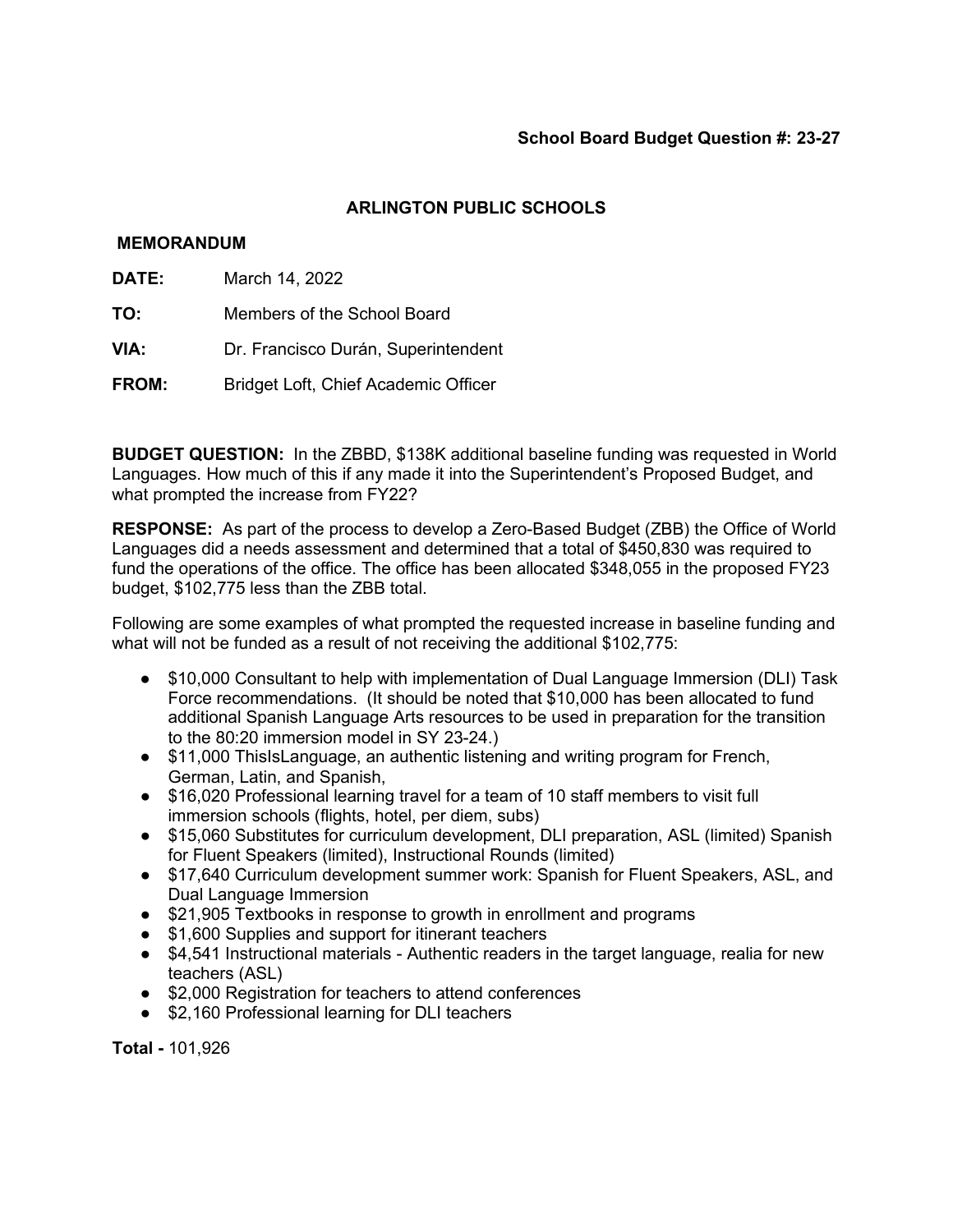#### **MEMORANDUM**

**DATE:** March 14, 2022

**TO:** Members of the School Board

**VIA:** Dr. Francisco Durán, Superintendent

**FROM:** Reneé Harber, Assistant Superintendent of Facilities and Operations

**BUDGET QUESTION:** MERV-13 air filters: Would this expenditure ensure that all our classrooms and common areas have the appropriate number of air changes needed? For how long would that be the case (e.g., how often do these filters need replacing?) (p.320, \$307K)

**RESPONSE:** The request of an additional \$307K for air filters provides filter changes for all Certified Air Cleaning Devices (CACDs) on a biannual basis and covers the increased costs for preventive maintenance for our larger HVAC systems that have been upgraded to MERV-13 filtration. These additional funds will be needed on an annual basis to properly maintain the CACDs and upgraded MERV-13 filtration requirements. With the CACDs provided in every classroom, enhanced ventilation, and increased filtration from the main HVAC systems, we achieve 4-6 air changes per hour (ACH) in our classroom spaces.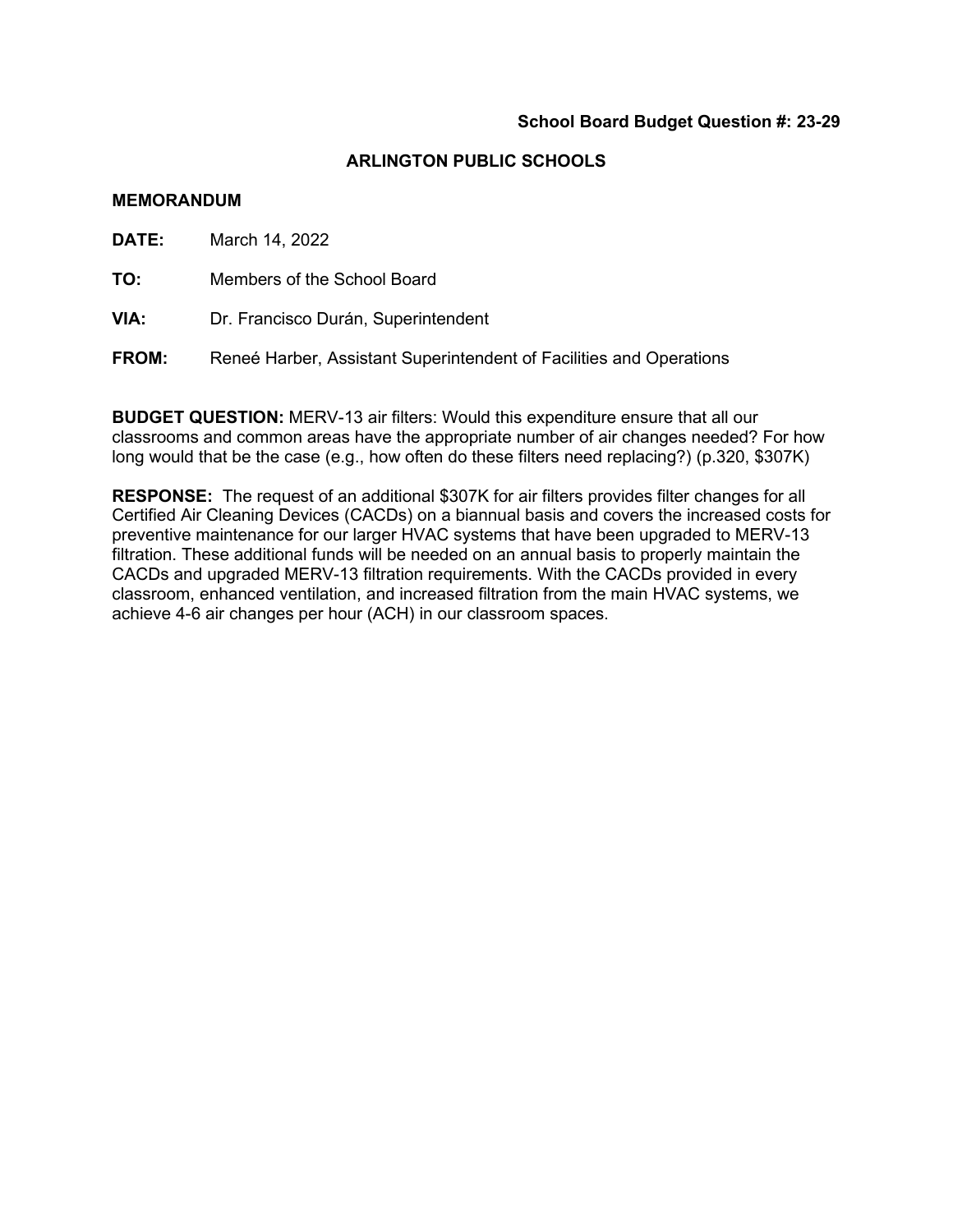#### **MEMORANDUM**

**DATE:** March 14, 2022

**TO:** Members of the School Board

**VIA:** Dr. Francisco Durán, Superintendent

**FROM:** Reneé Harber, Assistant Superintendent of Facilities and Operations

**BUDGET QUESTION:** 5 schools in MC/MM are getting HVAC in 2022-23. What is overall schedule (longer-term) and the criteria used to determine priority?

**RESPONSE:** Attachment 1 summarizes MC/MM projects reviewed for FY 2023. Projects that cannot be accommodated within the FY 2023 budget will be considered in the next budget cycle along with additional requests from schools. Facilities staff submit projects for MC/MM consideration based on equipment end of life, equipment repair history, indoor air quality, and facility life cycle needs. Schools are invited to submit their projects annually to be considered. Project priorities are determined by the MC/MM committee comprising the representatives in the chart below. Principal groups nominate their MC/MM representatives each year.

| <b>MCMM Committee Member</b> | <b>Department</b>                |
|------------------------------|----------------------------------|
| James Meikle                 | Maintenance                      |
| <b>Steven Bernheisel</b>     | Maintenance                      |
| <b>Gerald Brandt</b>         | Maintenance/MCMM Program Manager |
| Cathy Lin                    | <b>Facilities and Operations</b> |
| Michael DePalma              | <b>Facilities and Operations</b> |
| Mike Freda                   | Finance                          |
| <b>James Powell</b>          | <b>SSREM</b>                     |
| Kyle Lorentson               | <b>SSREM</b>                     |
| <b>Chris Willmore</b>        | Principal, Wakefield             |
| Bryan Boykin                 | Principal, Williamsburg          |
| Maureen Nesselrode           | Principal, Campbell              |
| Jessica Panfil               | Principal, Claremont             |
| John Giambalvo               | <b>FAC Committee Member</b>      |

Attachment 1 – FY 2023 MCMM Proposed Projects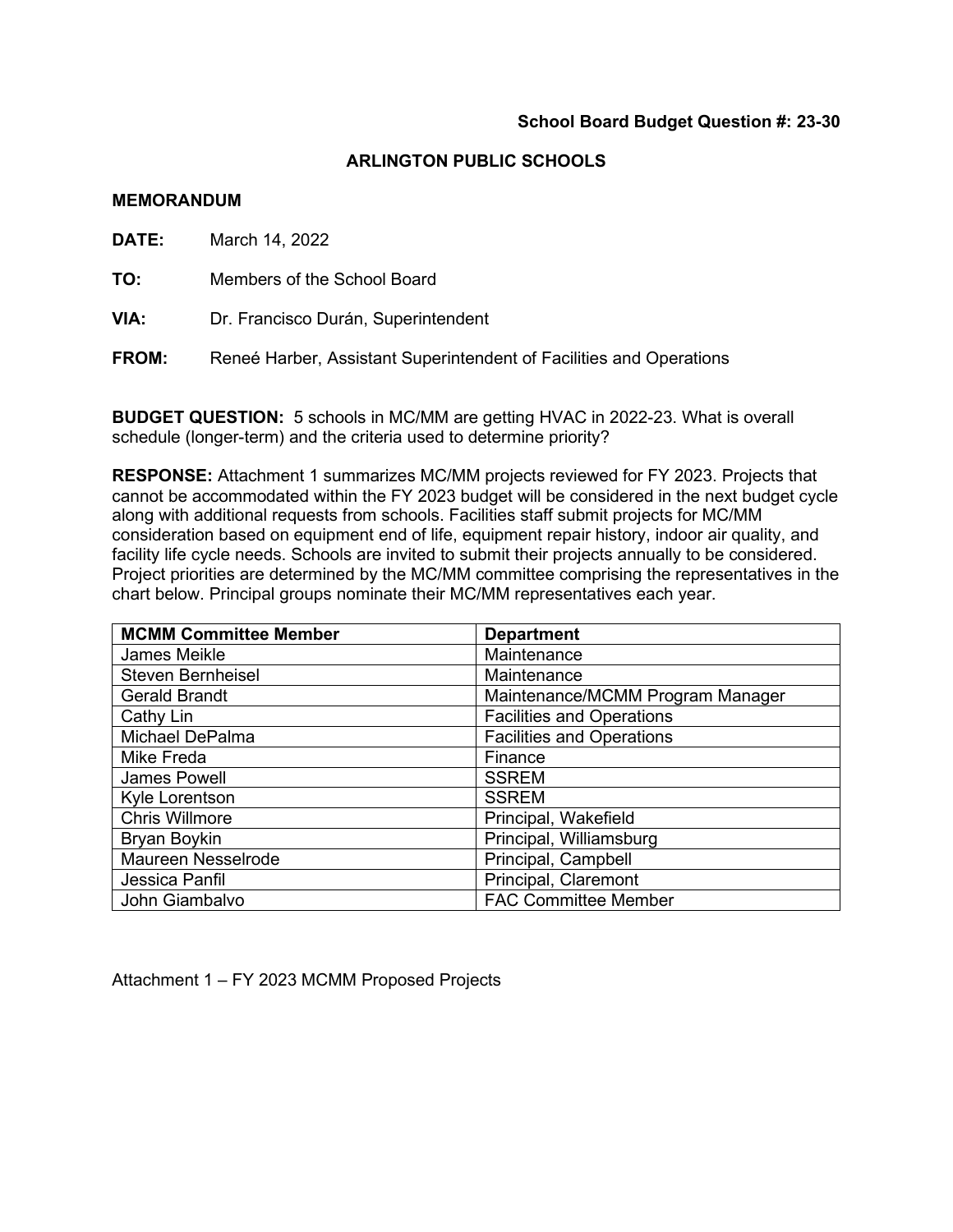# **Attachment 1: SB Budget Question 23-30 MCMM Projects**

| Rank           | Category                  | Project                                               | <b>Estimate</b> | <b>Rolling Total</b> | <b>Break Points</b> |
|----------------|---------------------------|-------------------------------------------------------|-----------------|----------------------|---------------------|
| 1              | Salary/Admin. Costs       | Program Manager                                       | \$150,000       | \$<br>150,000        |                     |
| $\overline{2}$ |                           | Approved MCMM contribution to Ed Center refurbishment | \$200,000       | $\zeta$<br>350,000   |                     |
| 3              | <b>Fields</b>             | Turf field replacement with county - Wakefield        | \$491,000       | Ŝ.<br>841,000        |                     |
| 4              | <b>HVAC</b>               | Replace MZU #3 - Tuckahoe                             | \$220,000       | Ŝ.<br>1,061,000      |                     |
| 5              | <b>HVAC</b>               | Replace boiler #1 in new boiler room - Jamestown      | \$250,000       | 1,311,000<br>Ŝ       |                     |
| 6              | <b>HVAC</b>               | Replace chiller - Oakridge                            | \$350,000       | 1,661,000<br>Ŝ       |                     |
| $\overline{7}$ | Safety                    | Replace fire alarm panel - Montessori                 | \$100,000       | 1,761,000<br>Ŝ.      |                     |
| 8              | <b>HVAC</b>               | Replace RTU's 1 & 2 - Escuela Key                     | \$200,000       | Ŝ.<br>1,961,000      |                     |
| 9              | Playgrounds               | Install 2-5 shaded playground - Montessori            | \$150,000       | 2,111,000<br>\$      | 2 million           |
| 10             | <b>ADA</b>                | <b>General upgrades</b>                               | \$90,000        | 2,201,000<br>Ŝ.      |                     |
| 11             | <b>Annual Gym Safety</b>  | Inspection Bleachers, Backstops etc                   | \$50,000        | 2,251,000<br>Ŝ.      |                     |
| 12             | <b>Concrete/Paving</b>    | <b>General repairs</b>                                | \$120,000       | 2,371,000<br>Š.      |                     |
| 13             | <b>Fields/Grounds</b>     | General grounds upkeep                                | \$120,000       | Š.<br>2,491,000      |                     |
| 14             | <b>Flooring</b>           | General replacement/repair                            | \$60,000        | 2,551,000            |                     |
| 15             |                           | Rolling program - Main areas Science Focus            | \$200,000       | 2,751,000            |                     |
| 16             |                           | Rolling program- Arlington Traditional                | \$120,000       | 2,871,000            |                     |
| 17             |                           | <b>Rolling program- Williamsburg</b>                  | \$40,000        | 2,911,000<br>Ś       |                     |
| 18             | <b>Indoor Air Quality</b> | Address system wide as they arise                     | \$100,000       | Ŝ.<br>3,011,000      | 3 million           |
| 19             | <b>Kitchen Equipment</b>  | TBD (Food Service/PM Reports prioritize)              | \$120,000       | 3,131,000<br>Ŝ       |                     |
| 20             | Painting                  | Ad hoc needs by contractors                           | \$75,000        | 3,206,000<br>Ŝ       |                     |
| 21             |                           | Rolling program - Main areas Science Focus            | \$125,000       | 3,331,000<br>Ŝ.      |                     |
| 22             |                           | Rolling program - Relocatables Escuela Key            | \$50,000        | Ŝ.<br>3,381,000      |                     |
| 23             |                           | Rolling program - Main areas Claremont                | \$125,000       | 3,506,000<br>Ŝ.      |                     |
| 24             | Playgrounds               | General upkeep - now in OPS BUD                       | Ś               | \$<br>3,506,000      |                     |
| 25             |                           | New-Barrett (5-12)                                    | \$250,000       | Ŝ.<br>3,756,000      |                     |
| 26             |                           | New-Barrett (2-5)                                     | \$150,000       | Ŝ.<br>3,906,000      |                     |
| 27             | Plumbing                  | Major Infrastructure Upgrades - Various               | \$120,000       | 4,026,000<br>\$      | 4 million           |
| 28             | Roofing                   | Non-bond program repairs                              | \$150,000       | Ŝ.<br>4,176,000      |                     |
| 29             | <b>Theater Safety</b>     | <b>Inspections / Safety Enhancements</b>              | \$100,000       | \$<br>4,276,000      |                     |
| 30             | <b>HVAC</b>               | <b>HVAC Emergency Repairs Contingency</b>             | \$300,000       | 4,576,000<br>\$      |                     |
| 31             | <b>HVAC</b>               | <b>HVAC Controls Emergency Contingency</b>            | \$200,000       | 4,776,000<br>Ŝ.      |                     |
| 32             | <b>Security</b>           | Ongoing maintenance enhancements                      | \$200,000       | Ŝ.<br>4,976,000      | 5 million           |
| 33             | <b>Consulting Fees</b>    | Design Engineering for MC/MM projects                 | \$100,000       | 5,076,000<br>Š.      |                     |
| 34             | <b>Relocatables</b>       | Funds for disposal and possible relocations           | Ś               | 5,076,000<br>Š.      |                     |
| 35             | <b>Emergency Reserve</b>  |                                                       | \$200,000       | \$<br>5,276,000      |                     |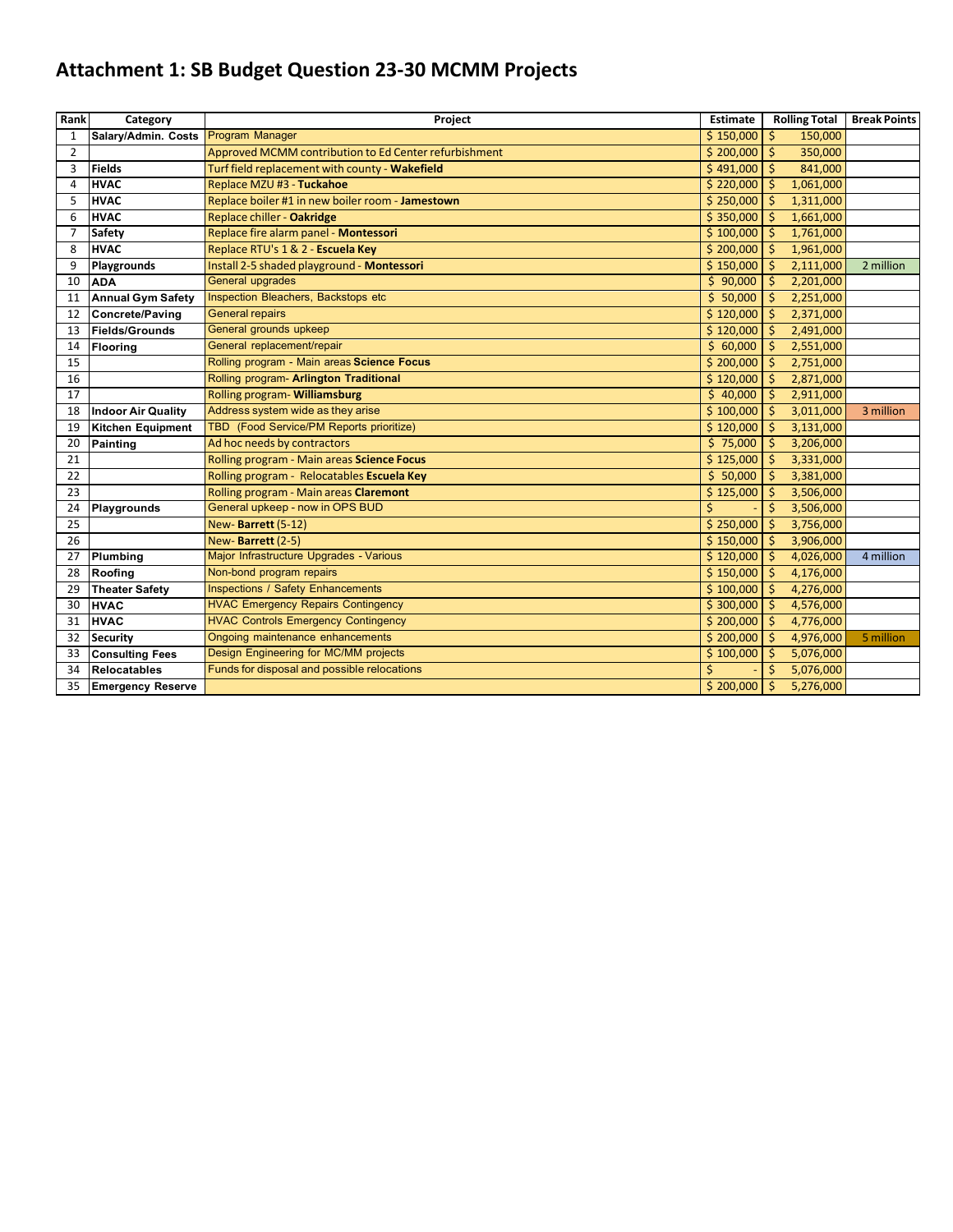# **Attachment 1: SB Budget Question 23-30 MCMM Projects**

| Rank | Category                           | Project                                                                                   | <b>Estimate</b>        | <b>Rolling Total</b>         | <b>Break Points</b> |
|------|------------------------------------|-------------------------------------------------------------------------------------------|------------------------|------------------------------|---------------------|
|      |                                    | Project Requests from Schools & Departments:                                              |                        |                              |                     |
| 36   | <b>HVAC</b>                        | Replace music room HVAC unit - Barcroft; Part of larger renovation project with D&C       | \$                     | \$<br>5,276,000              |                     |
|      |                                    |                                                                                           |                        |                              | <b>PROJECTED</b>    |
| 37   | <b>HVAC</b>                        | Three new boilers - Kenmore                                                               | \$325,000              | 5,601,000<br>\$.             | <b>CUT LINE</b>     |
| 38   | <b>HVAC</b>                        | Replace rooftop unit #1 - Abingdon                                                        | \$125,000              | \$<br>5,726,000              |                     |
| 39   | <b>Indoor Air Quality</b>          | Waterproofing south wall of music room - Dorothy Hamm                                     | \$65,000               | \$<br>5,791,000              |                     |
| 40   | <b>HVAC</b>                        | Replace chiller #1; frequent breakdowns / large amp draw causes power outages - Jefferson | \$250,000              | \$<br>6,041,000              | 6 million           |
| 41   | <b>Indoor Air Quality</b>          | Repair insulation/vapor barrier under A frame roof to prevent condensation - Long Branch  | \$35,000               | \$<br>6,076,000              |                     |
| 42   | <b>HVAC</b>                        | Upgrade BAS controls - Washington-Liberty                                                 | \$85,000               | \$<br>6,161,000              |                     |
| 43   | <b>Indoor Air Quality</b>          | Redesign gym and cafeteria units for proper dehumidification - Innovation                 | \$50,000               | S.<br>6,211,000              |                     |
| 44   | Security                           | Radio console replacement - Transportation                                                | \$150,000              | \$<br>6,361,000              |                     |
| 45   | Grounds                            | Restore tennis courts - Williamsburg                                                      | \$300,000              | \$<br>6,661,000              |                     |
| 46   | <b>Security</b>                    | Install 10 cameras at 19 elementary schools                                               | \$285,000              | \$<br>6,946,000              |                     |
| 47   | <b>HVAC</b>                        | Install split unit in TV Studio control room - Career Center                              | \$20,000               | \$<br>6,966,000              |                     |
| 48   | <b>Security</b>                    | Perimeter door replacement (#8 / #12) - Williamsburg                                      | $\frac{1}{5}$ 50,000   | Ś.<br>7,016,000              | 7 million           |
| 49   | <b>Security</b>                    | Intrusion detection server upgrade - Systemwide                                           | \$60,000               | \$<br>7,076,000              |                     |
| 50   | <b>Safety</b>                      | Replace doors 7 & 14 - Williamsburg                                                       | \$80,000               | \$<br>7,156,000              |                     |
| 51   | <b>Security</b>                    | Add access control / door entry system #8 / #12 - Williamsburg                            | \$10,000               | \$<br>7,166,000              |                     |
| 52   | <b>HVAC</b>                        | Install split unit in audio control room - Career Center                                  | \$20,000               | \$<br>7,186,000              |                     |
| 53   |                                    | Replace intrusion system (re-wire / new devices) - Gunston                                | \$80,000               | \$<br>7,266,000              |                     |
| 54   | <b>Security</b><br><b>Security</b> | Lockdown / panic buttons - Systemwide                                                     | $$100,000$ $$$         | 7,366,000                    |                     |
|      |                                    | Upgrade PA system - Washington-Liberty                                                    |                        | \$<br>7,556,000              |                     |
| 55   | <b>Security</b>                    |                                                                                           | \$190,000<br>\$100,000 | \$<br>7,656,000              |                     |
| 56   | <b>Security</b>                    | Upgrade PA system - Drew                                                                  |                        |                              |                     |
| 57   | <b>Flooring</b>                    | Replace flooring in relocatable - Escuela Key<br>Upgrade PA system - Hoffman Boston       | \$20,000               | \$<br>7,676,000<br>7,776,000 |                     |
| 58   | <b>Security</b>                    |                                                                                           | \$100,000              | l \$                         |                     |
| 59   | <b>Flooring</b>                    | Replace carpet in all hallways with VCT - Randolph                                        | \$40,000               | \$<br>7,816,000              |                     |
| 60   | <b>Security</b>                    | Upgrade PA system - Arlington Traditional                                                 | \$100,000              | \$<br>7,916,000              |                     |
| 61   | Plumbing                           | Install a staff bathroom on lower level; no staff bathroom on this level - Jefferson      | \$50,000               | \$<br>7,966,000              | 8 million           |
| 62   | <b>Security</b>                    | Teacher bathroom locks - Systemwide                                                       | \$350,000              | \$<br>8,316,000              |                     |
| 63   | <b>HVAC</b>                        | Redesign of HVAC system in pool - Wakefield                                               | \$25,000               | \$<br>8,341,000              |                     |
| 64   | <b>Security</b>                    | Upgrade PA system - Gunston                                                               | \$140,000              | \$<br>8,481,000              |                     |
| 65   | <b>Flooring</b>                    | Replace carpet with VCT - Oakridge                                                        | \$40,000               | \$<br>8,521,000              |                     |
| 66   | <b>ADA</b>                         | Install ADA ramp to provide emergency egress from 2nd / 3rd floors - Drew                 | \$125,000              | \$<br>8,646,000              |                     |
| 67   | <b>Security</b>                    | Upgrade PA system - <b>Tuckahoe</b>                                                       | \$100,000              | \$<br>8,746,000              |                     |
| 68   | Grounds                            | Install 2 shade sails to provide shade in front & back of school - Claremont              | \$50,000               | \$<br>8,796,000              |                     |
| 69   | <b>Security</b>                    | Storefront door #2 replacement - Dorothy Hamm                                             | \$45,000               | \$<br>8,841,000              |                     |
| 70   | <b>Security</b>                    | Key Box - Maintenance / Transportation                                                    | \$40,000               | \$<br>8,881,000              |                     |
| 71   | Grounds                            | Pave basketball court - Taylor                                                            | \$35,000               | Ŝ.<br>8,916,000              |                     |
| 72   | Grounds                            | Pave front parking lot - Williamsburg                                                     | \$200,000              | \$<br>9,116,000              | 9 million           |
| 73   | Grounds                            | Pave front and back parking lots - Carlin Springs                                         | $$450,000$ $$$         | 9,566,000                    |                     |
| 74   | <b>Painting</b>                    | Paint interior of building - Swanson                                                      | $$150,000$ $$$         | 9,716,000                    |                     |
| 75   | <b>Grounds</b>                     | Pave parking lot - Science Focus                                                          | $$115,000$ \$          | 9,831,000                    |                     |
| 76   | Grounds                            | Pave basketball court - Escuela Key                                                       | $\frac{1}{5}$ 35,000   | $\frac{1}{2}$<br>9,866,000   |                     |
| 77   | <b>Theater Safety</b>              | Upgrade sound system in gym; wireless Lavalier system - <b>Hoffman Boston</b>             | \$30,000               | \$<br>9,896,000              |                     |
| 78   | Grounds                            | Pave south parking lot - Randolph                                                         | \$50,000               | \$<br>9,946,000              |                     |
| 79   | Painting                           | Paint interior - Oakridge                                                                 | \$120,000              | \$10,066,000                 | 10 million          |
| 80   | <b>Theater Safety</b>              | Upgrade sound system in auditorium - Hoffman Boston                                       | \$30,000               | \$10,096,000                 |                     |
| 81   | Flooring                           | Replace flooring in library - Gunston                                                     | \$25,000               | \$10,121,000                 |                     |
|      | 82 Security                        | Upgrade bus cameras to Vulcan system - Transportation                                     | \$800,000              | \$10,921,000                 |                     |
|      | 83 Painting                        | Paint gym floor to reflect new school colors - Washington-Liberty                         | \$15,000               | \$10,936,000                 |                     |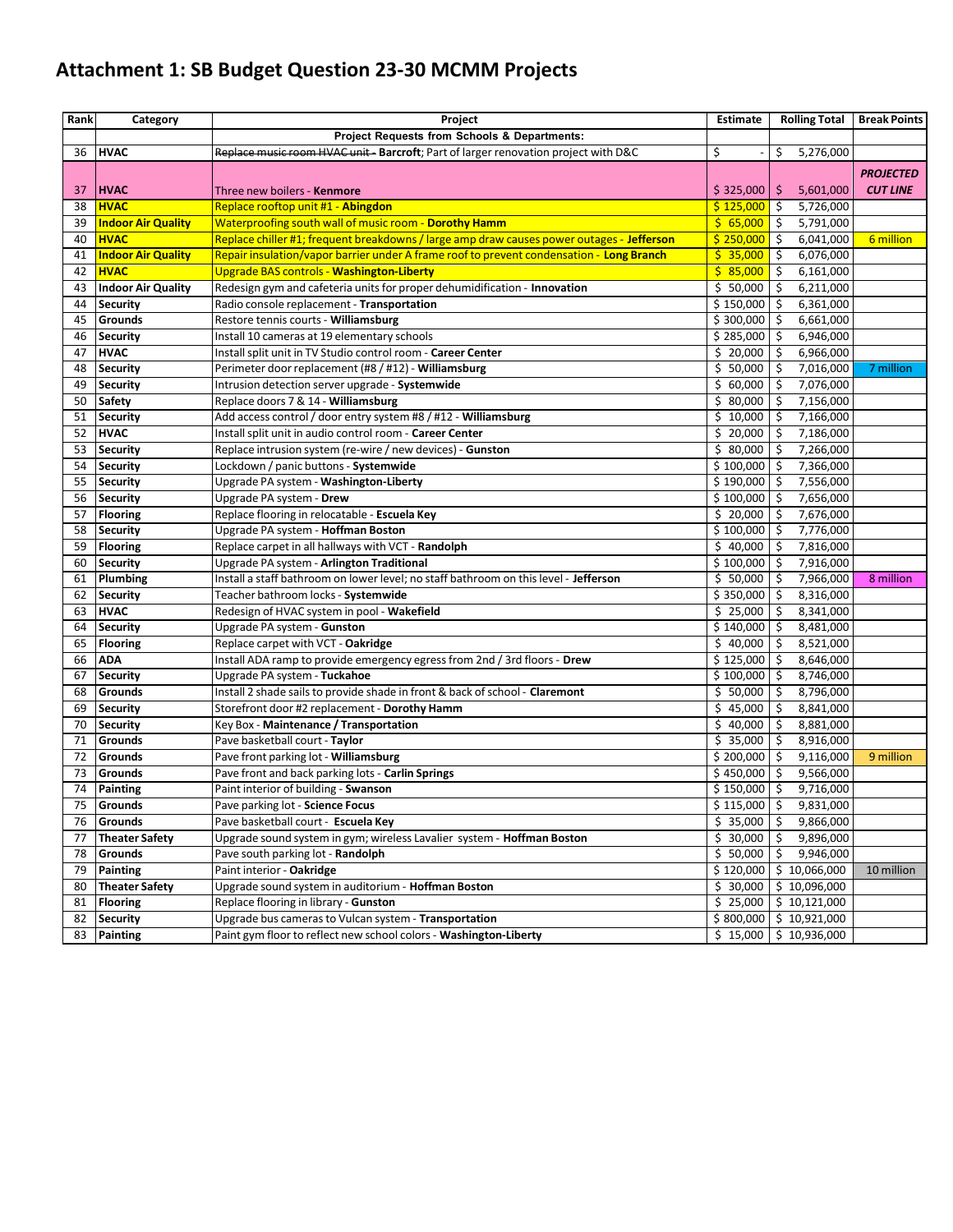#### **ARLINGTON PUBLIC SCHOOLS**

#### **MEMORANDUM**

**DATE:** March 14, 2022

**TO:** Members of the School Board

**VIA:** Dr. Francisco Durán, Superintendent

**FROM:** Reneé Harber, Assistant Superintendent of Facilities and Operations

**BUDGET QUESTION:** Asbestos mitigation measures at W-L Annex: "asbestos mitigation" has not been mentioned in the renovation of other facilities in the past. Is there a special issue here? (p.320, part of \$47.5K)

**RESPONSE:** Maintenance has an asbestos management plan for each school required by the Asbestos Hazard Emergency Response Act (AHERA). The \$4,000 requested as ongoing funds is to provide support for the W-L Annex and Planetarium AHERA management plan and any future required testing or monitoring.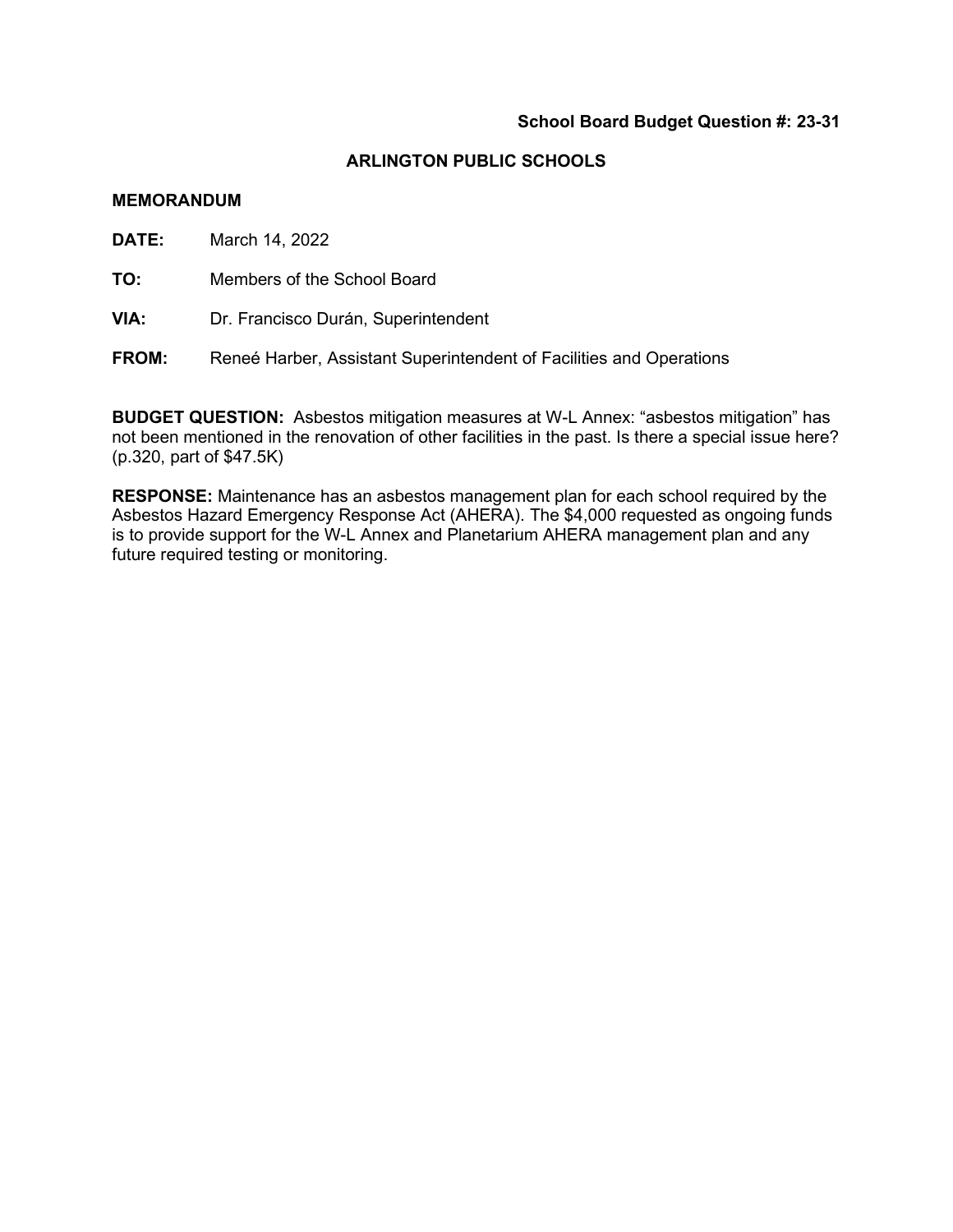#### **MEMORANDUM**

**DATE:** March 14, 2022

**TO:** Members of the School Board

**VIA:** Dr. Francisco Durán, Superintendent

**FROM:** Reneé Harber, Assistant Superintendent of Facilities and Operations

**BUDGET QUESTION:** The narrative for Sustainability Liaisons at participating schools says they support "literacy, numeracy, and outside learning goals." Can you say more about that? (p.310, \$22K)

**RESPONSE:** Now in its sixth year, the Sustainability Liaison Program provides a modest stipend in exchange for spearheading projects and coordinating sustainability activities. Sustainability practices support literacy, numeracy, and outside learning goals as demonstrated by the projects below and connect to the Virginia Standards of Learning (SOLs). Sustainability practices such as gardening, planting, composting, and walking/biking to school have proven to be excellent outdoor activities that promote physical and mental well-being for students and staff.

Lessons on sustainability that connect to SOLs include:

- K-2<sup>nd</sup>: Reduce, reuse, recycle
- 3<sup>rd</sup>: Ways to conserve soil
- $\bullet$  3<sup>rd</sup>-4<sup>th</sup>: How pollution moves through the Chesapeake Bay Watershed
- $\bullet$  4<sup>th</sup>-5<sup>th</sup>: National Parks and Leave No Trace principles
- 5<sup>th</sup>: Comparing lightbulbs' energy usage

This year, 28 teachers or staff from 26 schools have been using their enthusiasm and expertise to reach out to thousands of students and staff, engaging them in projects such as:

- School gardens: Randolph, Ashlawn, Jefferson, H-B Woodlawn having students make connections to their food source, creating seed kits for distribution, learning about composting, and making community connections by donating food to local food banks.
- Water testing and stream cleanups: Wakefield promoting greater stewardship of our local waterways, analyzing local waterways for pollutants of concern.
- Competency 9 Civic Responsibility: Arlington Community High School integrating the County's sustainability initiatives into the Environmental Science Curriculum.
- Designing sustainable cities: New Directions considering technologies such as wind turbines, solar panels, aquaponics gardening, and low emission transportation systems when planning future cities.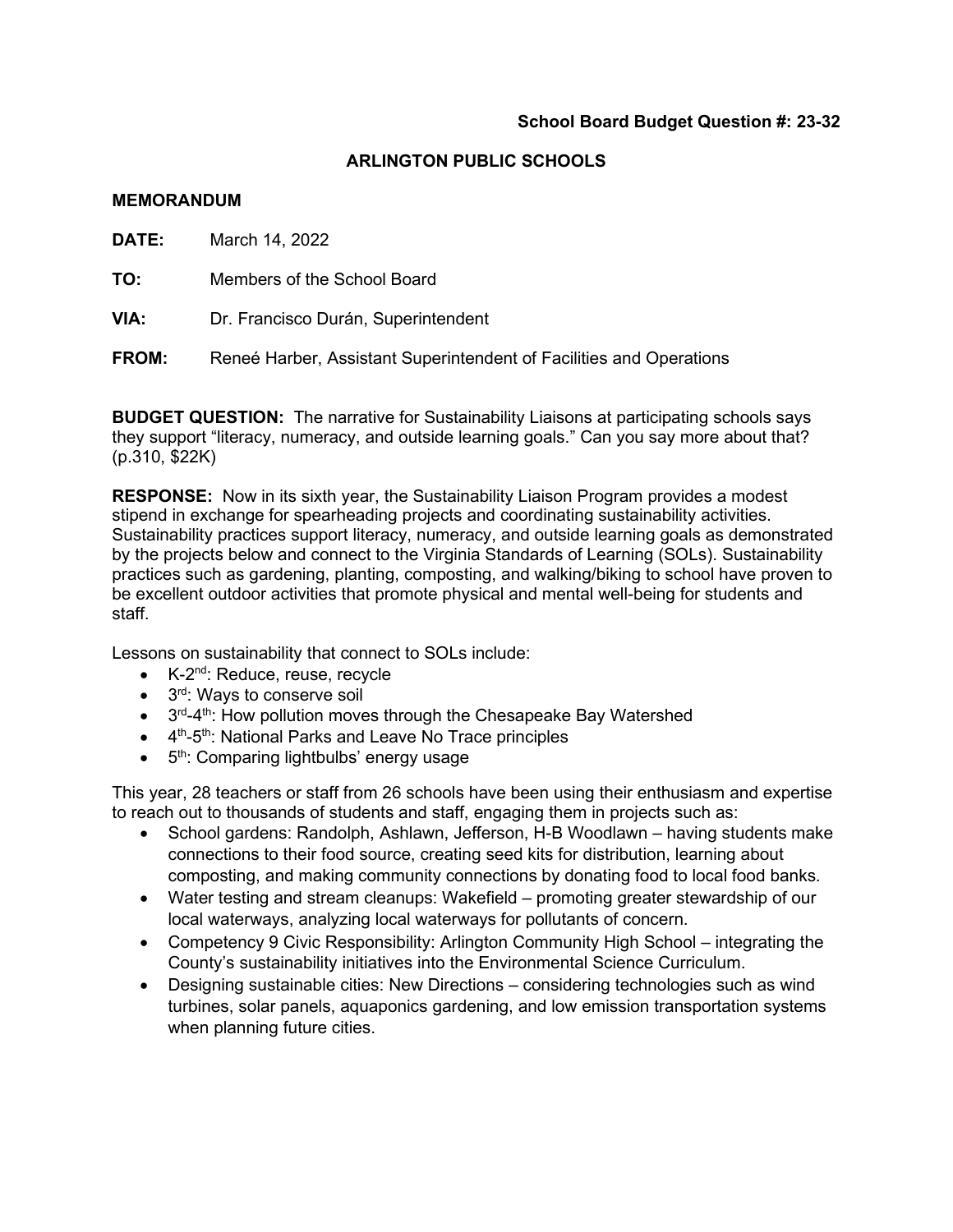#### **MEMORANDUM**

**DATE:** March 14, 2022

**TO:** Members of the School Board

**VIA:** Dr. Francisco Durán, Superintendent

**FROM:** Reneé Harber, Assistant Superintendent of Facilities and Operations

**BUDGET QUESTION:** What happens to Safe Routes to School next year, since there is no more state funding for it? (p.404)

**RESPONSE:** The current FY 2022 and proposed FY 2023 budgets include a fully funded FTE for an APS Safe Routes to School (SRTS) Coordinator. Facilities and Operations requested this FTE in FY 2022 knowing that state funding for SRTS would no longer be available. APS' annual Virginia Department of Transportation SRTS grant funded 89% of the APS SRTS coordinator role. With a fully funded SRTS FTE, APS will continue to support efforts that interface with the County on multimodal transportation safety and infrastructure needs around schools, maintain an established contact for schools around these issues and continue collaboration with the Arlington County Police Department on crossing guard needs.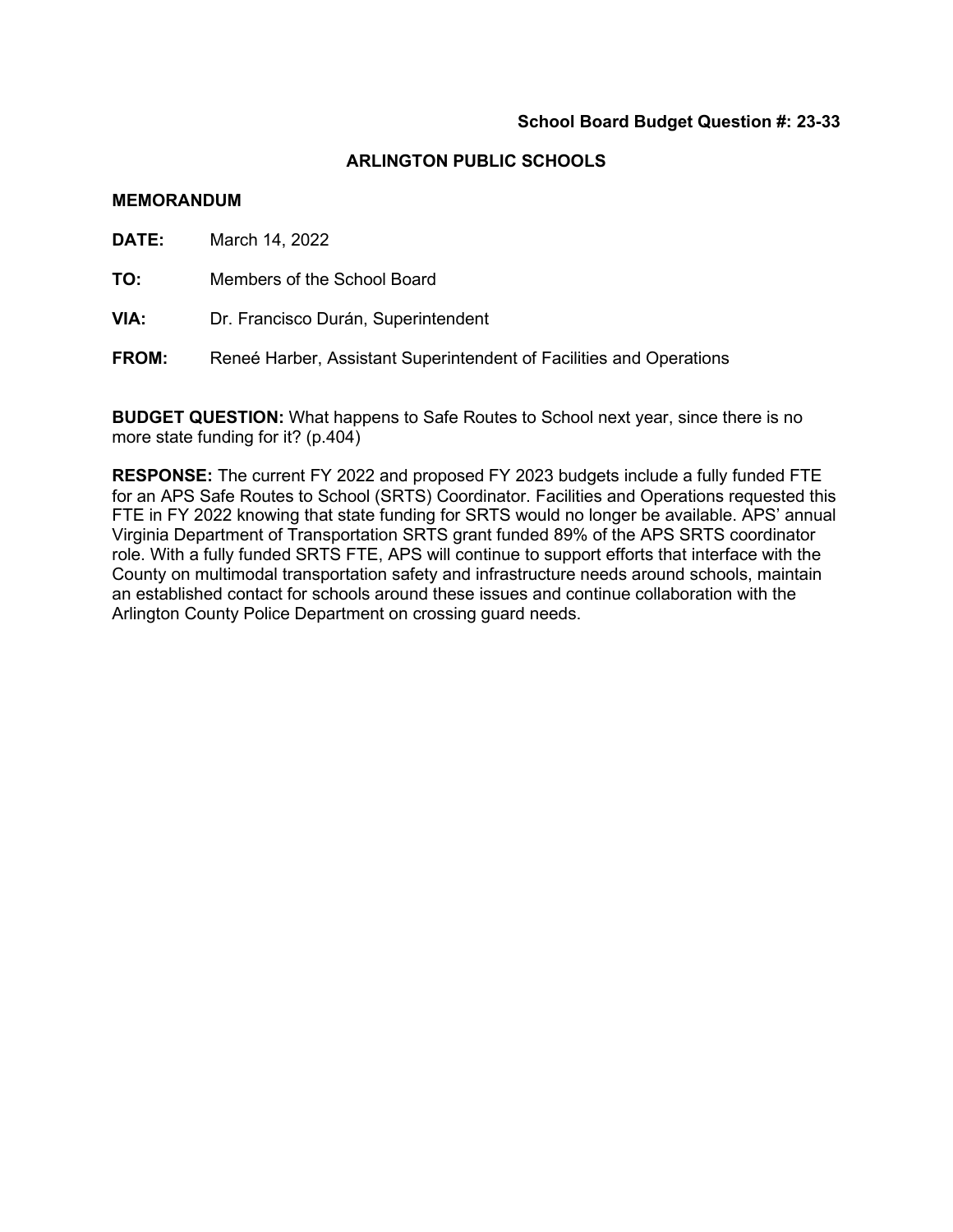#### **ARLINGTON PUBLIC SCHOOLS**

#### **MEMORANDUM**

**DATE:** March 14, 2022

**TO:** Members of the School Board

**VIA:** Dr. Francisco Durán, Superintendent

**FROM:** Reneé Harber, Assistant Superintendent of Facilities and Operations

**BUDGET QUESTION:** Now that the County is planning a student bus-pass project, are we continuing to fund the ART bus pilot at \$100K? Is this funding still needed in our budget?

**RESPONSE:** The current FY 2022 budget and proposed FY 2023 budgets do not include funding for the ART bus pilot project being led by the County. The County is using federal recovery funds for the ART bus pilot.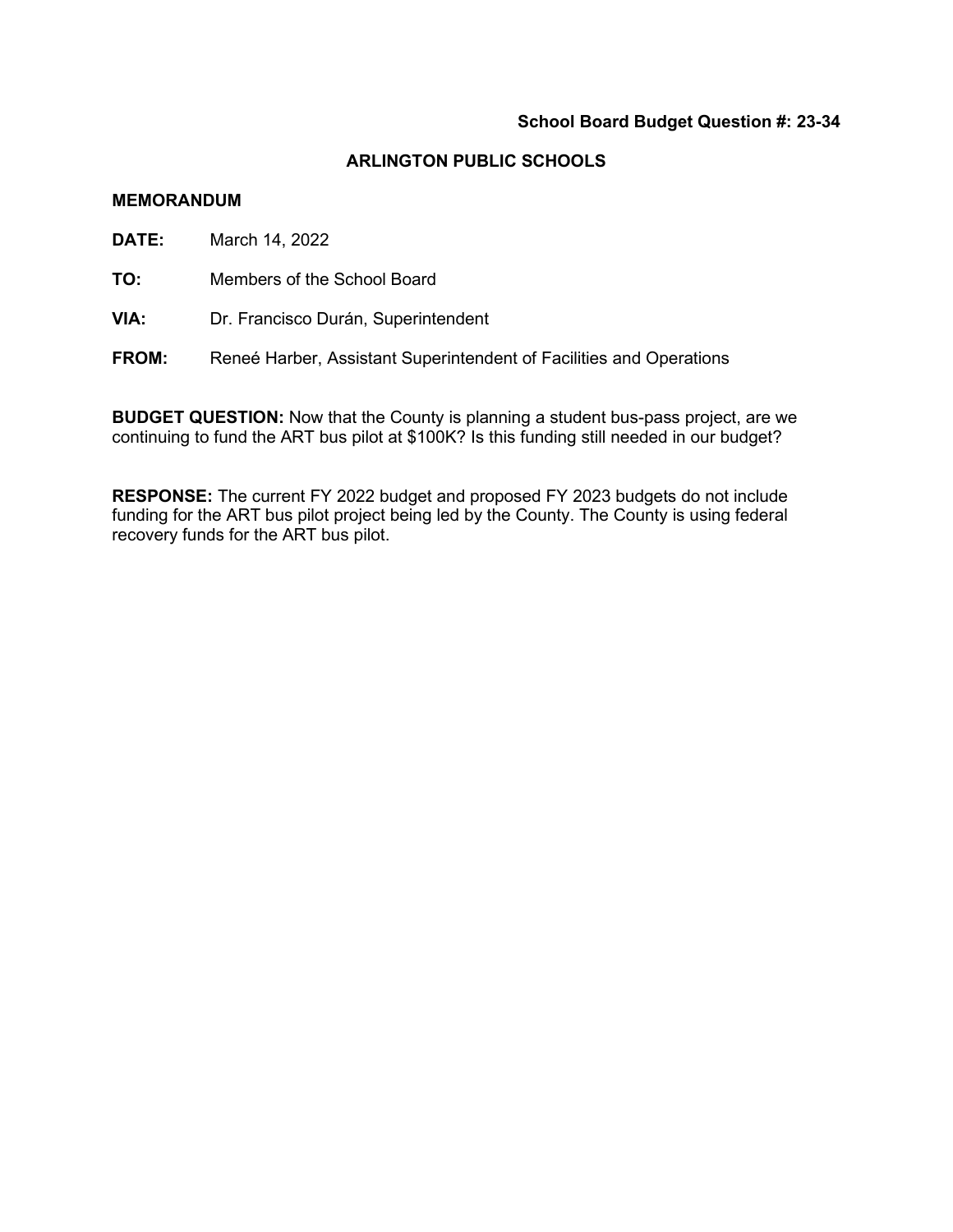#### **ARLINGTON PUBLIC SCHOOLS**

#### **MEMORANDUM**

**DATE:** March 14, 2022

**TO:** Members of the School Board

**VIA:** Dr. Francisco Durán, Superintendent

**FROM:** Reneé Harber, Assistant Superintendent of Facilities and Operations

**BUDGET QUESTION:** What is the status of field trip opportunities at our elementary schools?

**RESPONSE:** The proposed FY 2023 Transportation budget includes funds for the required elementary school field trips listed below:

- Field trips to high school pools for the elementary school swimming unit
- Field trips to the Outdoor Lab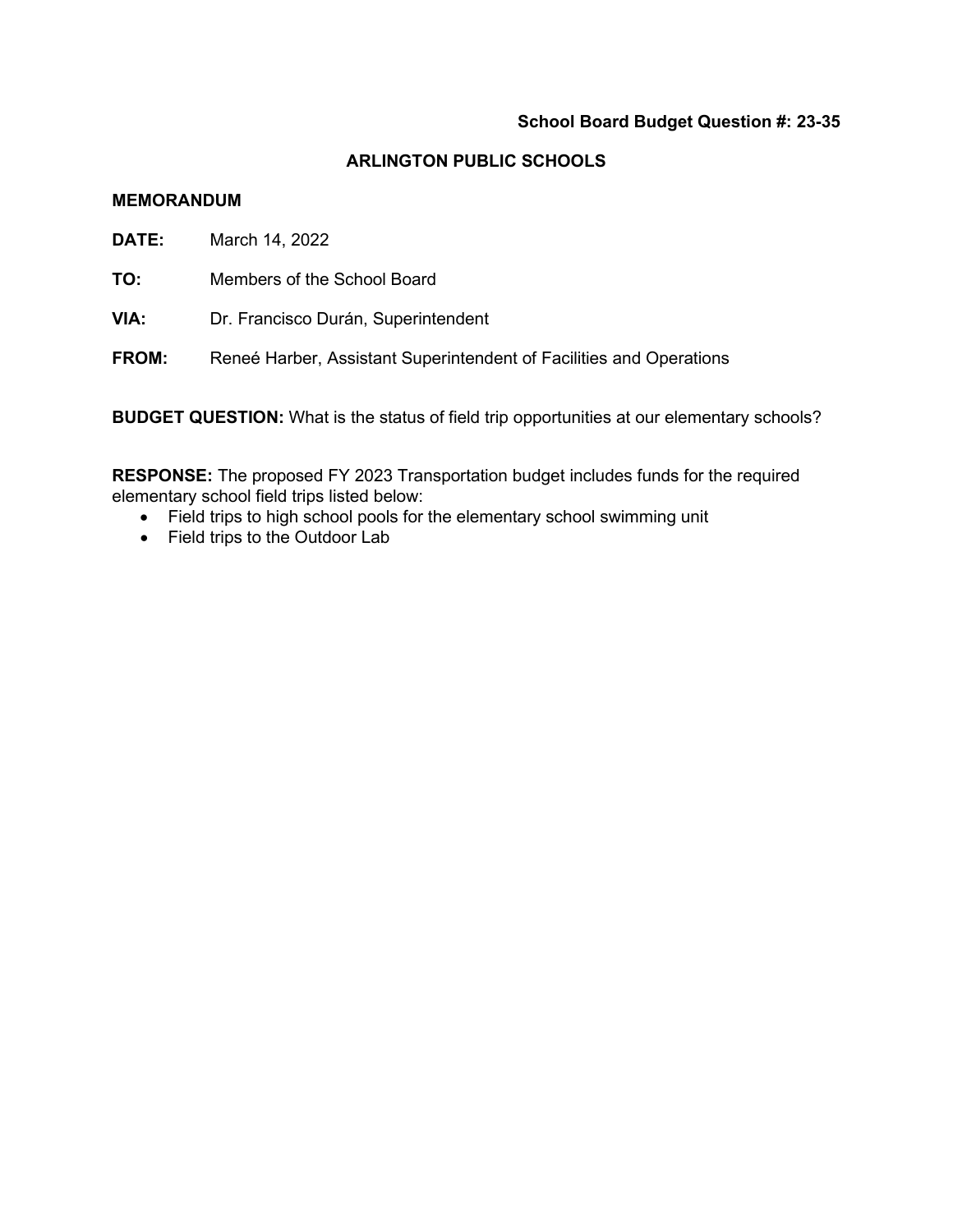#### **MEMORANDUM**

**DATE:** March 15, 2022

**TO:** Members of the School Board

**VIA:** Dr. Francisco Durán, Superintendent

**FROM:** Leslie Peterson, Assistant Superintendent, Finance and Management Services

**BUDGET QUESTION:** The \$800K in staff contingency is a recurring element of the budget—is that correct? If that's the case, then what have we historically actually spent of this funding, and what happens to it if it isn't needed—does it move to closeout?

**RESPONSE:** In order to fully budget the cost of enrollment growth, funding of \$800,000 is added to the Staff Contingency account in the Superintendent's Budget to cover the cost of additional staffing needed in the spring, as a result of differences between projected enrollment calculated in the fall and projected enrollment calculated in the spring. Any funds not used for the spring update are removed from the budget prior to budget adoption.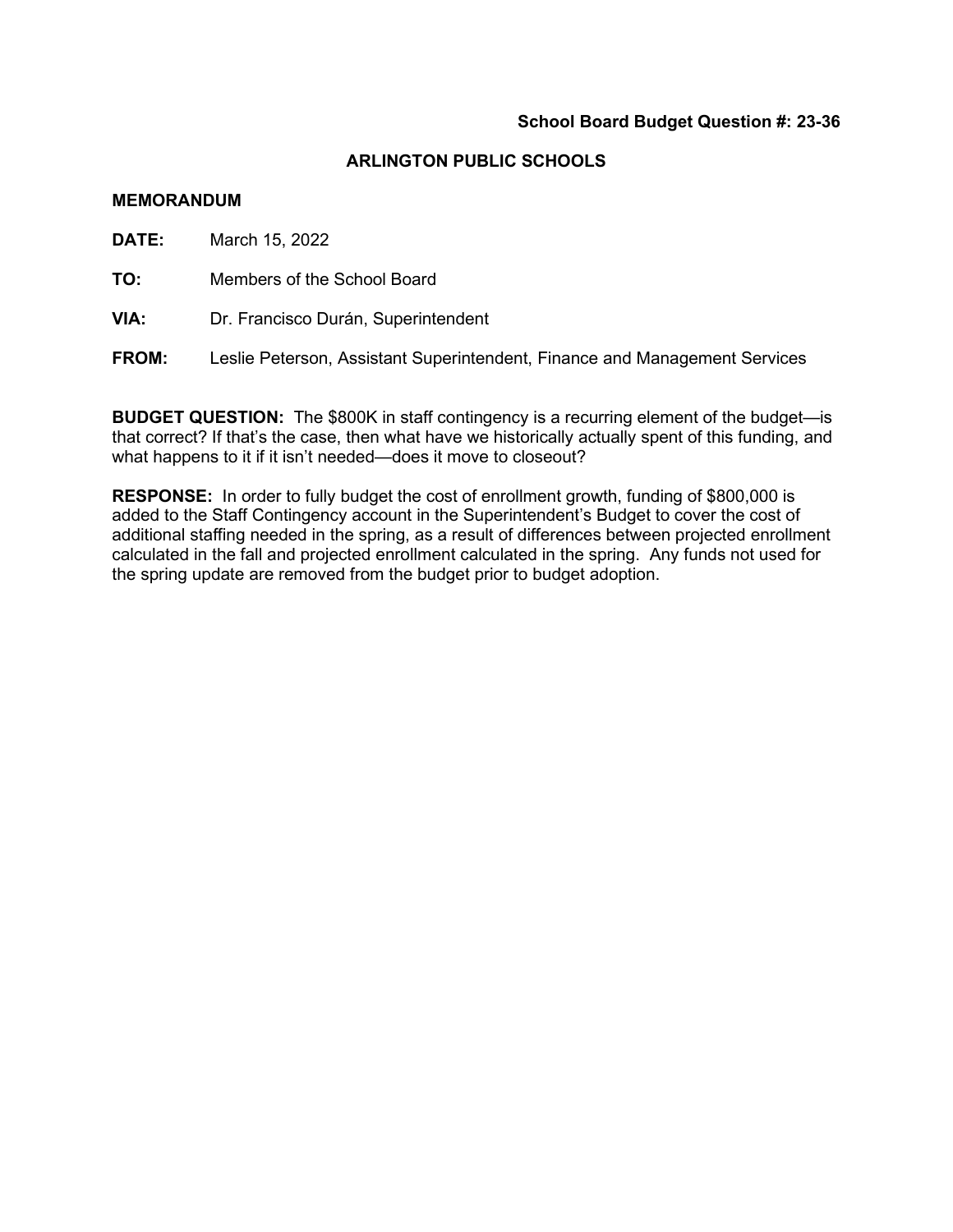#### **MEMORANDUM**

| <b>DATE:</b> | March 14, 2022                      |  |
|--------------|-------------------------------------|--|
| TO:          | Members of the School Board         |  |
| VIA:         | Dr. Francisco Durán, Superintendent |  |
| <b>FROM:</b> | Dr. Dashan Turner                   |  |

**BUDGET QUESTION:** Title II, Part A: \$653K in federal funds, up considerably from previous years. Why the increase and why does narratives say, "these positions are no longer provided"? (p.396)

**RESPONSE: The** Title II Class Size Reduction teacher has not been utilized since award year 2018-19. At that time the regulations changed to require data to support the class size reduction that APS was not able to provide for such a small cohort and would have created an inequitable evaluation situation for four APS teachers funded in this manner.

An updated Title II narrative is provided below for the final budget document:

Title II, Part A funds are allocated by the United States Department of Education to each state as determined by regulatory formula. Funds allocated through this process to the Commonwealth of Virginia are then allocated by the Virginia Department of Education to each Virginia school division as determined by formula. Title II funds are prioritized to systemically enhance the capacity of instructional staff to implement high-quality learning experiences for students in the following ways:

- Support instructional staff who are new to the profession and/or new to APS, providing them with the foundational elements needed for success (e.g., Building and Supporting Educators (BASE) Camp New Employee Orientation);
- Support instructional staff in leadership development, including teacher leadership, providing them with the knowledge and skills to coach and support colleagues, including the facilitation of team and individual learning (e.g., Instructional Rounds, Adaptive Schools, Fierce Conversations, Cognitive Coaching); and,
- Support instructional staff to ensure that they are properly licensed and endorsed (if/as needed as a supplement to other local, state and federal investments).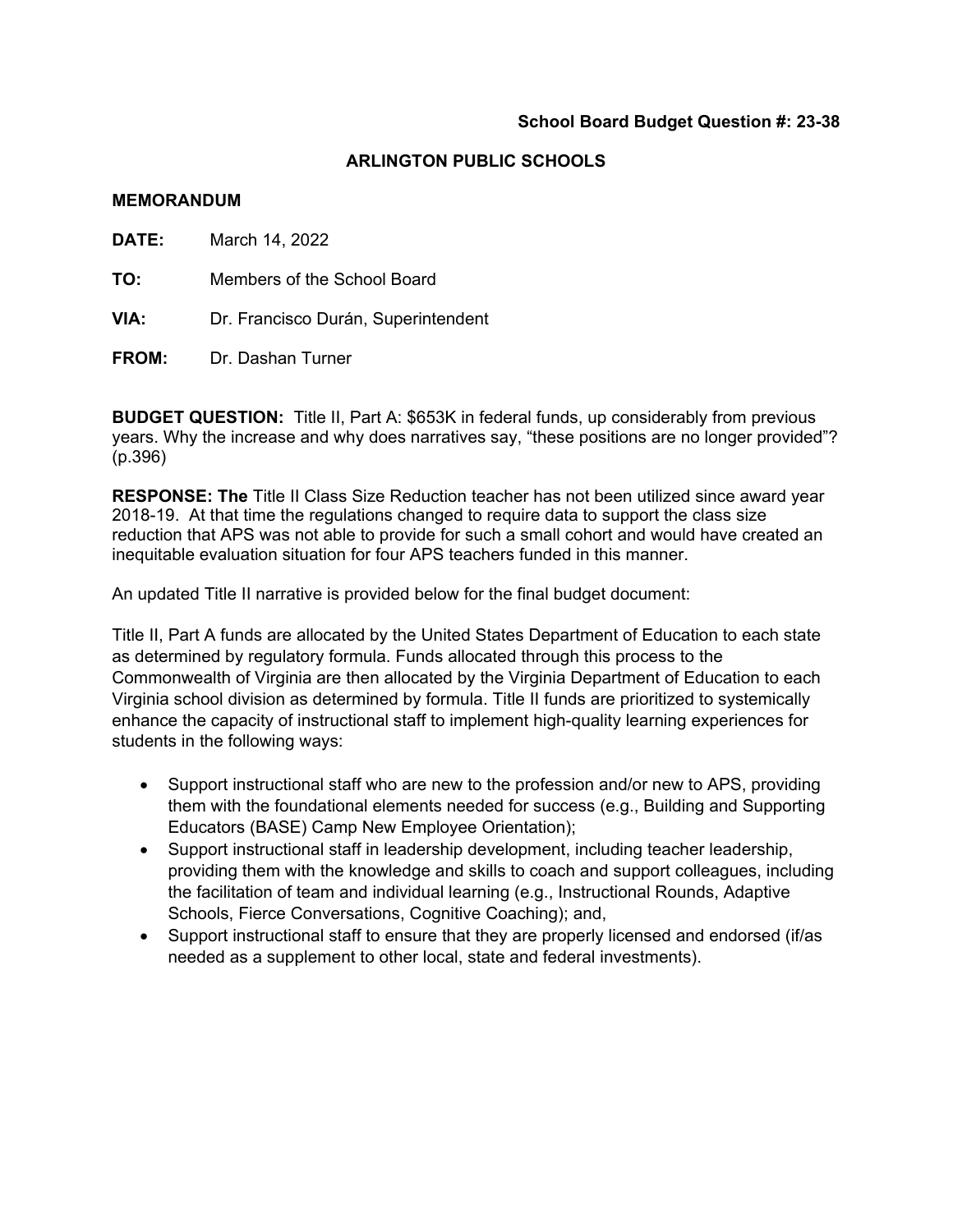#### **MEMORANDUM**

**DATE:** March 14, 2022

**TO:** Members of the School Board

**VIA:** Dr. Francisco Durán, Superintendent

**FROM:** Dr. Dashan Turner, Assistant Superintendent, Human Resources

**BUDGET QUESTION: If** approved, how long will the proposed adjustments in compensation keep us competitive with nearby districts?

**RESPONSE: As** described during the March 8 School Board Work Session, it is tough to predict the market for teacher compensation. As the district provides all staff with competitive compensation packages, other regional districts will also make salary adjustments to be market competitive. For example, Alexandria City has proposed a 10% increase for teachers over the next two years. This proposal includes a 2.6% COLA, whereas Fairfax proposed a 4% market scale adjustment and a step increase for all eligible employees. As school districts adjust their salaries annually, frequent review and adjustments of salaries will be needed.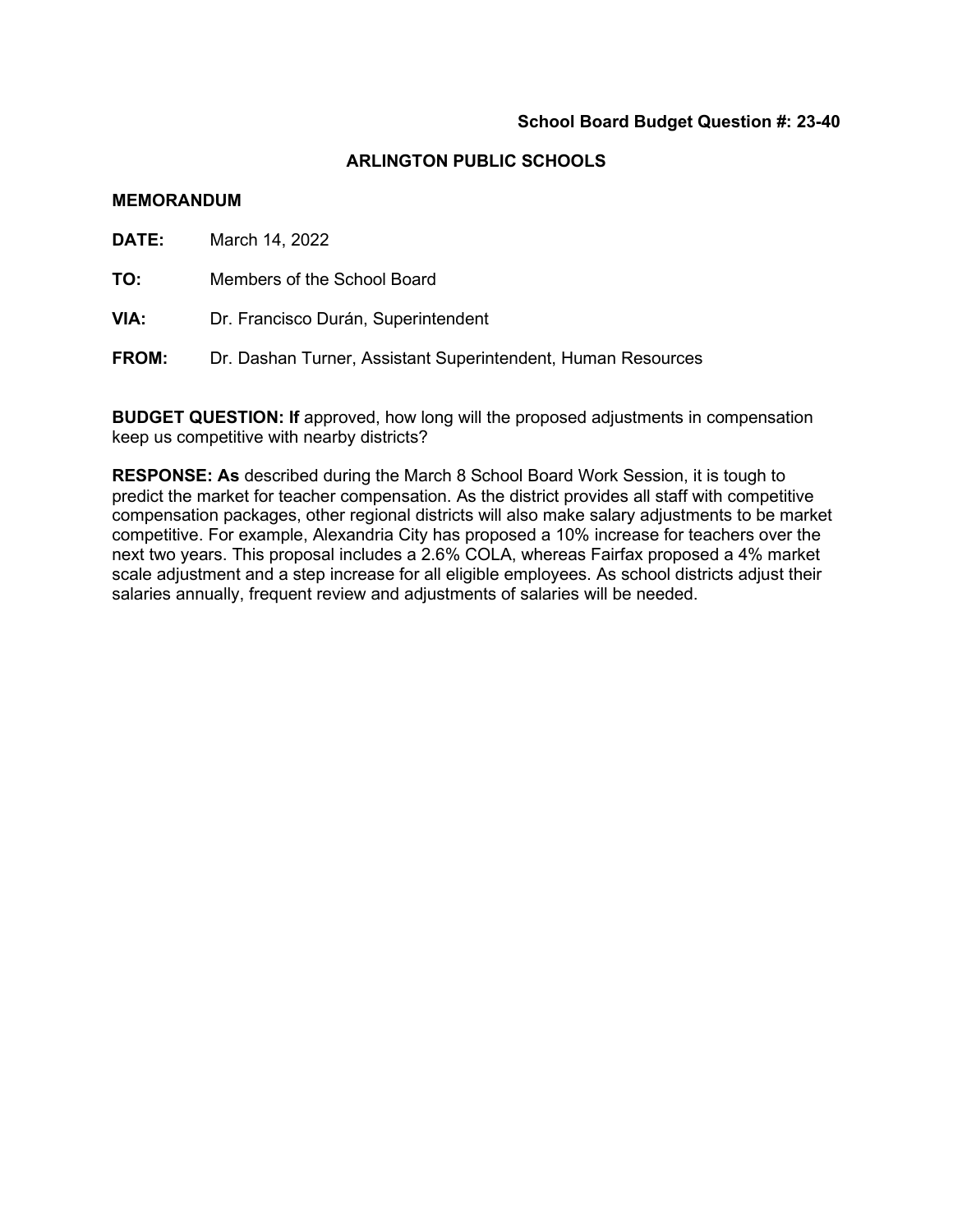#### **MEMORANDUM**

**DATE:** March 14, 2022

**TO:** Members of the School Board

**VIA:** Dr. Francisco Durán, Superintendent

**FROM:** Dr. Dashan Turner, Assistant Superintendent, Human Resources

**BUDGET QUESTION:** This year as last, we are cutting \$20K in support for NBCT study and credentialing. (p.346) Given the abundance of evidence that demonstrates the positive impact of NBCTs on student achievement, why would we cut this? And why would we propose reallocating \$10K of this (on the next page) to cover printing costs for the teacher evaluation handbook, which is also accessible online? This seems shortsighted.

**RESPONSE:** The Professional Learning Office proposed a \$20K one-time reduction in the National Board program support funding in the FY 2022 budget for two reasons – first, offices were asked to find budget reductions/savings and second, there was a lower level of interest to pursue certification due to the pandemic. For SY 22-2023, interest in pursuing National Board Certification is rising, and we anticipate that a similar number of teachers from last year will commit to the process. We have 24 enrolled in this year's seminar (still accepting registrations) and at this point last year we had 29.

In Spring 2021, VDOE informed districts they would be adding a new teacher evaluation standard to evaluate Culturally Responsive Teaching and Equitable Practices. The Professional Learning Office initially proposed to reallocate some of the budget to produce copies of a revised Teacher Evaluation handbook to reflect these changes directed by VDOE. In early February 2022, VDOE canceled all training about the new standard, as well as removed any information about it from their website. At this time, we do not anticipate that VDOE will require a new standard, therefore, we will not be updating the handbook/process at this time and do not need to make new copies. Typically, when significant changes had been made to the process, printed versions were provided for new staff and evaluators (roughly 300-400 copies) so they could have it as a reference to bookmark and make notes.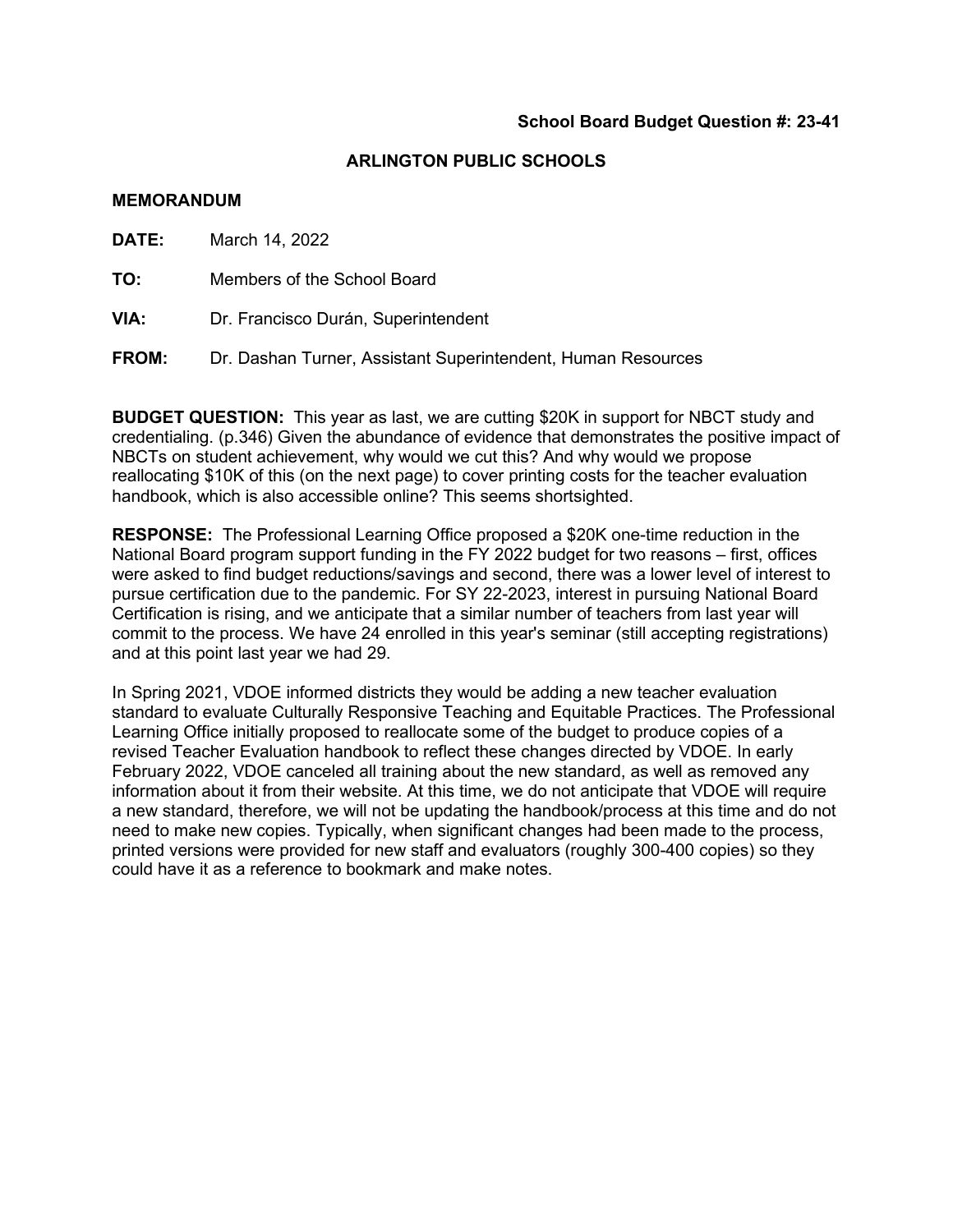#### **MEMORANDUM**

**DATE:** March 14, 2022

**TO:** Members of the School Board

- **VIA:** Dr. Francisco Durán, Superintendent
- **FROM:** Dr. Dashan Turner

**BUDGET QUESTION:** According to an assistant principal, while we are adjusting for up to four missed steps, we are not adjusting for those missed steps if the employee is now in a different position. A simple example is a teacher who is now an AP. That person is not going to get compensated for their missed steps while a teacher. Why is this group excluded from the adjustment and what would it cost to include them?

**RESPONSE:** During the March 8 School Board Work Session, the compensation was reviewed as a part of the budget work session. It was stated that employees would be compensated for missed steps while serving in their current position/role. Restoring missed steps based on the current positions was not exclusive to the position of assistant principal. Restoring missed steps based on current positions impacts all scales and all employees employed during the years when step increases were frozen. Currently, Segal is conducting a review to determine the cost of restoring all steps missed by staff, regardless of position or role. The findings from this review will be presented to the division leadership for review, determination of budget implications, and next steps.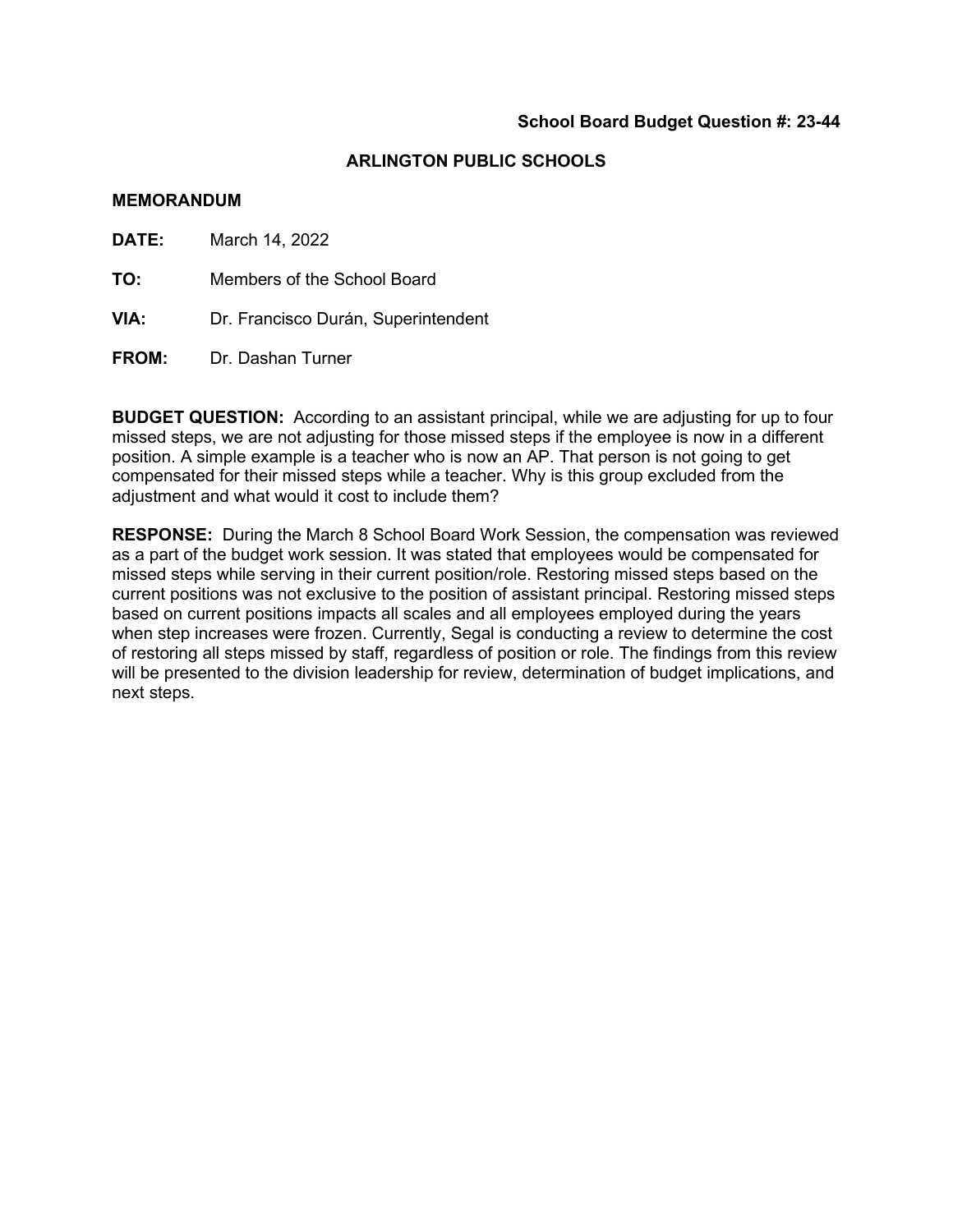#### **MEMORANDUM**

**DATE:** March 14, 2022

**TO:** Members of the School Board

**VIA:** Dr. Francisco Durán, Superintendent

**FROM:** Reneé Harber, Assistant Superintendent of Facilities and Operations

**BUDGET QUESTION:** What are the current TDM incentive amounts we offer to staff? Are we fully funding the TDM program at this point?

**RESPONSE:** Below is a chart summarizing the current TDM program benefits and program requirements. The TDM program was paused starting April 1, 2020, through June 30, 2021, due to the pandemic and budget shortfall. This school year, the TDM program was restarted with reduced benefits for all modes of transportation because of budget shortfalls. The TDM program is not fully funded at this point.

| <b>TDM Benefits</b>              |                     |
|----------------------------------|---------------------|
| Transit                          | \$45/month          |
| <b>Bike</b>                      | \$30/month          |
| Walk                             | \$30/month          |
| Carpool 2                        | \$15/month/person   |
| Carpool 2+                       | \$30/month/person   |
|                                  |                     |
| <b>Program Duration</b>          | Regular School Year |
| Eligibility                      | 60% of time         |
| <b>Monthly Certification</b>     | Yes                 |
| Enrollment                       | Annual              |
| <b>Transit Monthly Roll-over</b> | lΝo                 |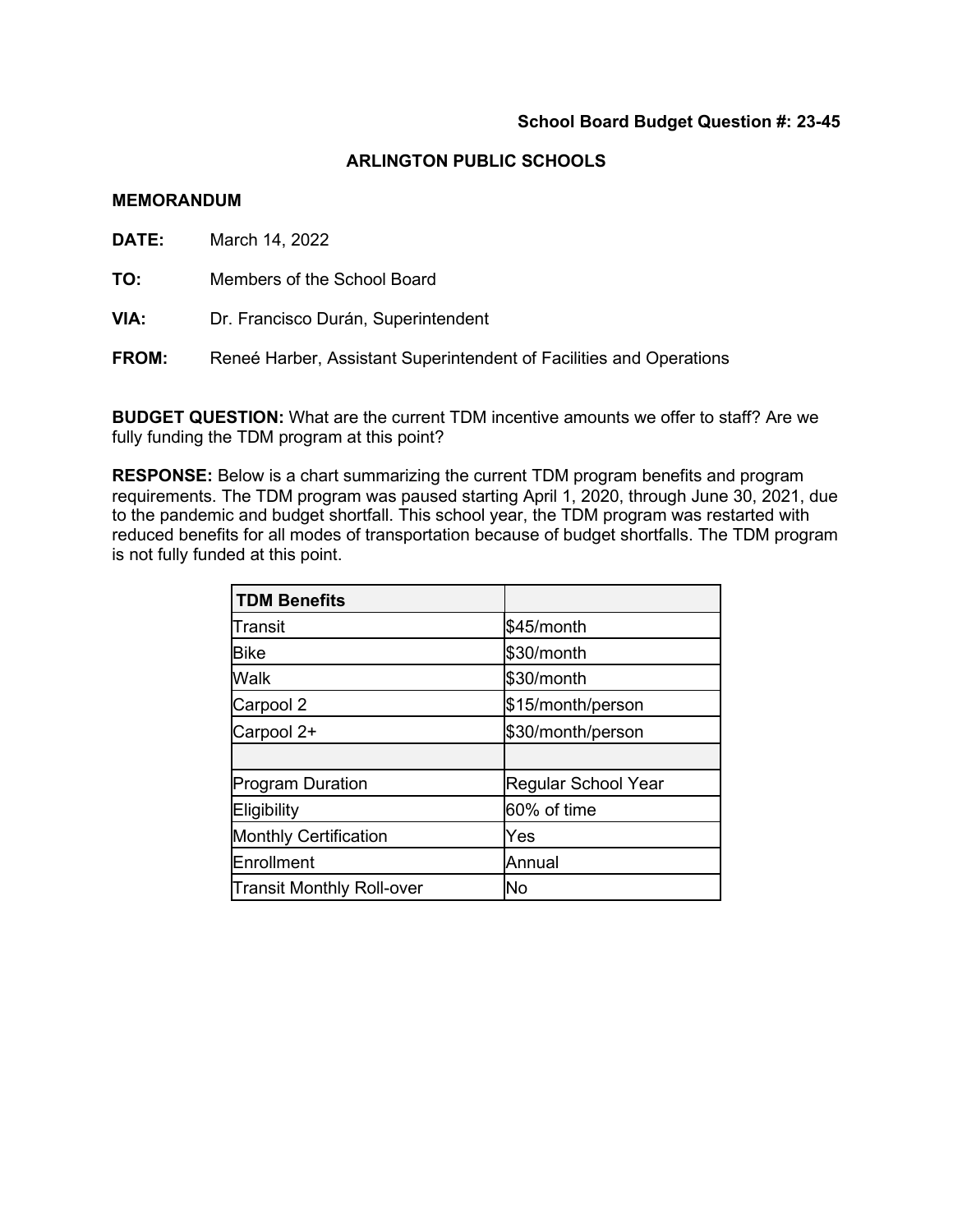#### **MEMORANDUM**

**DATE:** March 15, 2022 **TO:** Members of the School Board **VIA:** Dr. Francisco Durán, Superintendent

**FROM:** Dr. Dashan Turner, Assistant Superintendent, Human Resources Leslie Peterson, Assistant Superintendent, Finance and Management Services

**BUDGET QUESTION:** Could you please clarify what is happening with the Employee Assistance Program next year? The budget narrative reads: "In order to continue providing existing services, the EAP is decreased by \$23,283. Details of these increases follow."? (p.349)

**RESPONSE:** With the added benefit of the Cigna Employee Assistance Program (EAP) this year, HR is currently reviewing the programs and services of the Arlington Education Program (AEAP) to determine where the partnership of the Cigna EAP can expand resources for employees (e.g., wellness programs, childcare assistance) and efficiencies of the organization (e.g. random CDL drug testing, response to crisis management).

The changes in the budget are a result of a decrease in the salaries and benefits accounts after these accounts are adjusted for existing employees and vacant positions as well as an increase in the lease agreement. Since this program is shared and equally funded with the County, the EAP budget is adjusted to take into account the County's proportional share of the decreased costs.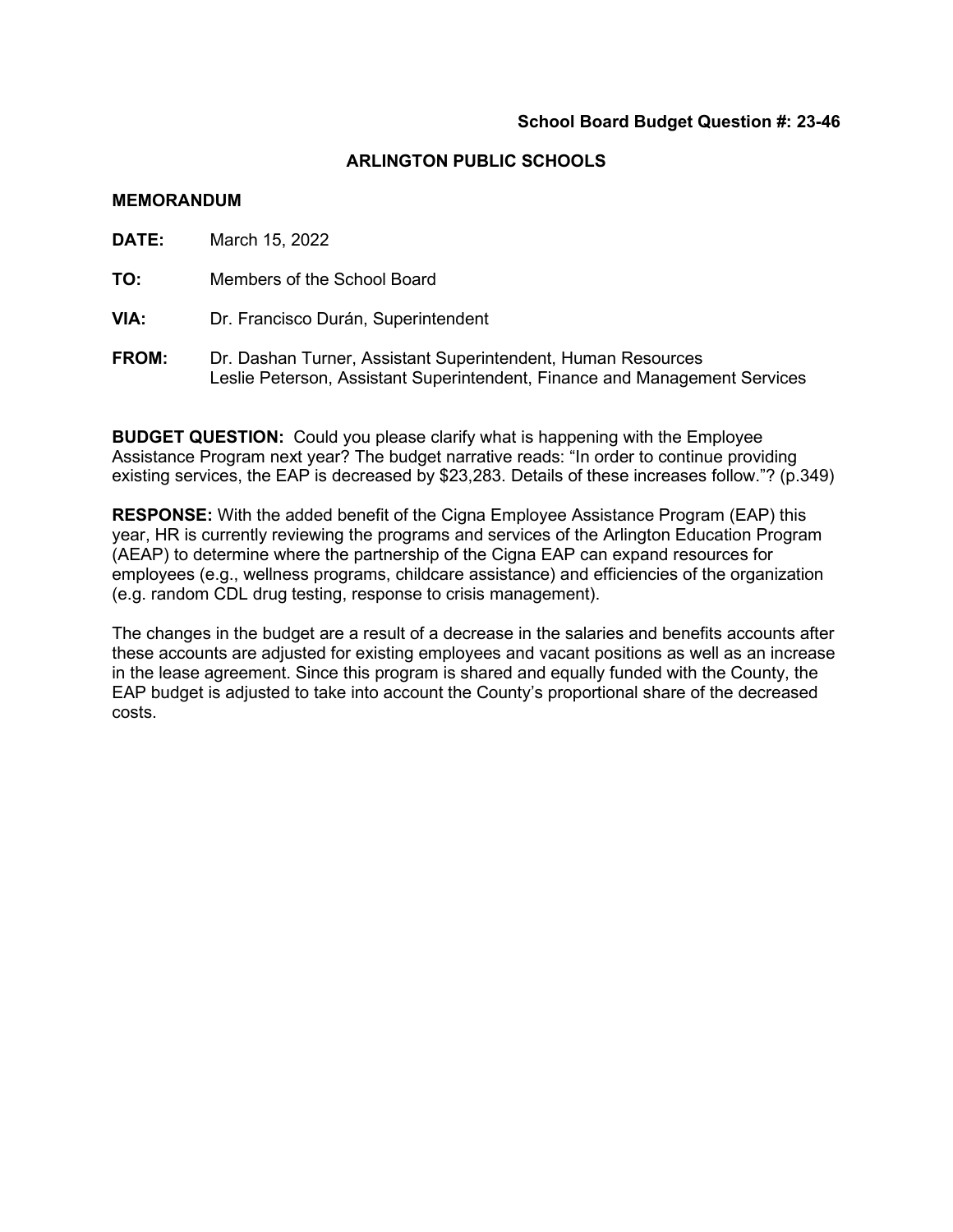#### **MEMORANDUM**

**DATE:** March 14, 2022

**TO:** Members of the School Board

**VIA:** Dr. Francisco Durán, Superintendent

**FROM:** Dr. Dashan Turner, Assistant Superintendent, Human Resources

**BUDGET QUESTION:** Do we really need \$200K for continued compensation studies? Could we apply that towards a planning factor review instead? (and/or use the \$75K allocated for budget studies to that end?)

**RESPONSE:** During the March 8 School Board Work Session, a discussion was held regarding the need and potential cost for frequent review of salary schedules to ensure APS salaries remain competitive. In FY 2022, the \$200K was used for the 2021 compensation study conducted by Segal, the recommendations of which have been included in the Superintendent's Proposed Budget. Subsequent compensation reviews should take place annually but would be smaller in scope, potentially reducing the projected cost for such work. However, the School Board's budget direction stated, "Develop a phased plan to ensure all salary scales **and benefits** [emphasis added] are market competitive and sustainable." The \$200K for the compensation study in FY 2023 would also be used to begin the work around our benefits to ensure they are market competitive and sustainable.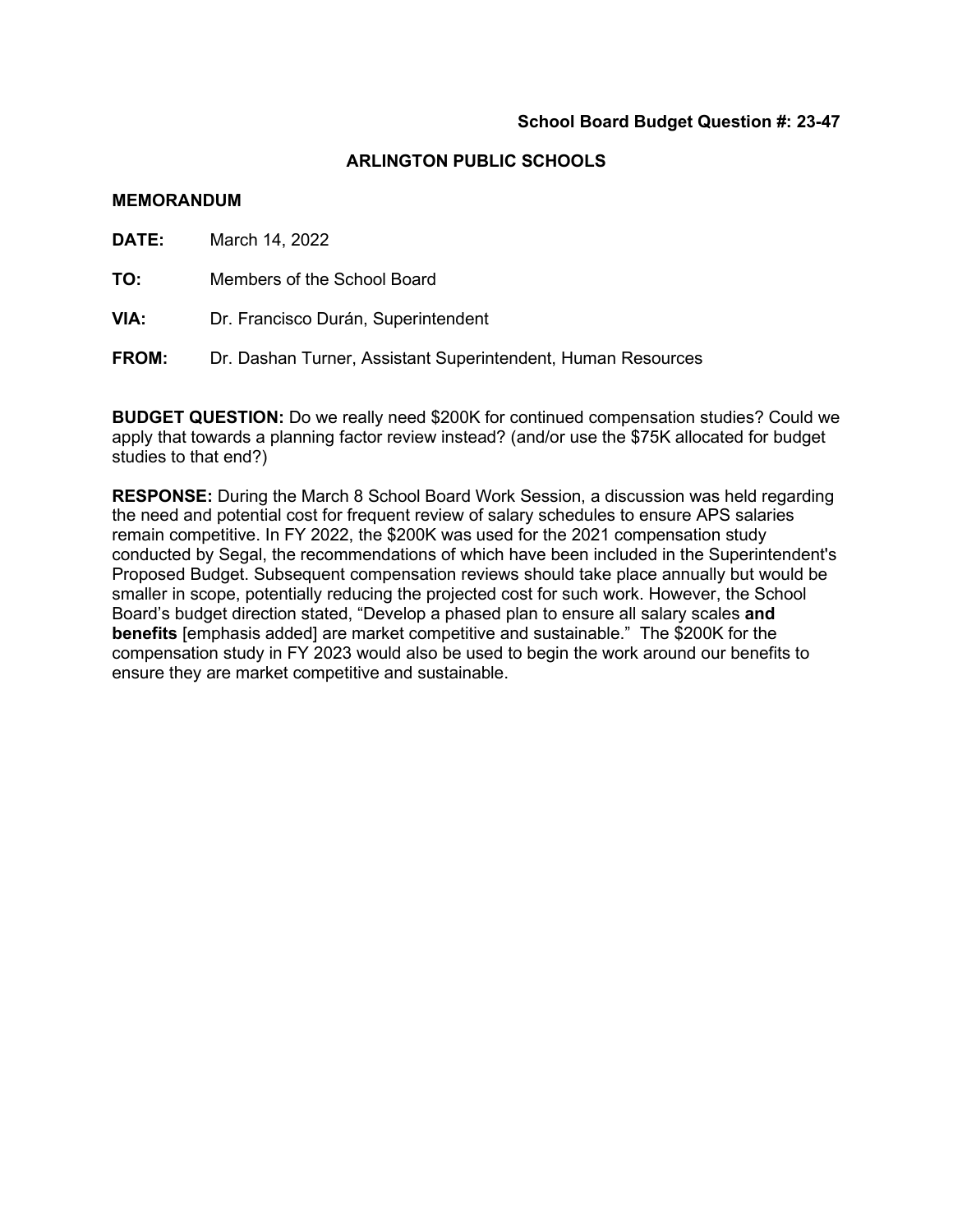#### **MEMORANDUM**

**DATE:** 3/11/2022

**TO:** Members of the School Board

**VIA:** Dr. Francisco Durán, Superintendent

**FROM:** Catherine Ashby, Assistant Superintendent, School & Community Relations

**BUDGET QUESTION:** \$180K for website upgrade. What specific changes are needed? Technical, UX, other? Unless there are specific problems that need to be addressed, it doesn't seem wise to spend this amount just because APS has exceeded the recommended # of years since the last refresh. (p.62)

**RESPONSE:** The website upgrade aims to address several specific issues based on community and staff feedback. Below are some examples of the items the Website Redesign committee is focusing on as part of our overall goal to ensure the APS website is a valuable, user-friendly website that allows current and prospective APS families and staff to easily access information they need.

## **User Experience (UX):**

- 1. Frequent community complaints that they can't find what they need.
	- a. Restructure IA to a more intuitive, user-focused structure rather than the current department-based hierarchy
	- b. Provide better user interface with more ADA-compliant graphic navigation options
	- c. Restructure site navigation across schools to provide better access to district communications
	- d. Cleanup of old content, and put new policies in place about archiving, to avoid old content in search results
	- e. Multi-tiered alerts and pop-ups
- 2. Staff complaints that they can't "make it look like Fairfax's (or some other school) site" along with frustration with layout options and functionality. Some staff decide to build external websites, which is specifically against policy (M-12 PIP-9 Technology – APS Website).
	- a. Updating layout to more modern look and feel (vertical scrolling content and floating menus, among many other small tweaks)
	- b. Providing WCAG-compliant navigation options like image tiles
	- c. Better options for graphics and page layout that are still compliant and follow best practices in website design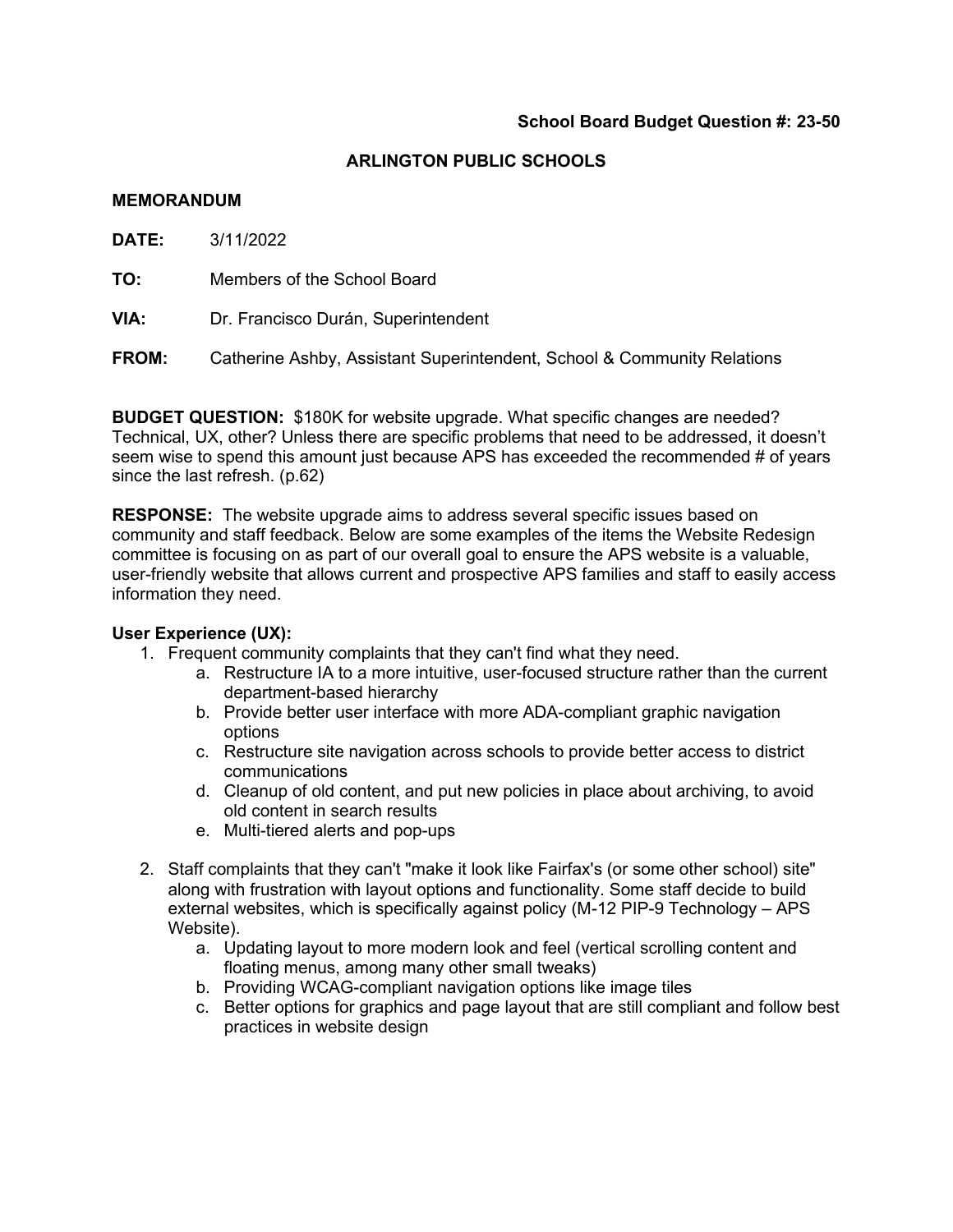# **Technical/Functional/Back End (many of which also address UX issues on the front end):**

- 1. Address ADA/WCAG compliance issues
	- a. Mandatory Alt-text
	- b. Graphical navigation options that meet AA standards
	- c. Fix keyboard navigation issues
- 2. Media library management this is a huge issue right now with thousands of files missing Alt text and outdated files that clog up search results
	- a. Library that allows sorting, viewing options, mandatory Alt-text, and easier file management
- 3. Varied page layout options to give editors easier and more varied options that remain within our template – reduces the instances of staff building external sites (against policy)
	- a. "Widget"-style layout options to give editors more choices while still remaining WCAG and web/best-practices compliant
	- b. Tile navigation options
	- c. Accordion-style content widget
	- d. Ability to embed data dashboards
- 4. Menu management addressing extremely buggy current menu system
	- a. Menu access by section for all editors
	- b. Tie menu structure to URL ("tree" style) to ease editor confusion and avoid orphan pages
- 5. Editor Access fixes issues with staff having access to pages they shouldn't, and not having access to menus they should
	- a. Provide page-level access options
	- b. Fix menu access issue
- 6. Calendar fix ongoing subscription difficulties and give users and staff more varied display options
	- a. Different calendar plugin, possibly google compatible (but WCAG compliant), while still maintaining push up/push down between school sites & district website
	- b. Ability for editors to set display agenda style or monthly, weekly, etc.
	- c. Easier subscribe & display options for users—i.e., ability for users to easily select month (instead of having to hit the next button multiple times)

While we intend to continue using the WordPress platform, these changes will involve an overhaul of the entire IA and backend functionality. The budget request was based on the cost of the previous redesign which involved switching platforms, completely new designs, and content migration; this project is projected to involve a similar amount of development and design work, and while the platform is not changing, the content will need to be migrated and reconfigured on the new build.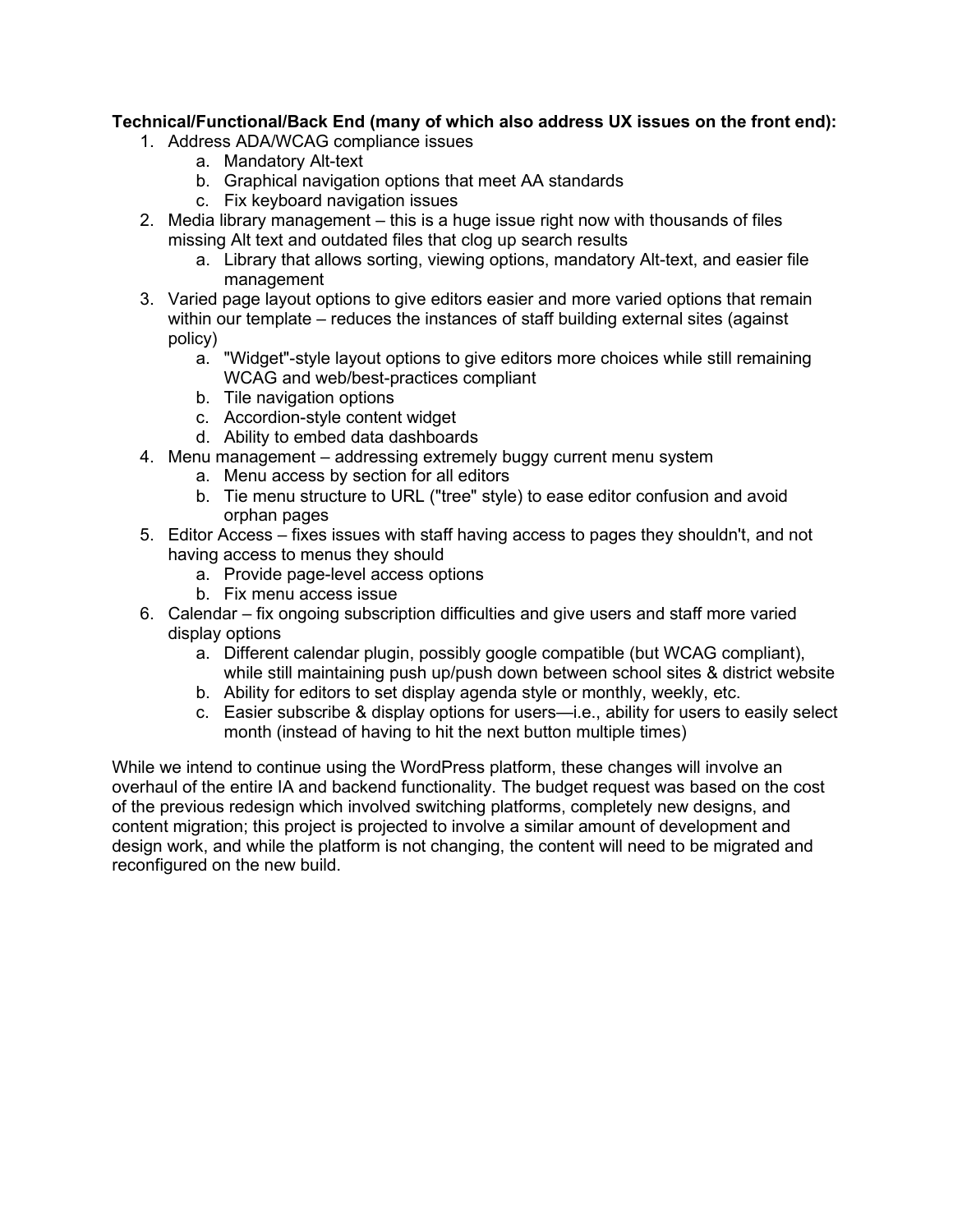#### **ARLINGTON PUBLIC SCHOOLS**

#### **MEMORANDUM**

**DATE:** March 15, 2022

**TO:** Members of the School Board

**VIA:** Dr. Francisco Durán, Superintendent

**FROM:** Kimberley Graves, Chief of Schools

**BUDGET QUESTION:** When will we be able to get a sense of the actual costs of virtual learning next year for the students who qualify?

**RESPONSE:** The FY 2023 budget currently includes a placeholder to support virtual learning for next year of \$1,500,000.This placeholder would cover estimated costs for instructional staff, fees for Virtual Virginia enrollment, and other supplemental resources. The actual costs to support virtual learning for the upcoming school year will be calculated after the application window closes on March 18<sup>th</sup> for families who have requested medical exemption.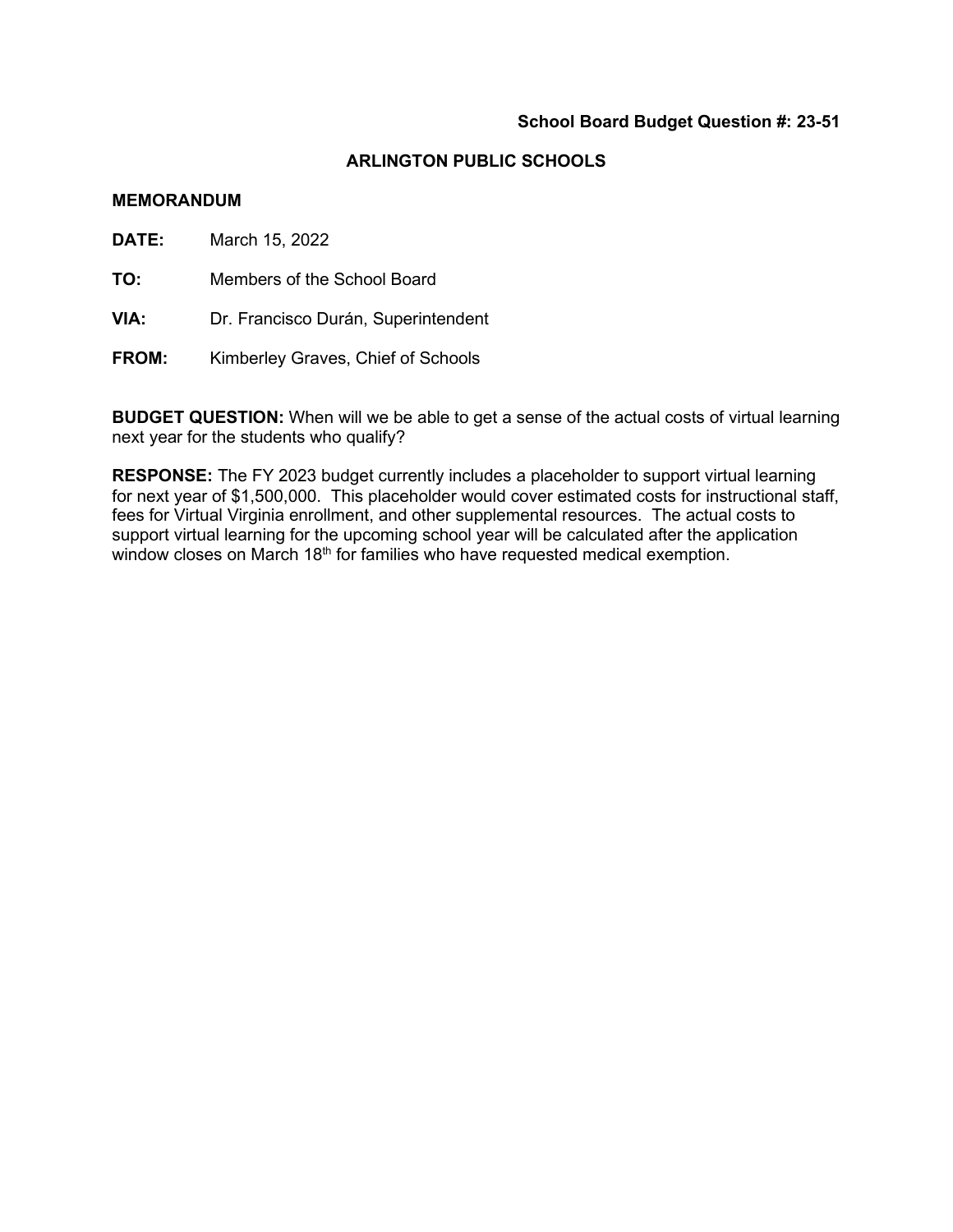#### **MEMORANDUM**

**DATE:** March 15, 2022

**TO:** Members of the School Board

**VIA:** Dr. Francisco Durán, Superintendent

**FROM:** Kimberley Graves, Chief of Schools Dr. Jeannette Allen, Director of Administrative Services

**BUDGET QUESTION:** Responsive Classroom: Is \$20K enough? What evidence of effectiveness and/or fidelity of implementation do we have for schools already using RC? Is APS moving to RC district-wide and what does that mean for schools that use other systems like PBIS? (p.41, \$0.02)

**RESPONSE:** *Responsive Classroom: is \$20K enough?* The requested amount will not provide full district-wide, in-person training (a four-day event); however, it will cover one-day virtual training sessions in schools that already implement the Responsive Classroom approach to train those teachers unfamiliar with the approach on how to use the associated social emotional strategies to support students.

*What evidence of effectiveness and/or fidelity of implementation do we have for schools already using Responsive Classroom?* Responsive Classroom is an evidence-based approach as defined in the ESSA and its effectiveness is illustrated in multiple studies. For example, the University of Virginia's Curry School of Education conducted major research which showed that the use of the Responsive Classroom approach is associated with higher academic achievement, improved teacher-student interactions, and higher quality instruction. Another example includes research conducted by the Center for Benefit-Cost Studies of Education at Teachers College, Columbia University, which evaluated the economic benefits of socialemotional learning (SEL), including the Responsive Classroom approach. It was noted that for every dollar schools spent on Responsive Classroom, there was a return on investment of almost nine dollars per student. Schools in Arlington Public Schools with classroom teachers trained in Responsive Classroom who utilize the strategies with fidelity have data to support fewer behavioral incidents and lower student suspension rates. Additional funding would increase training opportunities for newly hired teachers at schools who are implementing Responsive Classroom as a behavioral framework.

*Is APS moving to RC district-wide and what does that mean for schools that use other systems like PBIS? (p.41, \$0.02)* APS is not moving toward becoming a Responsive Classroom district. Schools are provided with guidance to establish systems and structures to support social and emotional skill development with a focus on restorative practice. Although most of our elementary schools are utilizing Responsive Schools as a framework, schools have adopted a variety of programs, i.e., Conscious Discipline, PBIS, Positivity Project, Second Step, etc. which share similar features and structures. Each learning community has its own unique set of needs and building principals have autonomy to determine which framework works best for their school community.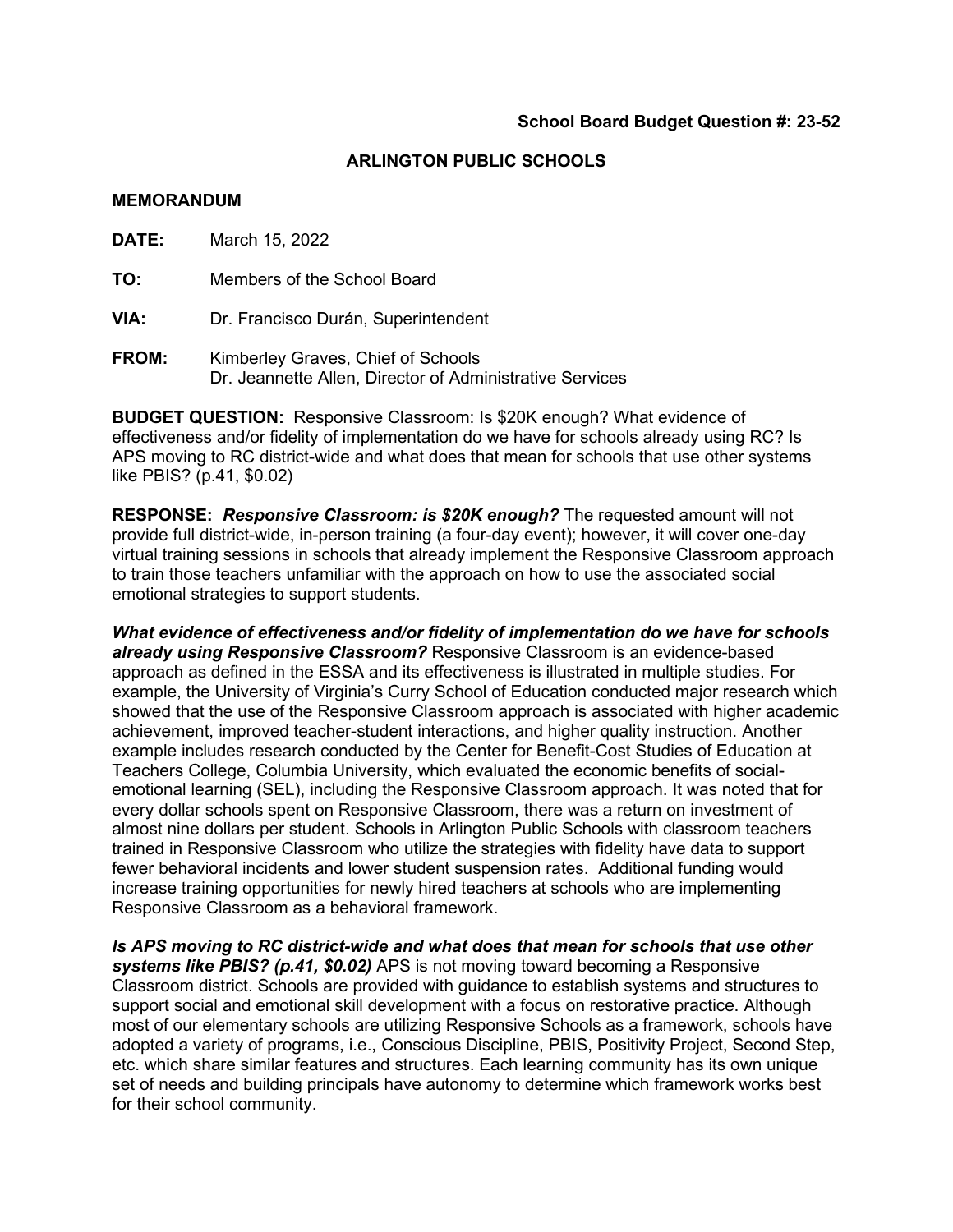#### **MEMORANDUM**

**DATE:** March 15, 2022

**TO:** Members of the School Board

**VIA:** Dr. Francisco Durán, Superintendent

**FROM:** Kimberley Graves, Chief of Schools Dr. Jeannette Allen, Director of Administrative Services

**BUDGET QUESTION:** Trauma-Informed: Am I reading correctly that we only have \$1,000 total budgeted for trauma-informed instruction training next year (or is it \$1,000 over some baseline? Not clear). \$1,000 is simply not enough, IMO, given what students and families and staff members have been through…(p.290)

**RESPONSE:** Arlington Public Schools has already begun providing instruction online to certain staff in Trauma Informed Care (e.g., to psychologists, social workers, counselors, etc.); subsequently, the limited request for funding in this area was based on existing resources and materials that are available to staff at no cost. This funding was requested to support teachers with a digitally recorded, professional learning seminar educating them on the principles of trauma-informed practices while continuing the use of the additional supplemental resources as made available.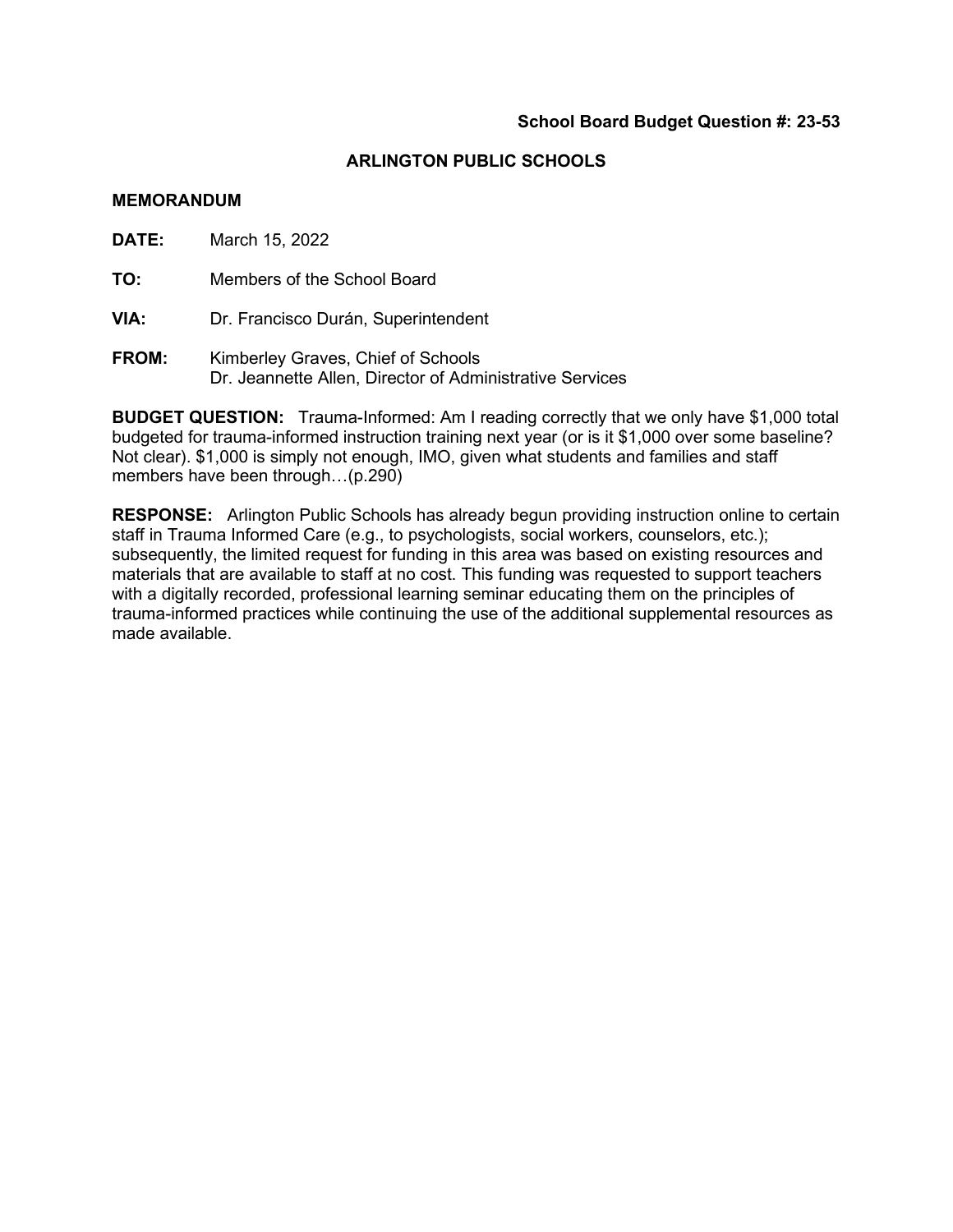#### **MEMORANDUM**

**DATE:** March 15, 2022

**TO:** Members of the School Board

**VIA:** Dr. Francisco Durán, Superintendent

**FROM:** Kimberley Graves, Chief of Schools Dr. Laura Newton, Director of Student Services

**BUDGET QUESTION:** Four fewer psychologist and social workers, per planning factors and enrollment adjustments. Shouldn't we keep these in the budget given the significant social, emotional and mental health needs we're seeing? (p.295)

**RESPONSE:** The projected enrollment for SY 22-23 is 26,300 which reflects a decrease in enrollment of 1,550 students. The decline in enrollment resulted in a reduction of psychologists and social workers based on the current planning factors. We are seeing an increase in mental health needs for students and families because of the pandemic. At a time when crucial mental health referral services are limited and there are national shortages of behavioral health providers, it is critical that we maintain internal resources to address the rising mental, social and emotional needs for students.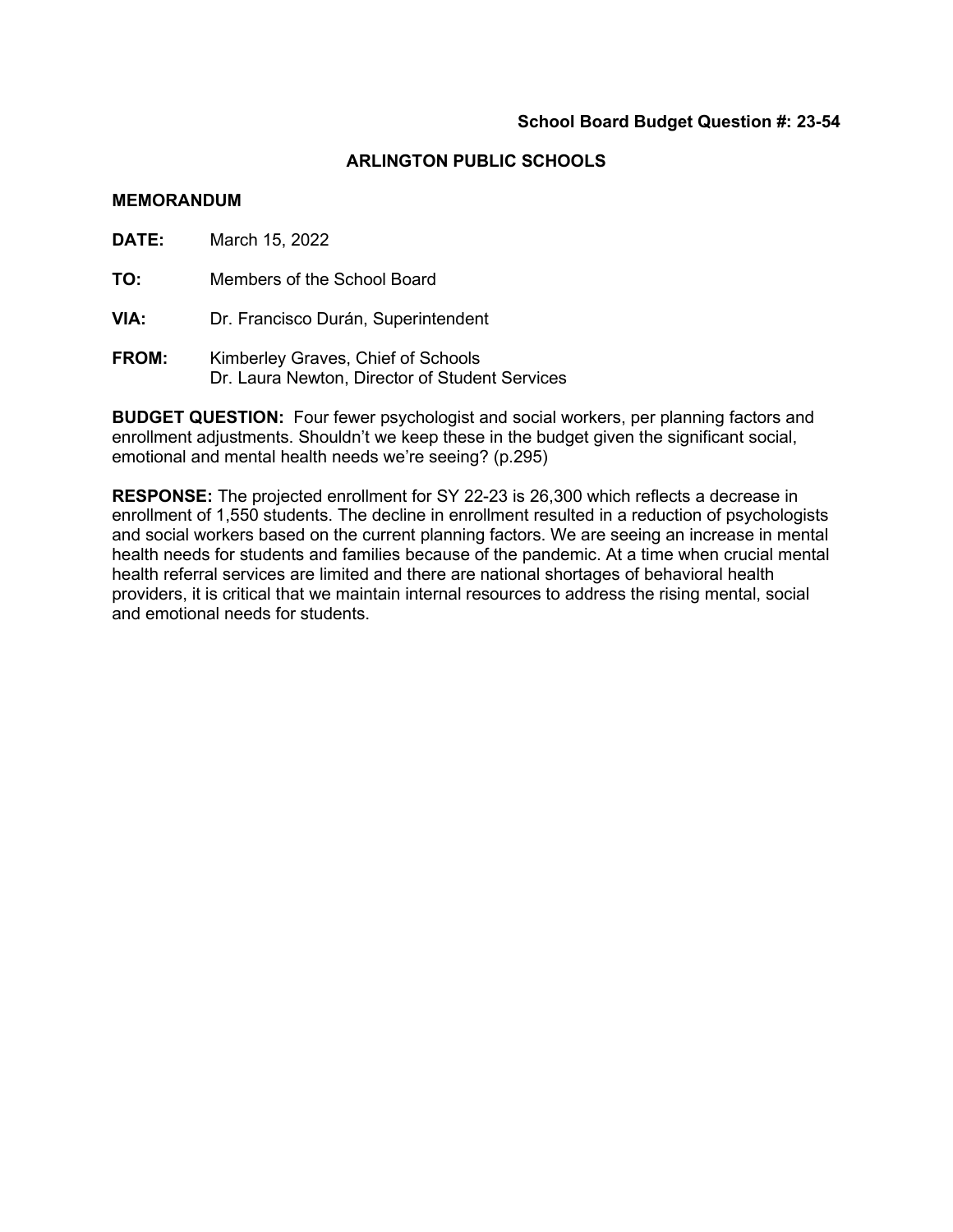#### **MEMORANDUM**

**DATE:** March 15, 2022

**TO:** Members of the School Board

**VIA:** Dr. Francisco Durán, Superintendent

**FROM:** Leslie Peterson, Assistant Superintendent, Finance and Management Services

**BUDGET QUESTION:** During tonight's BAC, one of the members mentioned an analysis they had done of the staffing ratios across schools that raised a question for me about how we looked at our budget before launching it. It sounds like she did an analysis of ranking the total spend at schools (unclear if it was just instructional total or the overall total) and noted that the there was an inverse relationship between the highest funded schools and demographic diversity. A couple of questions that raised:

1) Did we do an analysis like this looking at when we built out the budget? If yes, what did it tell us and what are the headline messages that came out of it? If not, is this something we could do going forward (especially in a new budgeting platform)?

2) A messaging question: When this comes to us from the community, do we have a response to this push?

I do not believe that her analysis factored in enrollment, which likely explains some of this differential. However, I think this raises the same question we've talked about in the past regarding use of staffing contingency and disparate uses of staffing dollars that have come in the past.

**RESPONSE:** Unfortunately, we are not able to speak directly to and answer questions regarding the specific analysis done by one of the BAC members in reference to cost per pupil (CPP) at individual schools. The Budget Office does not do an analysis by building when developing the budget because this CPP can be influenced by a number of factors including the experience level of staff at the school which results in higher salary costs. Doing this analysis moving forward would not necessarily give us good information about a specific school and the resources allocated to it. The only way to truly compare allocated resources using a CPP approach is to use an average salary for each type of position; this can be a lengthy undertaking and could not be done prior to the issuance of the Superintendent's Proposed budget. Planning factors do take into consideration student demographics at each building to ensure the number of FTEs and types of positions, not the individual employee salaries, meet the needs of each school.